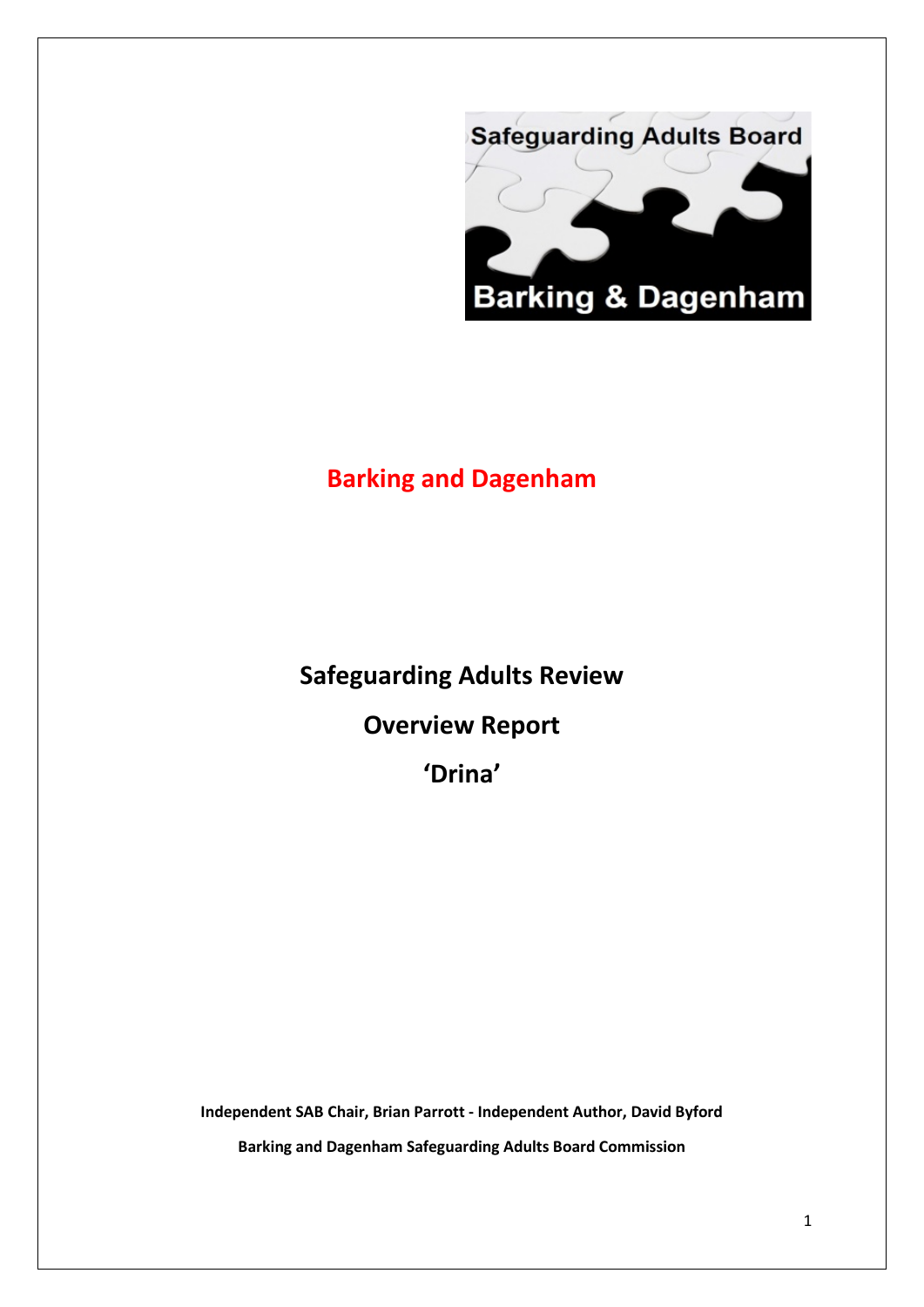# **Contents**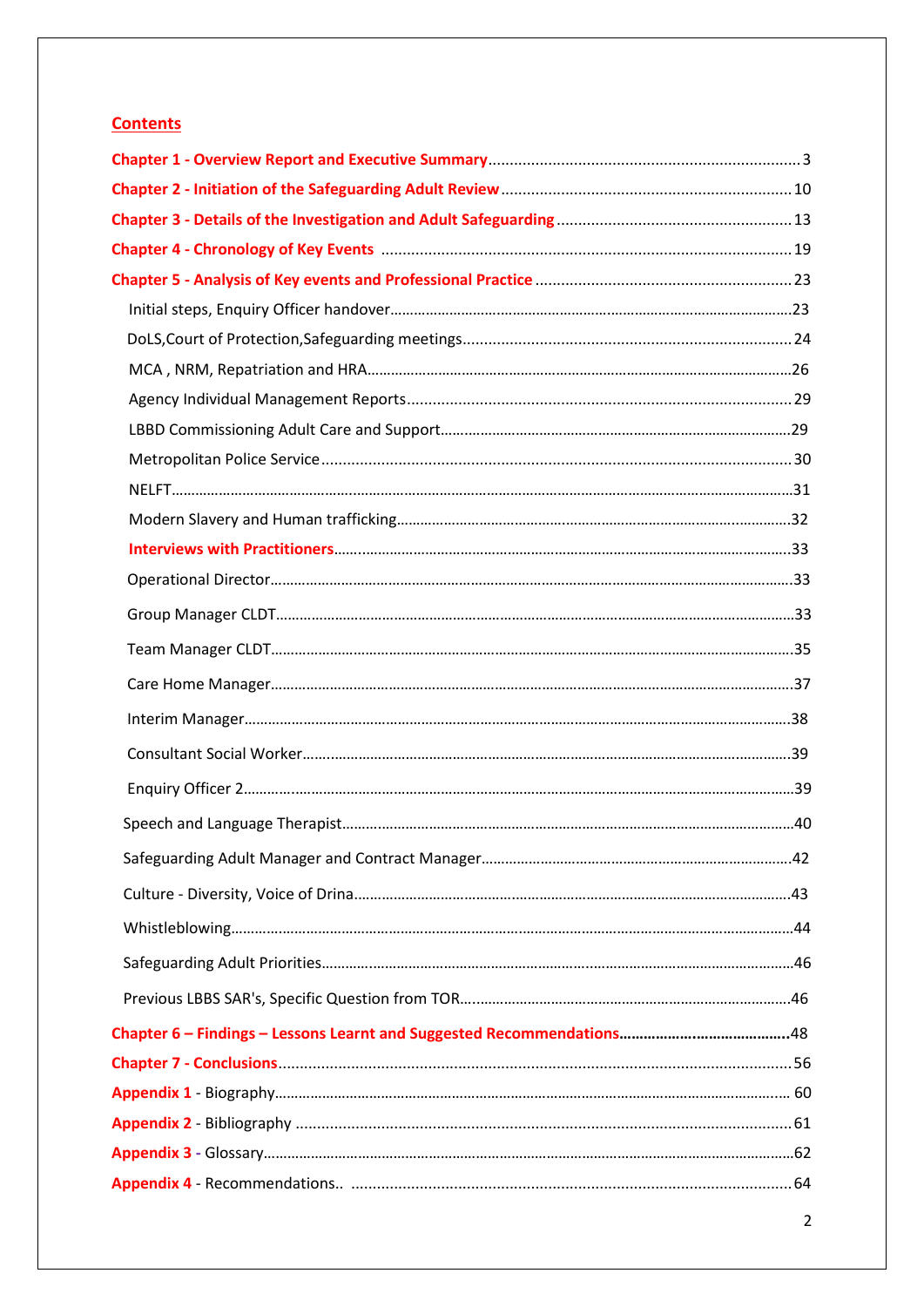# **Chapter 1**

# **Overview Report**

### **Introduction and Executive Summary**

### **Introduction**

**1.** This Safeguarding Adults Review (SAR) Drina was commissioned by the Barking and Dagenham (B&D) Safeguarding Adults Board (SAB) into the apparent failure to safeguard Drina, a vulnerable 35 year old Romanian female with learning disabilities. Drina became known to LBBD on the  $17<sup>th</sup>$ November 2016 having been found when bailiffs attended a house in Dagenham, Address 1, regarding financial matters. Drina was seen in a dirty and unkempt condition in circumstances they believed she was being kept as a slave. They immediately reported their concerns to police. Drina was pushed into a van by occupants of the house before police arrived and taken away from the premises. Drina was later traced by police at a house in Walthamstow, Address 2, and taken to a place of safety. Drina was later determined by the UK Home Office (HO,) National Referral Mechanism (NRM) to be a victim of Modern Slavery. An Independent Overview Author (IOA) was commissioned to carry out the SAR as directed in the LBBD Terms of Reference (TOR) outlined within Chapter 2 of this report. The review has identified safeguarding concerns of an extremely poor standard, no risk assessments and noncompliance with legislation and guidance by the Barking and Dagenham Community, Learning and Disability Team (CLDT) and a poor police investigation of Drina's case of Modern Slavery.

**2.** Drina was repatriated back to Romania on the 19th December 2016, by the Barking and Dagenham CLDT, a joint team of local authority social workers and staff from the North East London Foundation Trust (NELFT). She was accompanied back to Romania with her stepfather, whose care and involvement with Drina was not satisfactorily explored by agencies. The CLDT paid for the flight tickets and escorted Drina and her stepfather to the airport. The priority CLDT senior personnel gave to repatriate her was to ensure her 'best interest,' to be within her own community, rather than remain in the United Kingdom (UK.) The reason given was to look at the long term 'best interest' of Drina without putting the necessary safeguards in place, contravening legislation and guidance for addressing Human Trafficking and Modern Slavery, the rationale was seriously flawed. These failures have been acknowledged by key professionals within the SAR process. Significant learning for agencies has been identified, as outlined in the Findings and Recommendations of this report at Chapter 6 and Appendix 4.

**3.** Initial action taken by the Barking and Dagenham CLDT to protect her and apply the legislation was satisfactory and progressing. There was appropriate contact with the Metropolitan Police Service (MPS) Barking and Dagenham Borough Command Unit (BCU) now restructured as the East Area Command Unit (EA-CU) investigating Drina's case and the LBBD Adult Social Care Solicitor regarding the next legal steps. CLDT senior management intervened, cancelled the identified action to be compliant to safeguard Drina and expedited her leaving the UK. The abruptness and concern of the repatriation with her stepfather, the quality of the police investigation, the failure to follow Care Act 20[1](#page-2-0)4, Modern Slavery Act 2015 and European Convention on Human Rights (ECHR)<sup>1</sup> and other

 $\overline{\phantom{a}}$ 

<span id="page-2-0"></span> $1$  European Convention on Human Rights, Articles 3, 5 and 8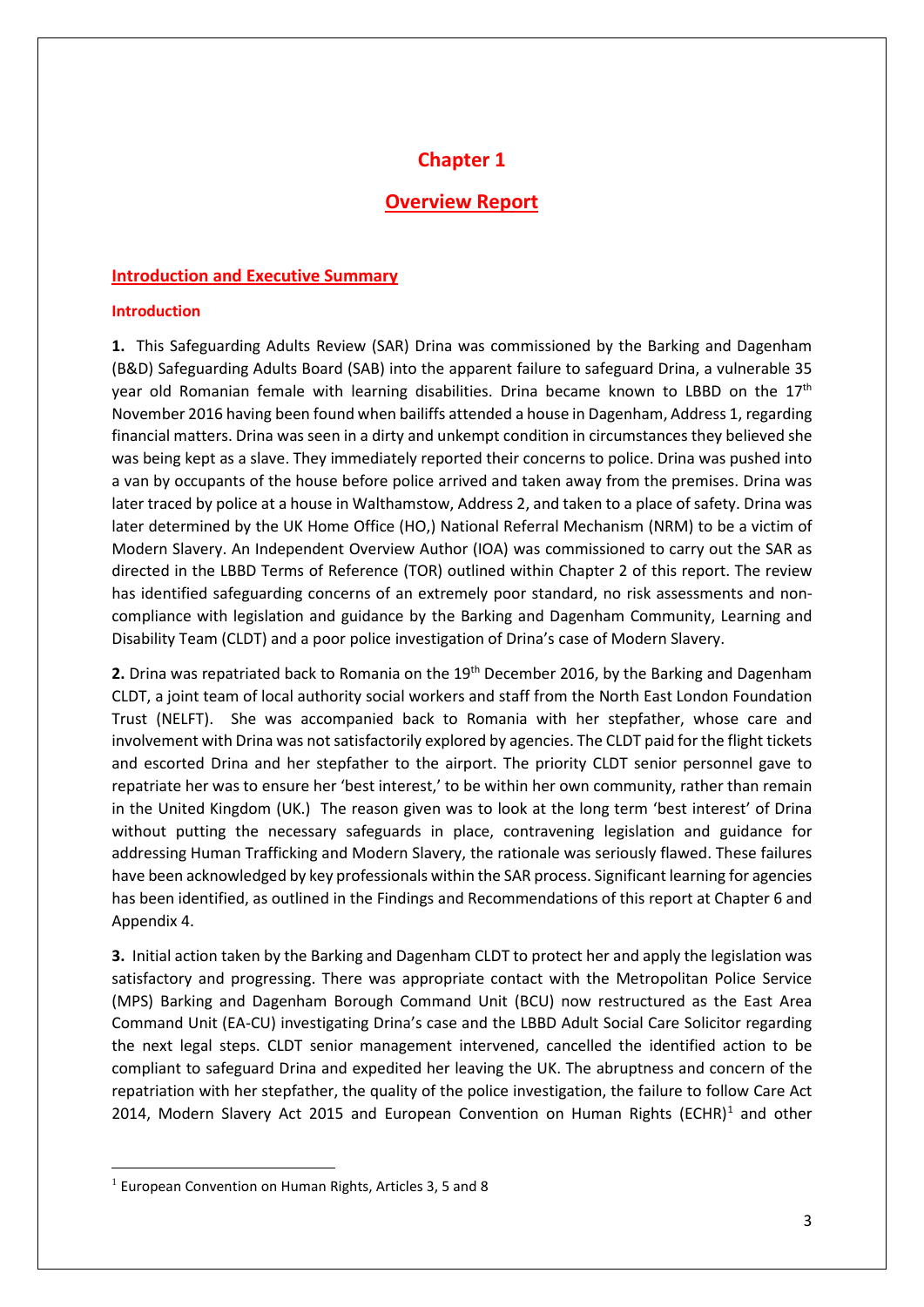legislation is apparent. There was no forward safeguarding planning or consultation with the Romanian Social Services prior to her returning home to ensure her safety.

**4.** These concerns stimulated whistleblowing procedures enacted by a member of staff from CLDT. The disclosure questioned the action taken by CLDT, the police investigation and concerns with the stepfather's care of Drina and was the stimulus for the statutory Director of Adult Social Services (DASS) to seek the SAB to commission this SAR, to address any possible learning. Drina's repatriation affected morale within the CLDT who were unhappy and shocked how she was treated and not protected. This review has attempted to address all the questions of concern highlighted by the whistleblowing process and by key professionals spoken to during the SAR process. These are addressed within the analysis at Chapter 5 and the learning and recommendations at Appendix 4 of this report.

# **Purpose of the Review**

 $\overline{\phantom{a}}$ 

**5.** The purpose of the Safeguarding Adult Review is not to re-investigate or to apportion blame. It is:-

- To establish whether there are lessons to be learned from the circumstances of the case about the way in which local professionals and agencies work to safeguard adults at risk.
- To review the effectiveness of procedures.
- To inform and improve local inter agency practice.

# **Legislation, Guidance and Definitions**

**6.** The Prime Minister of Her Majesty's Government, together with a foreword by the Home Secretary in the 2016 Report of the Inter-Departmental Ministerial Group on Modern Slavery, outlined the priority and requirement to comply with the statutory legislation and to take action to improve, identify, challenge, prosecute offenders and safeguard victims or potential victims through enhance guidance of the National Referral Mechanism (NRM) developed for the purpose.

**7.** The Care Act [2](#page-3-0)014<sup>2</sup> defines the safeguarding duty as applying to any adult who:-

- Has needs for care and support (whether or not the local authority is meeting any of those needs.)
- Is experiencing, or at risk of, abuse or neglect.
- As a result of those care and support needs is unable to protect themselves from either the risk of, or the experience of abuse or neglect.

**8.** The Care Act 2014 is significant legislation for adult social care and children and young people with special educational needs and disability (SEND.) There were changes made to the legislation in April 2015 that includes responsibilities for the promoting of wellbeing, a focus on prevention, personal budgets, eligibility criteria and support for carers, as well as Deprivation of Liberty Safeguards (DoLS) that is applicable to Drina's case.

**9.** Deprivation of Liberty Code of Practice (2015) is an amendment to the Mental Capacity Act 2005. The DoLS applies to persons who are in a care home or a hospital environment when it is necessary to deprive them of their liberty. This occurs where a resident or patient lacks capacity to consent to their care and treatment in order to keep them safe from harm. The Law Commission carried out a project on DoLS to consider a case for reform. The final report and draft Bill was published on the 13 March

<span id="page-3-0"></span><sup>&</sup>lt;sup>2</sup> The Care Act 2014 sets out in one place, local authorities' duties in relation to assessing people's needs and their eligibility for publicly funded care and support.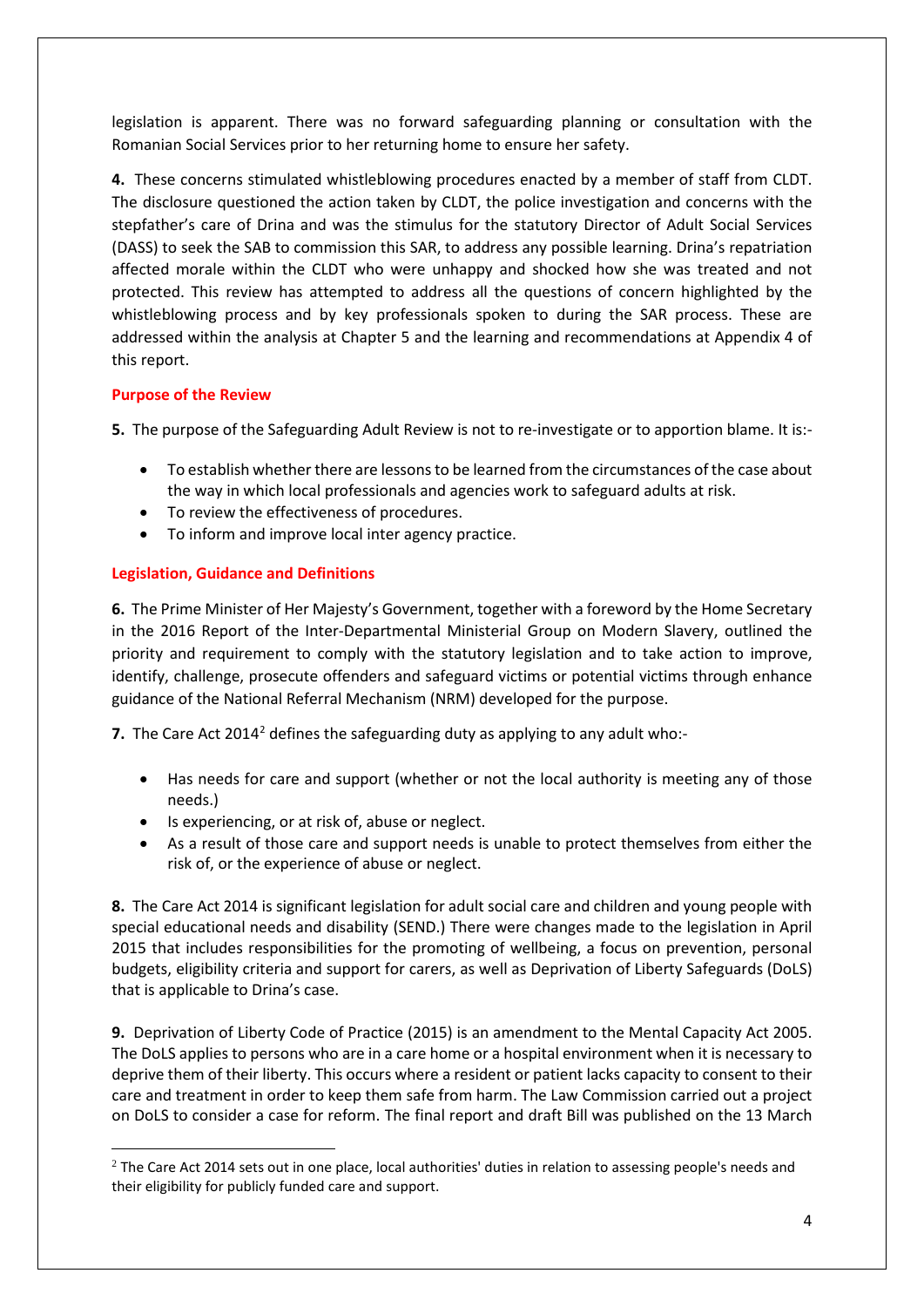2017 and the outcome of the project findings and recommendations on DoLS awaits a response from Government. However the current guidance on DoLS applies in the case for Drina, for the purposes of this review.

**10.** The Modern Slavery Act 2015<sup>[3](#page-4-0)</sup> states that an offence under that act has taken place where;

(1) A person commits an offence if:-

(a) The person holds another person in slavery or servitude and the circumstances are such that the person knows or ought to know that the other person is held in slavery or servitude, or

(b) The person requires another person to perform forced or compulsory labour and the circumstances are such that the person knows or ought to know that the other person is being required to perform forced or compulsory labour.

11. London Multi-Agency Adults Safeguarding Policy and Procedures, 2016<sup>[4](#page-4-1)</sup> provides:-

- the legislative requirements and expectations on individual services to safeguard and promote the well-being of adults in the exercise of their respective functions, relating to adults with needs for care and support and carers, and
- A framework for SABs to monitor the effective implementation of policies and procedures.

# **Executive Summary**

# **Context**

 $\overline{\phantom{a}}$ 

**12.** Human Trafficking and Modern Slavery is an abhorrent crime to society which the UK through the Care Act 2014 and the implementation of The Modern Slavery Act 2015 have identified as a priority. The Modern Slavery and Human Trafficking Unit (MSHTU) administers the NRM on behalf of the Home Office. Where a potential victim (PV) such as Drina, is from a European Economic Area (EEA) country the decision making process is handled by the MSHTU. Where the PV is not from an EEA country, the decision is made by the UK Visa and Immigration Service as there is often an associated asylum claim.

**13.** The UK is a signatory to The Council of Europe Convention on Action against Trafficking in Human Beings. The implementation of this Convention led to the creation of the UK HO, NRM which is a victim identification and support process. It is designed to facilitate cooperation and information sharing between agencies. It assists PV's to access advice, accommodation and support.

**14.** Barking and Dagenham submitted a referral to the NRM, a 'Competent Authority' who having considered Drina's case, made an assessment for her against the definition of human trafficking as outlined in Article 4 of the Council of Europe Convention on Action against Trafficking in Human Beings.<sup>[5](#page-4-2)</sup> It assessed her individual case against the definition of slavery, servitude and forced or compulsory labour as outlined in Article 4 of the European Convention on Human Rights as her case was identified in England and Wales.

**15.** The NRM on considering all available information, apply a 'Reasonable Grounds' test to consider if the statement "I suspect but cannot prove" that the individual may be a victim of modern slavery, holds true. Following a positive "Reasonable Grounds" decision, the Competent Authority will then

<span id="page-4-0"></span> $3$  The Modern Slavery Act 2015 legislation.gov.uk

<span id="page-4-1"></span><sup>4</sup> London Multi-Agency Adult Safeguarding Policy and Procedures, August 2016, London ADASS.

<span id="page-4-2"></span><sup>5</sup> Council of Europe Convention on Action against Trafficking in Human Beings, Article 4.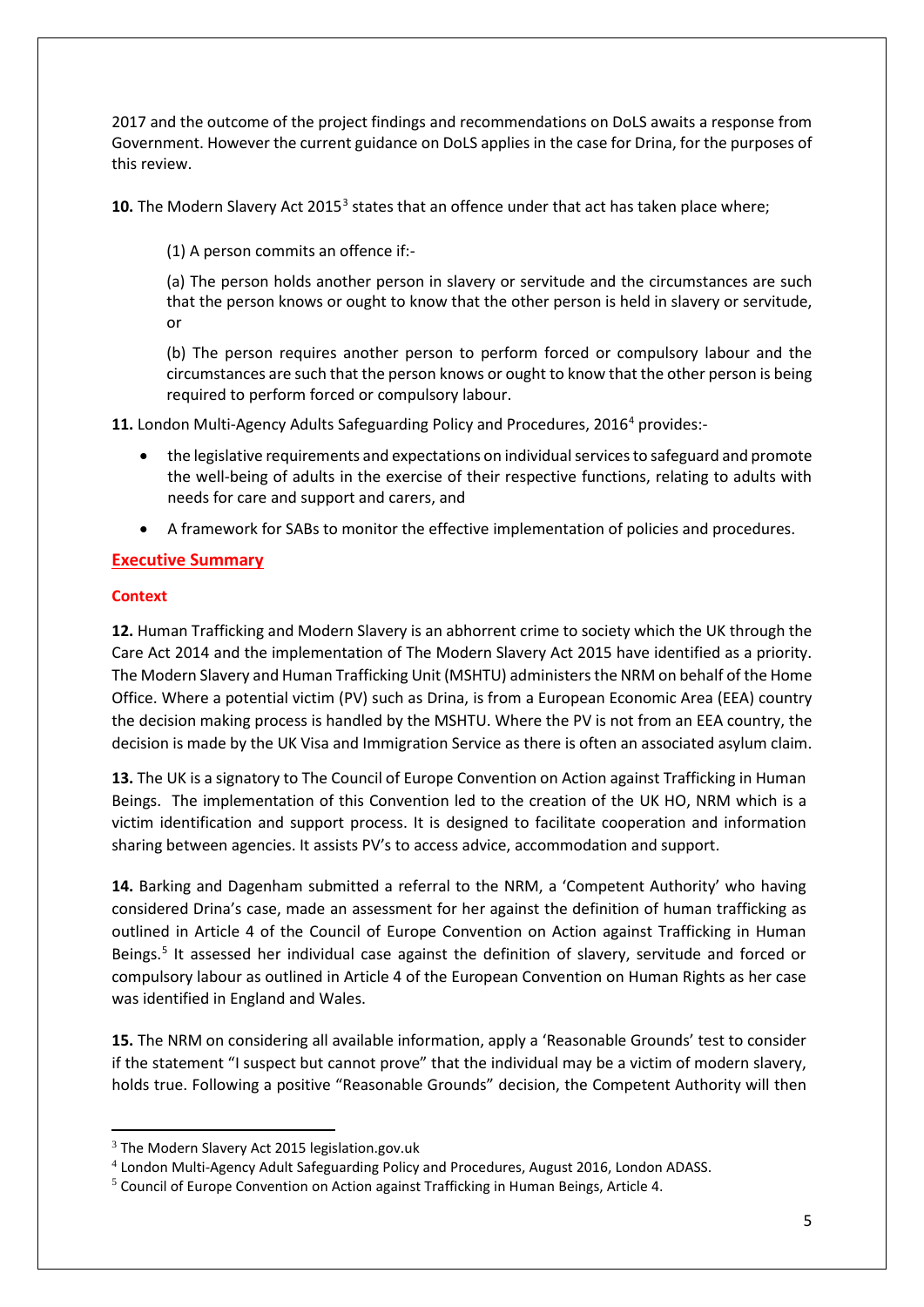make a second decision which conclusively decides if the individual is a victim of modern slavery based on the balance of probabilities.

**16.** These decisions and the information used to come to a decision, are reviewed by an NRM Senior Officer or Manager to ensure that the NRM decision has been made in line with the HO guidance entitled 'Victims of Modern Slavery – Competent Authority Guidance.'

**17.** Barking and Dagenham provided emergency accommodation for Drina and carried out eligibility assessments under the Care Act 2014, a Human Rights Assessment<sup>[6](#page-5-0)</sup> (HRA) under the Human Rights Act 199[8](#page-5-2)<sup>7</sup> and Mental Capacity Assessments (MCA) under the Mental Capacity Act 2005<sup>8</sup>. Drina was assessed as having 'Learning Difficulties.' LBBD made a referral to the NRM<sup>[9](#page-5-3)</sup> under the Councils duty to notify the Home Office of any potential victims of Modern Slavery.

**18.** In Drinas' case, she was assessed by the NRM as a victim of Modern Slavery and was entitled to 45 calendar day's reflection and recovery period. During this time Drina was able to access from the Barking and Dagenham, a range of support including safe and secure accommodation, emergency medical treatment, interpretive and translation services, information and counselling on legal rights, psychological assistance and subsistence support. It was these accesses and range of support that were not effectively applied in Drina's case.

### **Background**

**19.** As previously stated the Barking and Dagenham initial action to safeguard Drina was good with professionalism provided by an Enquiry Officer (EO1) and Safeguarding Adult Manager (SAM1) of the Barking and Dagenham CLDT appointed to represent her best interests and determine her case. The senior management within the CLDT however, (now merged with the Children Disability Service into a new Disability Service from April 2017) made decisions which overrode statutory and necessary actions required as identified by EO1. This resulted in Barking and Dagenham ultimately failing to put in place, safeguarding and protection for the consideration of Drina's 'best interest' and the possibility of her again becoming re-trafficked as a victim of modern slavery.

**20.** The significant failures have been acknowledged by relevant professionals in meetings with IMR Authors and with the IOA. Immediate action to ensure effective learning, knowledge and the protection and safeguarding of victims was put in place to guarantee that similar failures to comply with Modern Slavery guidance will not occur again. Senior management spoken to, acknowledge that Drina's basic rights, risk assessments and safeguarding protection fell unacceptably short of expectations, including a lack of legal safeguarding protection from a Court of Protection and a Deprivations of Safeguarding Liberties (DoLS) order. Drina's voice was not allowed to be heard, this would have been best served with a final MCA, the support of an Independent Mental Capacity Advocate (IMCA) and Romanian interpreter who could speak the distinct Roma dialect that she and

<span id="page-5-0"></span> <sup>6</sup> The Human Rights Assessment specifically follows Article 3 of the European Convention on Human Rights, prohibition of torture or inhuman or degrading treatment or punishment; and Article 8, the right to respect for private and family life.

<span id="page-5-1"></span> $<sup>7</sup>$  The Human Rights Act 1998 outlines the meaning that you can defend your rights in the UK courts and that</sup> public organisations (including the Government, the Police and local councils) must treat everyone equally, with fairness, dignity and respect.

<span id="page-5-2"></span><sup>8</sup> The Mental Capacity Act (MCA) 2005 is designed to protect and empower individuals who may lack the mental capacity to make their own decisions about their care and treatment

<span id="page-5-3"></span><sup>9</sup> The National Referral Mechanism (NRM) is a framework for identifying victims of human trafficking and ensuring they receive the appropriate protection and support.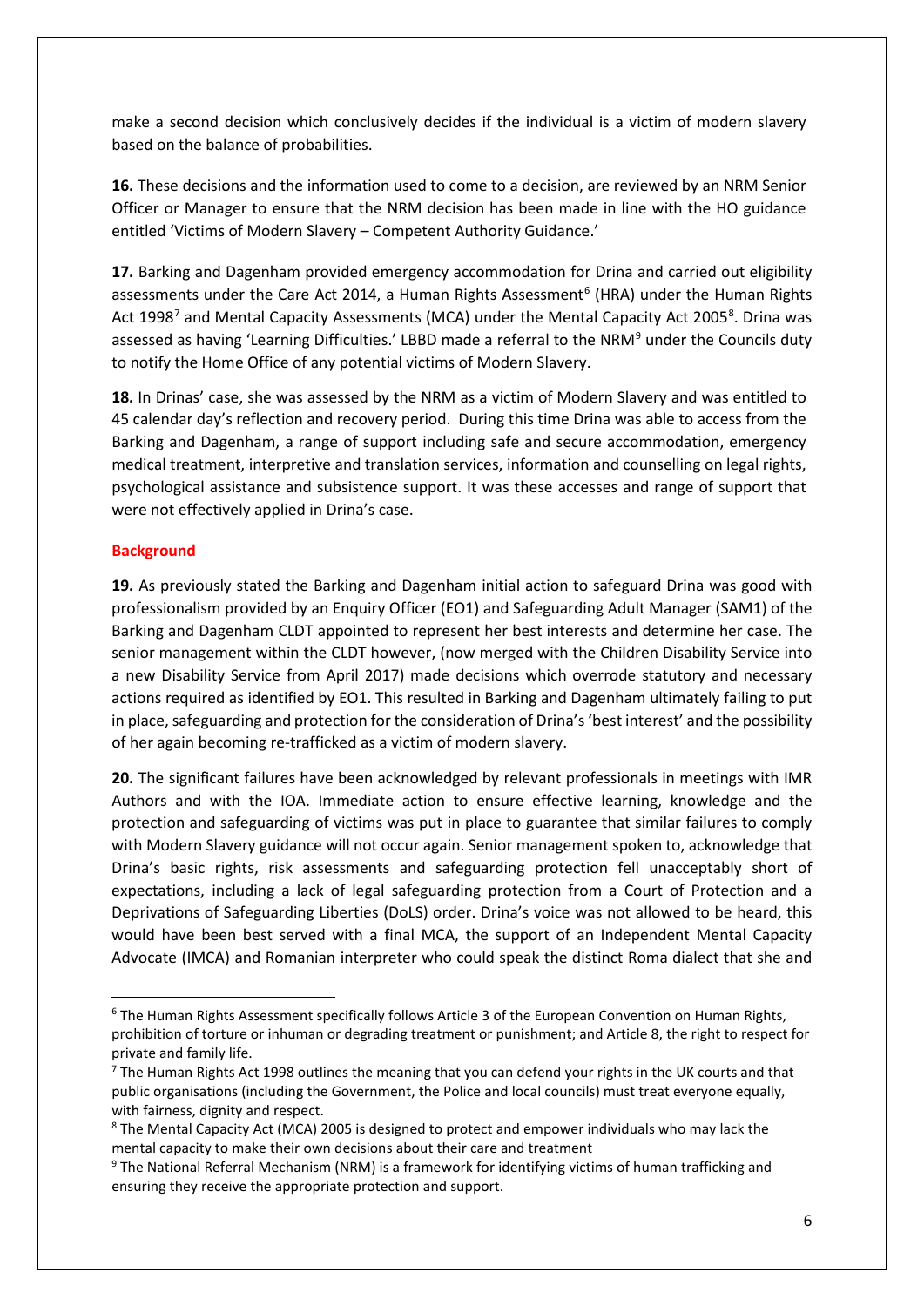her stepfather used. These services were not provided when determining whether she should return in the custody and care of her stepfather at a meeting on the  $16<sup>th</sup>$  December 2016 (with concerns having been raised against any decision to return her home with her stepfather to Romania, by CLDT staff at and previous to the meeting).

**21.** This SAR identified that the sharing of information between the CLDT and police was flawed. It is acknowledged that the police investigation was of a poor quality in relation to Drina being a victim of Modern Slavery. As a direct result of this SAR, the MPS are reviewing all aspects of their investigation to ensure failures are addressed and learning is appropriately promulgated with training on Human Trafficking and Modern Slavery to be implemented. (See Metropolitan Police Recommendation 1 and 2 in Appendix 4).

**21.** The action taken to return her at such short notice on the 19th December 2016 was met with consternation by other practitioners in the CLDT. On discovering that Drina with her stepfather were repatriated, staff as disclosed in meetings with the Independent Author, (see record of meetings with staff within the Analysis at Chapter 5,) were extremely concerned and 'shocked' particularly as other arrangements were still being made to effect a 'best interest' decision for her. As a result, the whistleblowing procedures within NELFT were escalated through their management chain and brought to the attention of the statutory Director of Adult Social Services (DASS). The DASS undertook an internal review and approached the Independent Chair of the SAB who agreed to recommend a SAR Panel be convened to consider whether to proceed with a SAR. These concerns are subject to further discussion and learning within the Analysis at Chapter 5 and Findings at Chapter 6 of this report.

# **Abstract of Findings**

**22.** This SAR has identified the following findings which are further developed within Chapter 5 Analysis of Professional Practice and Chapter 6, Findings and suggested Recommendations. The Barking and Dagenham SAR Overview Report Recommendations and Individual Agency Recommendations are detailed within Appendix 4 of this report.

# **Finding 1.**

**Legal Services,** consideration of advice, consultation and inclusion before sign off of complex cases**:**  There is a need to ensure that in complex cases of Human Trafficking and Modern Slavery it requires an appropriate closure of a Multi-Agency Case Conference or Discharge Strategy Meeting with LBBD Adult Social Care Legal Services consultation and inclusion before sign off of the case that considers both National and Inter-National complexities that can arise. This is to guarantee the wellbeing of the victim and that legislation and guidelines are correctly applied. As outlined within the report conclusions (Chapter 7, Para 9), the Director of Adult Social Services makes the final decision as to case closures. In Drina's case, if Legal Services had been maintained throughout the process, there may have been another outcome and the flawed decision to send Drina to Romania without the necessary safeguards being set in place to support her, may have been avoided.

# **Finding 2.**

Appropriate Use of IMCA'S and Interpreters to Hear the Voice of the Victim: The Barking and Dagenham Safeguarding Adult Board must remind staff that the voice of a victim with learning disabilities needs to be heard by utilising the services an IMCA and appropriate interpreters if necessary, with a Mental Capacity Assessment completed by a suitably trained member of staff in all cases.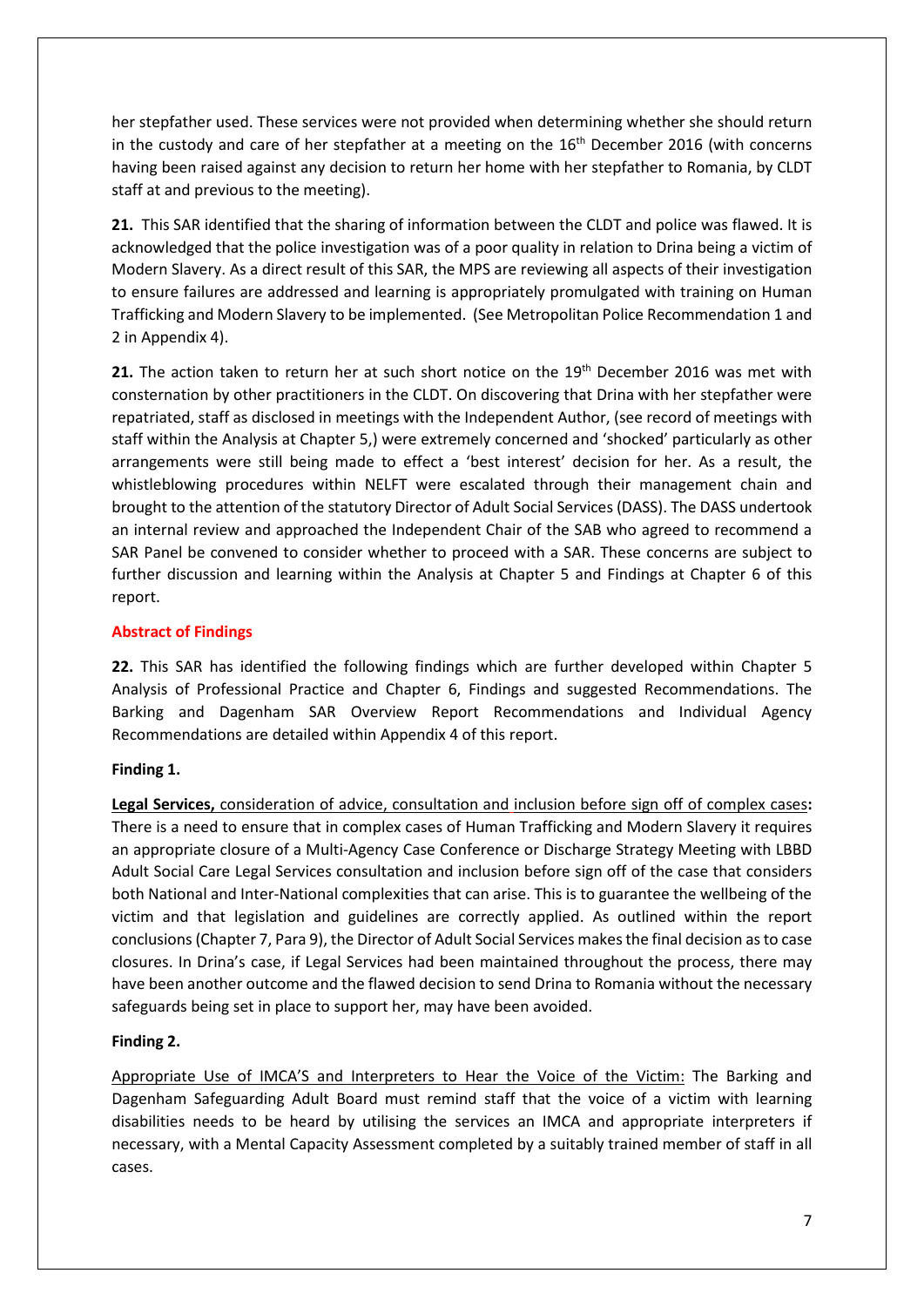# **Finding 3.**

Awareness of Human Trafficking and Modern Slavery: There is requirement for the enhancement of awareness, communication and the understanding of human trafficking and modern slavery for LBBD staff, agency partners and for the local community and businesses.

# **Finding 4.**

Participants in Safeguarding Adult Meetings: Chairs of Safeguarding Adult meetings should ensure that potential suspects in a safeguarding case are not allowed to participate in meetings to preserve the integrity of the meeting and due process.

# **Finding 5.**

LBBD Disability Service: There is a need for the recently merged Adult CLDT with the Children's Disability Service (April 2017) into the Disability Service that staff (and elsewhere in the service) have the awareness of the issues and how to address them, ensuring that knowledge of the legislation and the policy and procedures of Human Trafficking and Modern Slavery is disseminated to all key practitioners. This is to ensure a unilateral understanding, for a seamless approach, as staff had previously undertaken different roles and had other areas of experience as staff responsibilities will eventually be merged.

# **Finding 6.**

Sharing of Information:There is a need to remind agencies of the requirement to ensure relevant information in relation to medical examinations and that victim's allegations are appropriately shared as this was evidently a failure identified in this review.

# **Finding 7.**

Record Keeping: There is a need for Local Authority staff to ensure that documents, emails, decisions, actions and records are promptly uploaded onto the LBBD Electronic Social Care Record System (currently AIS, with a new system about to be introduced) in a timely manner to preserve integrity. There was a delay before updates were uploaded and the final case notes were not uploaded on to the relevant organisational record-keeping systems therefore the process to close the safeguarding enquiry was not completed.

# **Finding 8.**

Metropolitan Police Service - Specialist Crime Review Group: There is a need for the MPS to review the criteria for the SCRG to carrying out SAR's in reported complex Human Trafficking and Modern Slavery cases under the Modern Slavery Act 2015 and the London Multi Agency Adults Safeguarding Policy and Procedures 2015. This will support the SAR process, as there was a significant delay before the MPS Individual Management Report (IMR) was received which, impacted on the timeframe for completing the SAR.

The identified poor police modern slavery investigation for Drina is being addressed (see MPS Agency Recommendation 1 at Appendix 4). Therefore, there is no further requirement for a Barking and Dagenham SAR Overview Report Recommendation at this juncture. The identified concerns are being addressed and the outcomes, any learning and action taken, will be reported to the SAB for the Barking and Dagenham Action Plan that follows this SAR. In particular, the review of the police investigation has added significance to our findings, as similar findings of police failures to investigate modern slavery cases were identified in a recent report published by the National Referral Mechanism.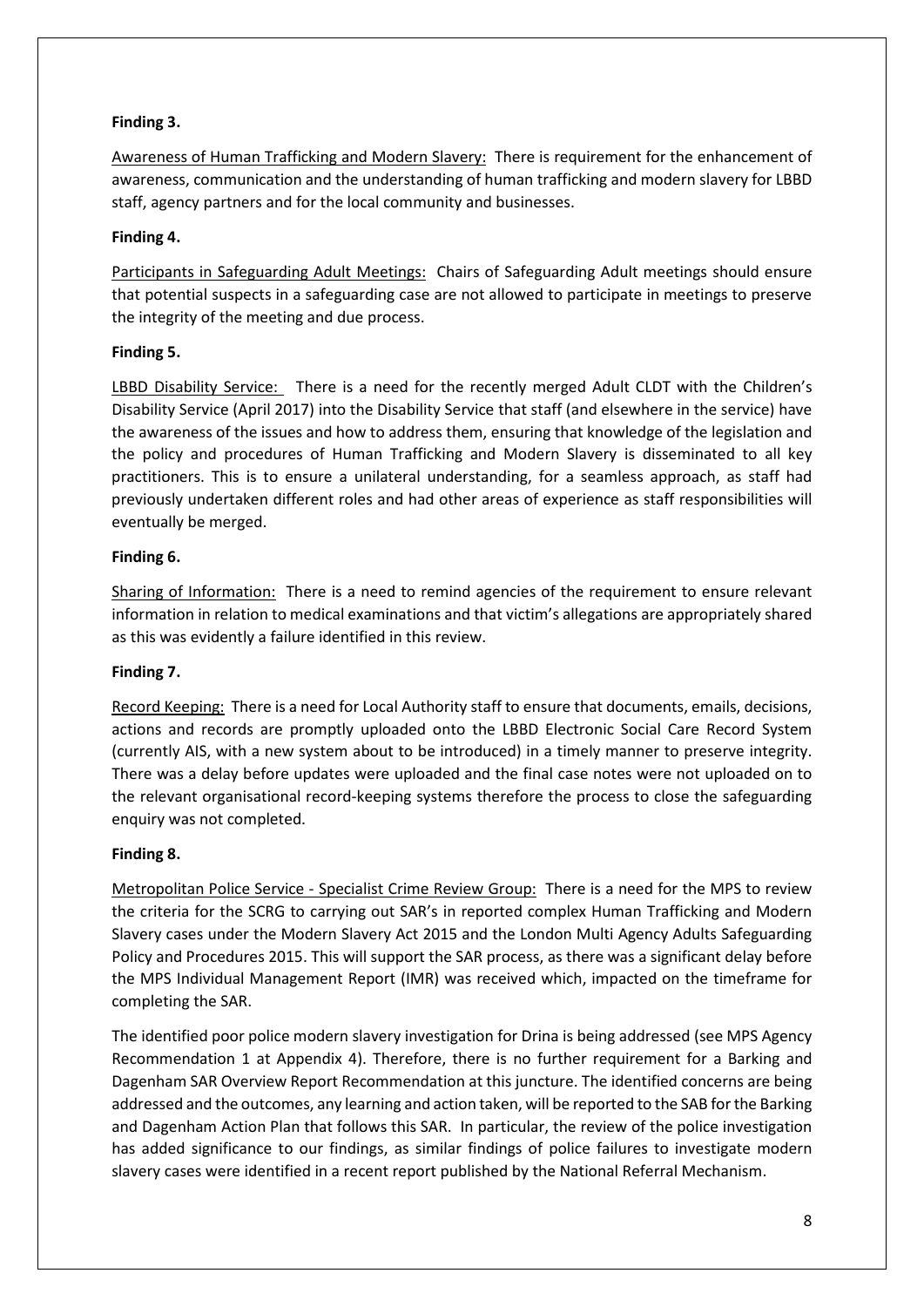# **Finding 9.**

Medical Examination of Victims:There is a need to remind agencies of the requirement to ensure medical examinations are carried out when a resident in a care home or elsewhere shows signs of physical abuse in an adult safeguarding case that is subject to a police criminal investigation.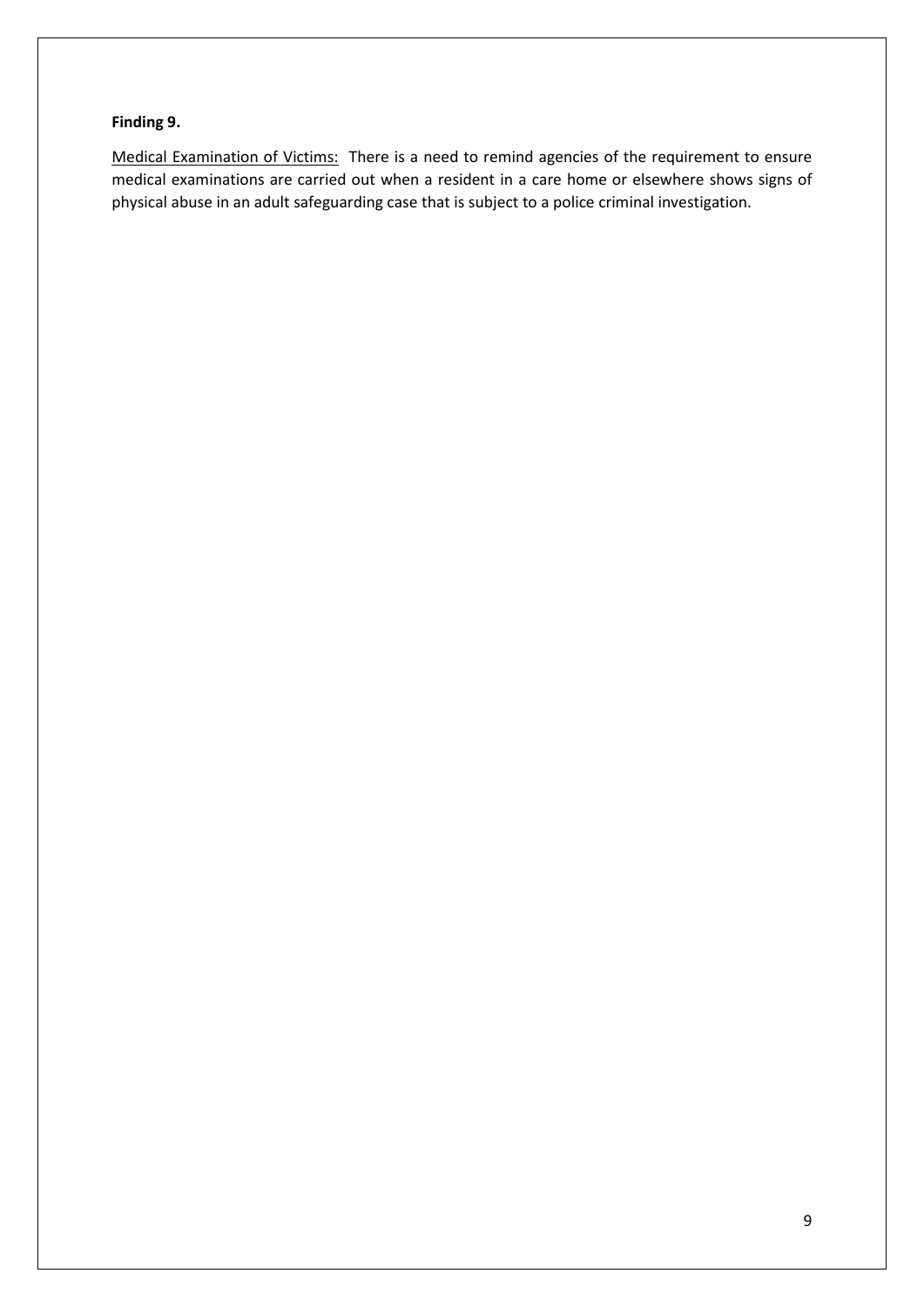# **Chapter 2**

# **Initiation of the Safeguarding Adult Review**

### **Terms of Reference (Summarised)**

The Terms of Reference (TOR) were set by the Barking and Dagenham SAB to be addressed by agencies participating in the Safeguarding Adults Review (SAR.) A summarised TOR as defined by the SAB is outlined below with additional information applied by the Independent Overview Author (IOA).

### **Timeframe for the review**

To review the events and associated actions that occurred relating to the repatriation of Drina during the period of the 17<sup>th</sup> November 2016, when she first came to the attention of professionals and the 19<sup>th</sup> December 2016 when Drina returned to Romania.

Specifically:-

- 1. The review will establish the timeline of events and relevant actions of each agency, their inter-agency contact and the involvement of other people, e.g. family, friends.
- 2. Analyse all documentary records to enable an assessment of the efficiency and effectiveness of each contribution and considering whether all reasonable steps had been taken to manage the unfolding scenario and to safeguard Drina.
- 3. Assess the extent to which agencies followed relevant legislation, guidance, policy, procedure and recommended best practice emanating from formal reviews.
- 4. Establish what lessons are to be learned from Drina's case.
- 5. Identify how and within what timescales, lessons will be acted on and what is expected to change as a result.
- 6. Apply these lessons to service responses including changes to policies and procedures as appropriate.
- 7. To propose recommendations that may help to prevent a similar incident occurring and the further development of the way each agency works individually and in partnership.

It is not the remit of this review to reach a judgment on the performance of the social services function(s) of another EU member state but, it will be relevant to consider the extent to which appropriate supporting information was provided to them in order that they had the best opportunity to carry out their own safeguarding work within the framework that applies in Romania.

An Individual Management Review (IMR) template setting out the requirements for agencies to comply with in completing their submission to the SAR was developed.

### **SAR Panel**

SAR Panel members are independent of the practitioners and have no involvement in Drina's case.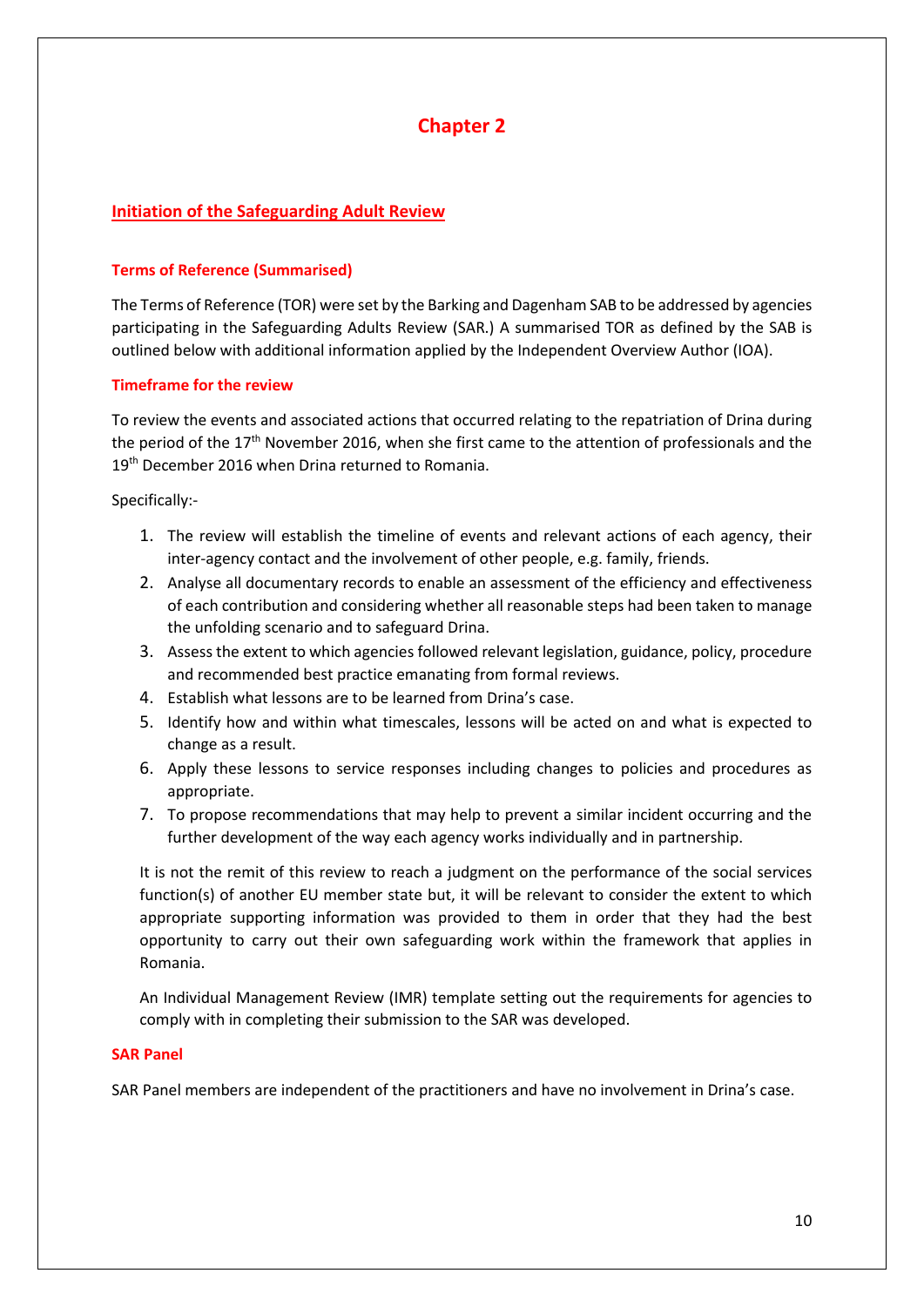### **Independent SAR Author.**

Mr David Byford was commissioned as the IOA for SAR Drina on the 23<sup>rd</sup> February 2017. He has no previous involvement in the case or with any person or agency concerned within the SAR process for Drina.

### **Additional factors for completing the SAR (Independent Overview Author.)**

### **Victim and other family details**

### **Victim**

Drina – Female, born (restricted) Ethnic Origin – Roma/Romanian.

### **Family**

LD – Stepfather. Ethnic Origin – Roma/Romanian.

### **Other significant persons**

Not applicable.

### **Involving Drina and her family**

This was not able to be completed as both Drina and her stepfather, the only confirmed family member, had returned to Romania.

### **Scope and Agencies participating in the review**

The review will seek to establish lessons learned from Drina's case so that partners can improve the response to vulnerable adults who are victims of Human Trafficking and Modern Slavery. The review will request information from each involved agency below:-

| <b>Barking and Dagenham Adult Social Care</b>    | <b>IMR</b> and chronology                             |
|--------------------------------------------------|-------------------------------------------------------|
| <b>Metropolitan Police Service</b>               | <b>IMR</b> and chronology                             |
| <b>Specialist Crime Review Group</b>             | Additional IMR requested and completed<br>August 2017 |
| <b>NELFT</b>                                     | <b>IMR</b> and chronology                             |
| <b>Modern Slavery and Human Trafficking Unit</b> | <b>IMR</b> and chronology                             |

### **Focus**

The review has focused on the key concerns raised by the whistle-blower policy that was enacted and from IMR submissions and interviews with key practitioners in the case. It aims to highlight any failures to identify learning in order to protect any victims or potential victims of Modern Slavery.

### **Methodology**

The following methodology was used to complete this SAR:

• Consultation with the CLDT (subsequently part of the Disability Service), Metropolitan Police and NELFT, in order to identify key practitioners.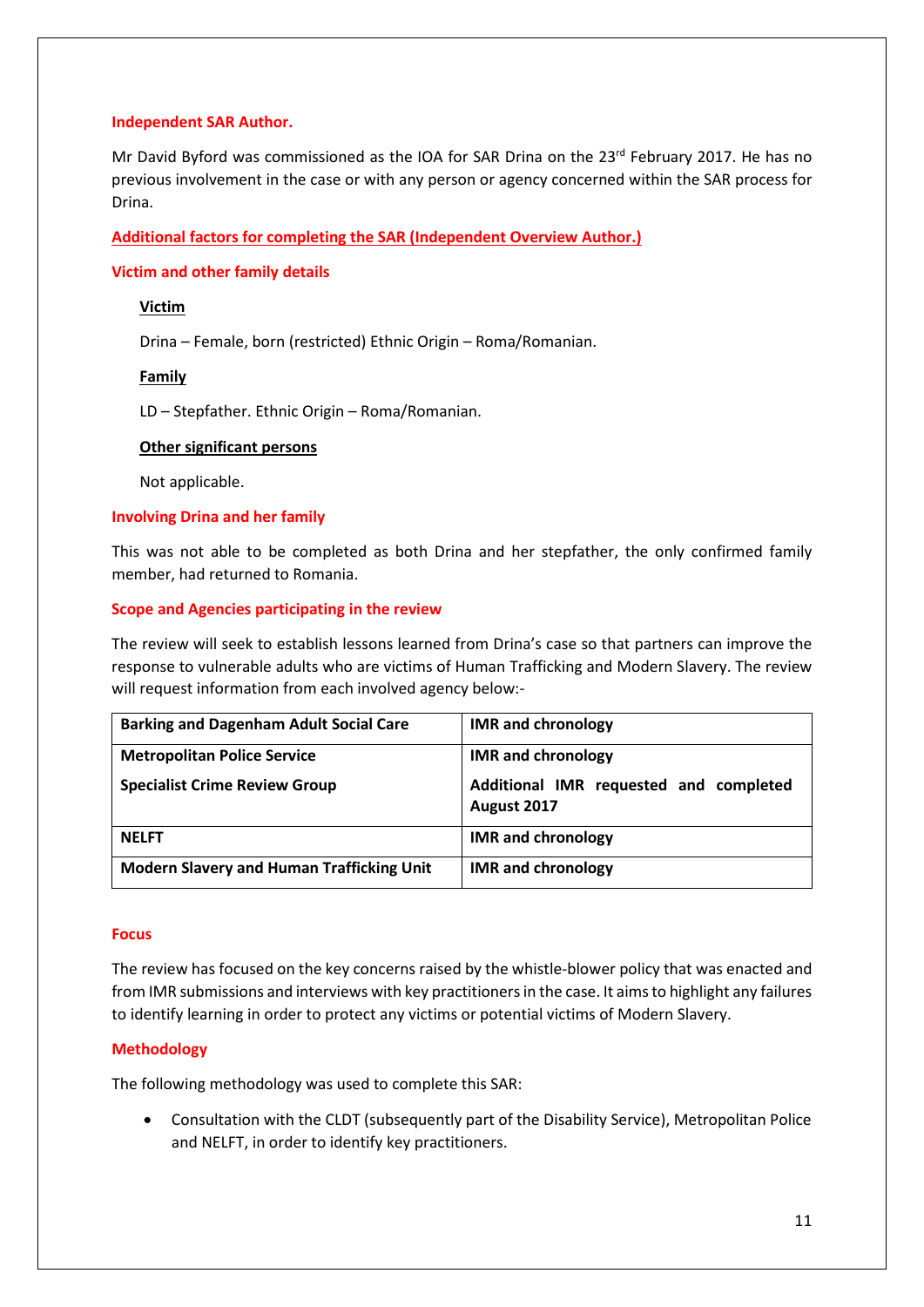- Interview and communication with those key practitioners, as to their involvement and knowledge of Drina's case, in order to identify learning.
- A review of the response by each agency to the concerns raised in the terms of reference.
- Continually liaised and consulted with the SAR Drina Panel members with regular updates of progress.
- Carried out an analysis of the Individual Management Reports (IMR's) and monitored how the performance of each agency impacted on Drina.
- Reviewed and researched current legislation, guidance, policies and procedures for safeguarding adults with particular emphasis on victims of Human Trafficking and Modern Slavery.
- Attended a Human Trafficking and Modern Slavery seminar at City Hall (April 2017) regarding current policy and practice.
- Ensured that any learning identified during the course of completing this SAR was readily implemented or subject to implementation during the SAR process.
- Request made with the CLDT (Disability Service) to ensure no other person is at similar risk as in Drina's case of not being protected through compliance to legislation and policies.
- Requested a wellbeing check to be carried out on Drina with the Romanian Social Services (March 2017) who confirmed to the SAB in June 2017 that Drina and her stepfather have been missing from their home since April 2017. There was immediate liaison and information passed to East Area Command Unit (EA-CU) for their information and is outside the remit of the terms of reference.
- Completed a desk top review of LBBD, MPS and NELFT safeguarding policies and procedures to ensure compliance.
- Anonymised the SAR as it will be a matter for the SAB to agree the final publication of the review and how it is to be communicated.
- Reviewed recent Barking and Dagenham SAR's.

### **Inhibitors to the Review**

The MPS Specialist Crime Review Group (SCRG) were requested to complete an IMR for the SAR at the behest of the Barking and Dagenham SAB due to the complexity of the case and the identified concerns from the whistleblowing procedures. This was declined, as a result there was a significant delay of four months after the final date for submissions (March 2016) for IMR's which the EA-CU completed. Due to the complexity of Drina's case, the SCRG were approached by the IOA who assisted with the final MPS IMR (August). The delay, impacted on the timeline for the statutory requirement to complete a SAR (See Barking and Dagenham SAR Overview Report Recommendation 7).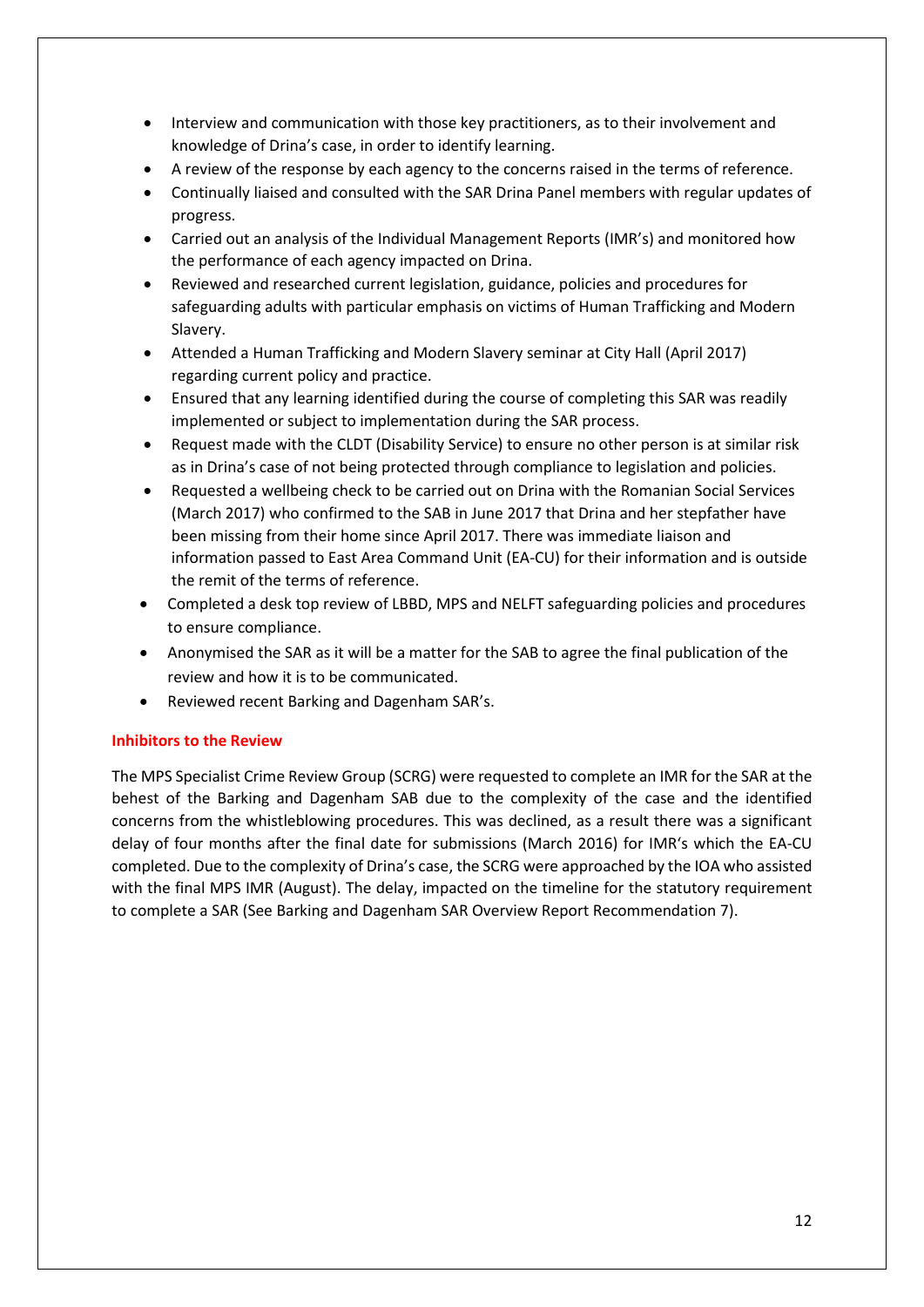# **Chapter 3**

# **Details of the Investigation and Adult Safeguarding**

**1.** On 17th November 2016, enforcement agents (acting as bailiffs) attended a residential property in Dagenham (Address 1). Upon arrival, the occupant's, one of whom was another Romanian female OD whose home it was, were immediately hostile and began making threats towards them. Whilst in the property the bailiffs could see a young female in the garden sitting on a chair, sheltering under a mattress. The female was subsequently identified as Drina, a Romanian national aged 35 years with learning disabilities. The bailiffs asked OS if Drina could come into the house as it was cold and they were concerned for her. OS who had managed to communicate with the bailiffs up to that point, stated she did not speak English. The bailiffs went into the garden tried to speak with Drina without success but she did not understand them. Drina presented as being dirty, dishevelled and smelling of human excrement. There was a garden shed that had a dirty mattress and a toilet with no plumbed sanitation. It smelt strongly of human faeces and urine. The shed door had a functioning lock with no key. Drina's condition was extremely concerning to the bailiffs who called the police as they believed she was being kept as a slave. OS walked up to Drina and got very close to her face and started to shout at her in her native language. She then allowed Drina into the kitchen. The bailiffs gave Drina a piece of cake which she ate with great haste and in their opinion, she appeared very hungry.

**2.** Whilst waiting for police to arrive, the bailiffs saw a van arrive and the occupants forced Drina into the van and drove her away. The bailiffs videoed the action. When police arrived at the scene they were given the details of the van that had quickly left with Drina. Police treated Drina as a 'high risk' missing person and managed to track the vehicle to a house in the Walthamstow area, (Address 2) where Drina was found. In the intervening period Drina had been placed in a change of clothing and appeared cleaner in appearance. Some of the people at the address were believed to be related in some way to Drina including her stepfather. Police made several arrests including OS and two Romanian youths, but those arrested did not include the stepfather. The police commenced a criminal investigation as Drina was initially suspected of being a victim of kidnap and false imprisonment before it was ascertained she was a victim of Modern Slavery.

**3.** OS told police officers whilst enquiries were ongoing to trace the van that it was her who lived in the shed. She was described as being incredibly obstructive to police questions, seemly having no knowledge of Drina (however she attended a subsequent a LBBD family safeguarding meeting on the 24<sup>th</sup> November 2016 that contradicted this account.) After her arrest, she was searched and in her brassiere was found both Drina's and her own ID cards. A young 12 year old Romanian boy was detained at Address 1 after bringing a large bag of adult nappies which, it was believed were for Drina that OS later tried to insinuate were for her. It was however noticed that she used the toilet in the house whilst police were present which, again counters this explanation. A third young person, suspect CD who had the same surname as the stepfather, was arrested at Address 2 for false imprisonment.

**4.** Drina was taken to Fresh Wharf police station in Barking as a place of safety, where Police Officer 1 (PO1) the subsequent investigating officer met her. Police completed a Merlin, Come to Notice (CTN) form and referred her to the LBBD Access and Duty Intake Team (ADIT) as Drina appeared to have learning difficulties. The ADIT attended the police station with a Romanian interpreter who spoke a different dialect but determined that she spoke a Romanian, Roma dialect which was not easy to understand. At the time it was impossible to obtain an account from Drina and therefore she was not able to make any allegations. It was deemed that she had a learning disability and lacked mental capacity.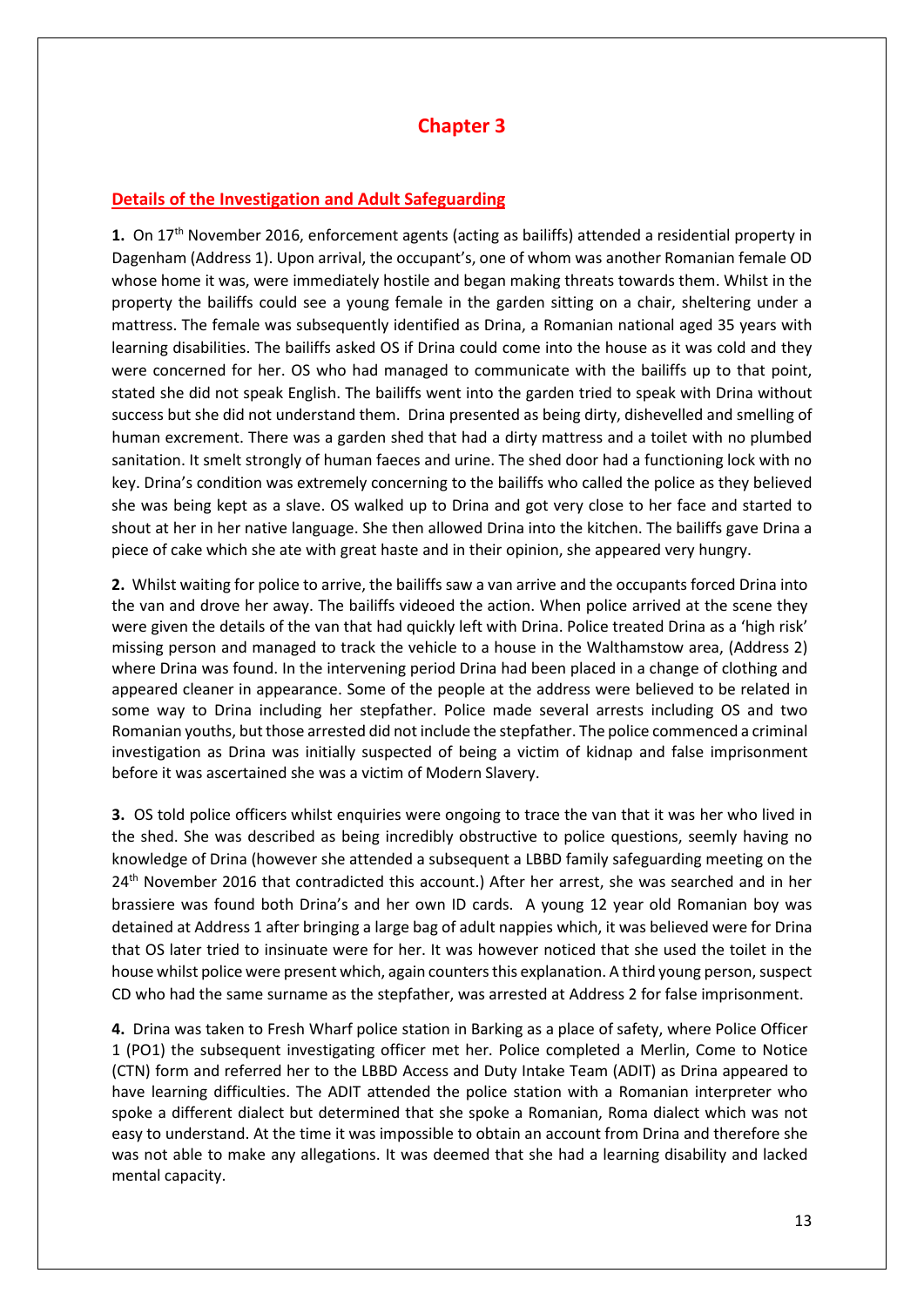**5.** Drina was kept at the police station as being a possible victim of human trafficking and modern slavery until LBBD provided accommodation. Emergency accommodation was found at Kallar Lodge, a dementia care home for the elderly in the borough, authorised on the directions of the CLDT Group Manager (GM). This was not an ideal placement for her or for the residents of the care home but there were no other vacancies available in other placements at that time.

**6.** OS when interviewed at the police station with an interpreter, made a no comment interview but gave a prepared statement denying all allegations. She said it was her and her husband (the suspected driver of the van, required to be spoken to by police but never was) who had supported Drina for the last eight months when she came to the UK with her at Drina's own free will. She also stated that Drina went to the van and left her home of her own free will which, is contrary to the bailiffs and their video evidence. Also conflicting was the entry disclosure into the UK as it was later confirmed that she came to the UK with her stepfather in possibly October 2016. OS stated that Drina had a brother and sister in the UK who she visited but no details were given and it appears police and CLDT did not pursue this line of enquiry.

**7.** The two other younger suspects arrested had to be detained overnight as there was not an interpreter available that spoke their Roma dialect or an appropriate adult (AA) who, due to the lateness of the hour, had refused to attend the police station. They were interviewed the following morning, but did not disclose anything of significance. All three suspects were later bailed to return to the police station on the 11<sup>th</sup> January 2017 whilst enquiries were carried out. It is now known that there was not an effective police investigation carried out and the stepfather who was a potential suspect was never spoken to either as a witness or a suspect.

8. On the 18<sup>th</sup> November 2016, the ADIT duty manager liaised with the Kallar Lodge staff management. It was recorded that Drina had eaten well overnight and had accepted personal care from staff. The staff completed a body map and noted scarring, suggesting burns to her right side, leg and thigh. The CLDT social workers attended and undertook a social care assessment with the use of a Romanian Interpreter over the telephone. The social workers concluded she might have a cognitive impairment. The CLDT contact number was made available for any of Drina's family to contact if known and confirmed that an assessment will continue the following day, in the meantime she was to remain at the home.

**Comment: After the staff carried out a body mapping of Drina and found signs or potential abuse, they should have requested that a doctor attend to see Drina and medically examine her to assess the scarring and burn marks found on her body. This information was provided to the CLDT but as Kallar Lodge were aware, there was an ongoing police investigation and they should also have provided the information direct to police. PO1 was informed of this aspect by EO1. Police and the CLDT appear not to have acted on this evidence of possible physical abuse which was potential evidence for their investigation of Modern Slavery. (See Barking and Dagenham SAR Overview Report, NELFT and LBBD Recommendations at Appendix 4).**

**9.** Neighbours near to Address 1, who were old and frail had observed how Drina washed naked in the garden and believed Drina was made to sleep in the garden shed. She was seen to be allowed out to walk through to the front of the house to unload scrap metal vehicles that visited the address. The neighbours felt intimidated by the occupants and did not wish to make a statement to police.

10. On the 24<sup>th</sup> November 2016, a safeguarding meeting was held. It was an interview with family including Drina's step father, the suspect OS, believed to be Drina's step sister in law who was on police bail and a family friend who spoke English and was allowed to translate as no interpreter was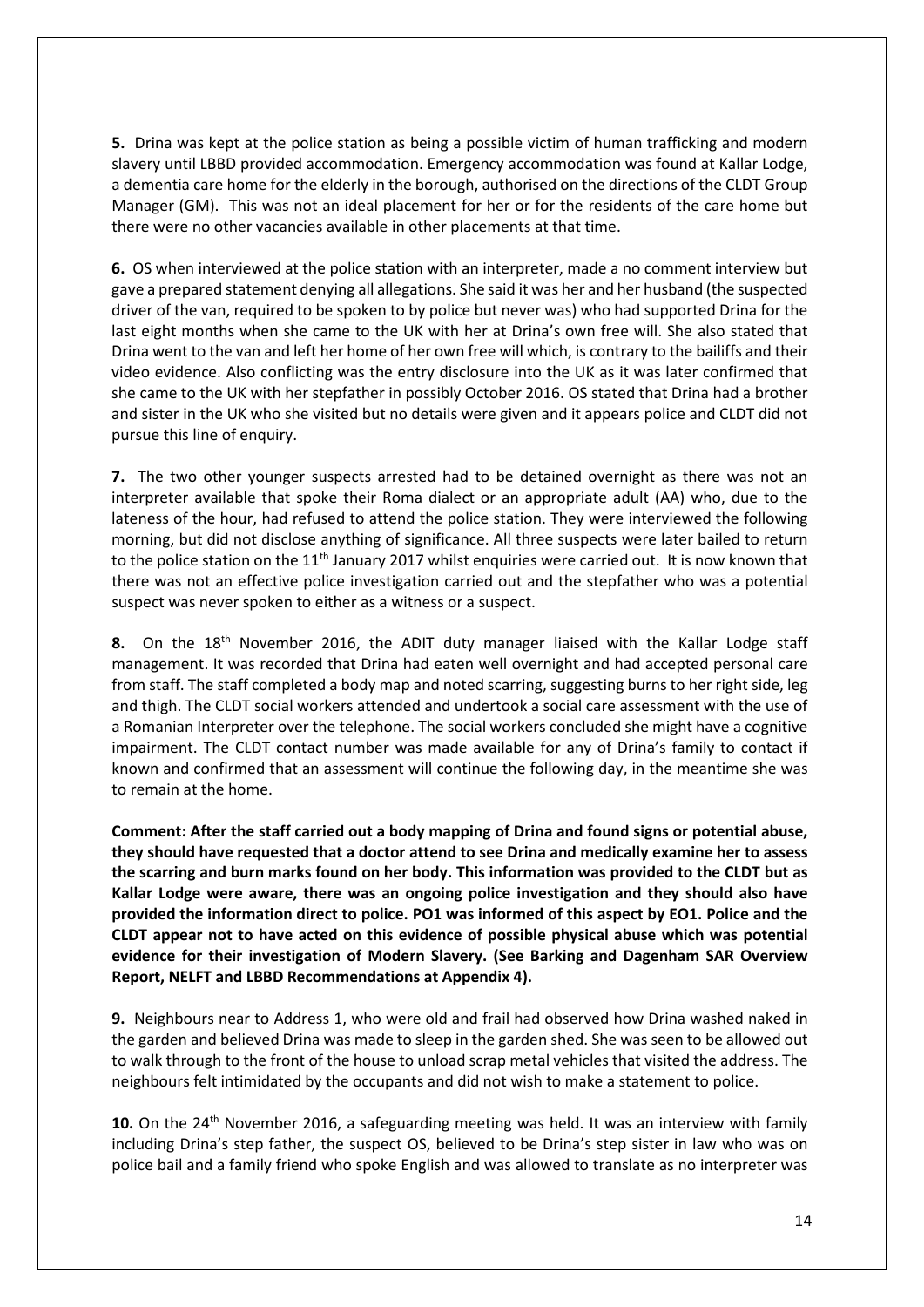present. Attempts had been made to find a Romanian or Roma speaking interpreter but these had failed. Social Workers and police present gave an account of the circumstances in which Drina was found and also allowed OS, who was suspected of causing harm to Drina, to participate in the meeting. The family were keen to have Drina returned to them as the stepfather stated that he wanted to take Drina back to Romania. It was explained that as Drina had a learning disability, the CLDT would have to make an assessment to establish whether she is able to make her own decisions, the need to establish identities of family members or friends and that a police investigation was underway as criminal offences may have taken place. They were informed that they would not be facilitating contact with Drina at this stage until legal advice was sought. An appropriate Safeguarding Protection Plan was made that stated Drina would be staying in Kallar Lodge with 24 hour care and supervision.

**11.** As she was being deprived of her liberty and as she had been assessed with a learning disability this should have instigated a DoLS, as there is a Care Quality Commission (CQC) statutory notification required for an application to deprive a person of their liberty. Kallar Lodge should have applied for a DoLS in their own right for Drina.

**12.** In conversation to the Barking and Dagenham Adults' Care and Support IMR Author and the IOA, the Care Home Manager (CHM) said there were continual changing circumstances emanating from the CLDT that confused matters. Therefore a DoLS was not carried out but it was acknowledged by the CHM that whatever the ongoing situation in the future, Kallar Lodge would carry out their own DoLS for relevant residents when necessary. This is personal learning for the CHM.

13. On the 25<sup>th</sup> November 2016 the LBBD AIS record management systems reported that two Mental Capacity Assessments were undertaken, carried out on the  $23<sup>rd</sup>$  November 2016. They were for 1) around her being able to make a decision on care and accommodation and 2) about any contact with family and associates. Drina was assessed to have a permanent impairment, underdeveloped language skills, poor memory for names of people (including family members), she could not count past 10 or name any colours, and she had limited awareness of geography (apart from mentioning England and Romania) and seemingly traumatised by her mother's death. Drina was not able to understand or retain information related to the decision or weigh up information about the decision making process on her behalf. She was able to communicate her views through an interpreter. The assessment stated that Drina was unlikely to regain capacity. The documentation contained the' best interests' assessment for Drina.

**14.** An Enquiry Officer, EO1, was appropriately appointed with a Safeguarding Adult Manager. EO1 commenced and carried out ongoing enquiries, referred Drina to the NRM, arranged MCA's, liaised with police and attempted to obtain more suitable accommodation for Drina and was in contact with a LBBD Adult Social Care Solicitor regarding the options of making an application to the Court of Protection (COP) and applying for a DoLS.

**15.** On the 30th November 2016, an interview with Drina took place at Kallar Lodge with a social worker, Drina and an interpreter. Drina was shown photographs of family members taken at the safeguarding meeting. She could say the names of the people. She intimated that one of the men beat her and that two of them took her in the van on the day the bailiffs and one of them had a knife. The stepfather was identified as one of the men who took her away in the van from Address 1. Drina cried when she saw the photo of her stepfather and asked when she could be with him again. She stated that when her stepfather drinks, he hits her and that she most recently lived in England with him. The details of this information was shared with the police by email from EO1 and would seem to implicate the stepfather in the abuse of Drina.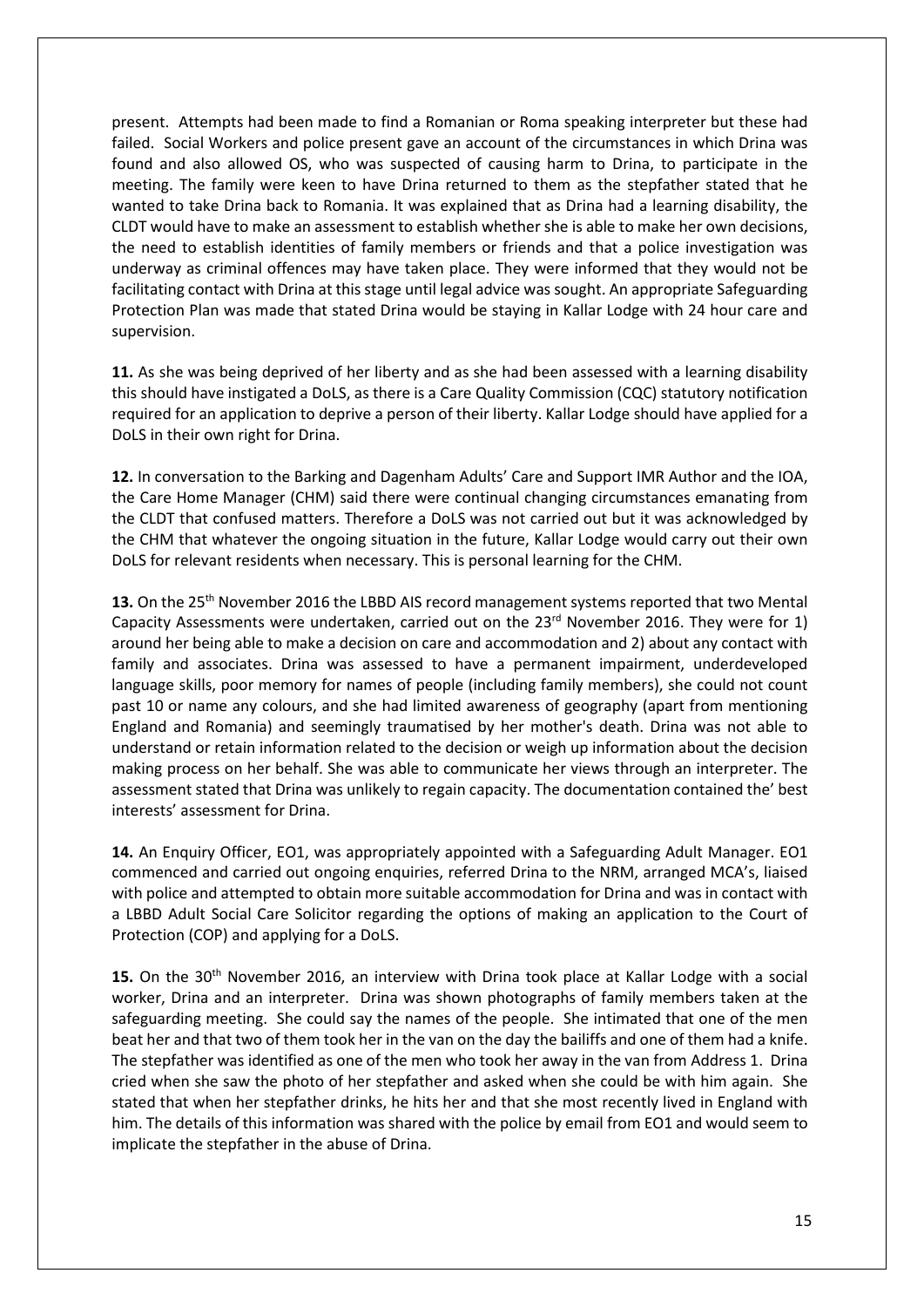**16.** On the 5th December 2016, whilst the EO1 was carrying out the safeguarding plan for Drina, he received an email from the CLDT TM to say he was removed from the case and informed to cancel the actions he was researching and carrying out. He was removed from the case as he was apparently successful in a promotion. There then proceeded to be a significant delay appointing another social worker EO2 to represent Drina's best interest and is subject to a LBBD Agency Recommendation at Appendix 4).

17. On either the 14<sup>th</sup> or 15<sup>th</sup> December 2016, the TM with the GM informed the Contracts Manager (CM) that they were looking to book airline tickets for Drina and her stepfather to return to Romania in the near future. The CM confirmed that he had no dealings with the service user clients of the CLDT but he holds a company credit card that would pay for any flights booked.

**17.** On Friday the 16th December 2016, there was a discussion between the TM, CLDT Consultant SW (CSW) and EO2 to hold a meeting for Drina and her stepfather to consider whether there were' best interest' grounds to send Drina home, accompanied by her stepfather. The TM enquired with police, as it was the intention to repatriate her at that stage, as to whether there were concerns regarding the stepfather being a person of interest to police. It was confirmed by PO1 that neither Drina nor her stepfather were required for the ongoing investigation. The TM then made contact with the NRM case worker who, being informed of the police decision, stated that although there are reasonable grounds to suspect that Drina is a victim of Modern Slavery, Drina would be free to leave the UK.

**18.** A family meeting was arranged and held later that day at Civic Centre with Drina, and her stepfather. Present were CLDT staff including the TM, the new enquiry officer EO2, CSW and the Speech and Language Therapist (SALT). The SALT was asked to interpret at the meeting even though he had no formal training as an interpreter and did not speak the Roma dialect required to effect communication. He informed the CSW of this fact but was instructed to attend and translate in any case. The SALT assisted with the translation but described the interpretation as difficult as Drina and her stepfather were speaking in their Roma dialect.

**19.** The stepfather stated that he and Drina came to England on a six months visit to see his other children (Romanian Social Services informed the LBBD that they travelled to the UK in October 16). He couldn't recall his children's addresses. Drina had to accompany him, because there was no one to look after her in Romania, as he was her main carer and claims her monthly allowance that she receives from the Romanian Social Services. Drina used gestures to describe how she had been beaten, locked in a room and deprived of food and water. Her stepfather stated that she should not be listened to due to her disability. Drina also gestured she wanted to go home to Romania with her stepfather however there was no IMCA or appropriate interpreter present on behalf of Drina to represent and support her to capture her actual wishes. The SALT felt that although he couldn't interpret some of the things Drina was saying in Roma, he determined that she and her father were saying different things. Her stepfather wanted to use his own money to buy flights home but they were told that Social Services have a duty of care to ensure Drina is looked after. The stepfather also wanted Drina to stay with him whilst they sorted out flights but this was refused as he had no address to take her to. The EO2, CSW and the SALT were not convinced that the stepfather had Drina's best interests at heart and had concerns which they conveyed to the TM at the meeting (who was having phone communication with the GM). The minutes of the meeting described that LBBD needed to ensure that they were 1) not breaching Drina's human rights, 2) a Human Rights Assessment was required and 3) a further MCA was to be undertaken to ascertain Drina's ability to make decisions about her return to Romania.

**Comment: After the meeting the LBBD case notes record "Despite an ongoing safeguarding investigation, it was agreed between the GM and TM that Drina would be repatriated with her**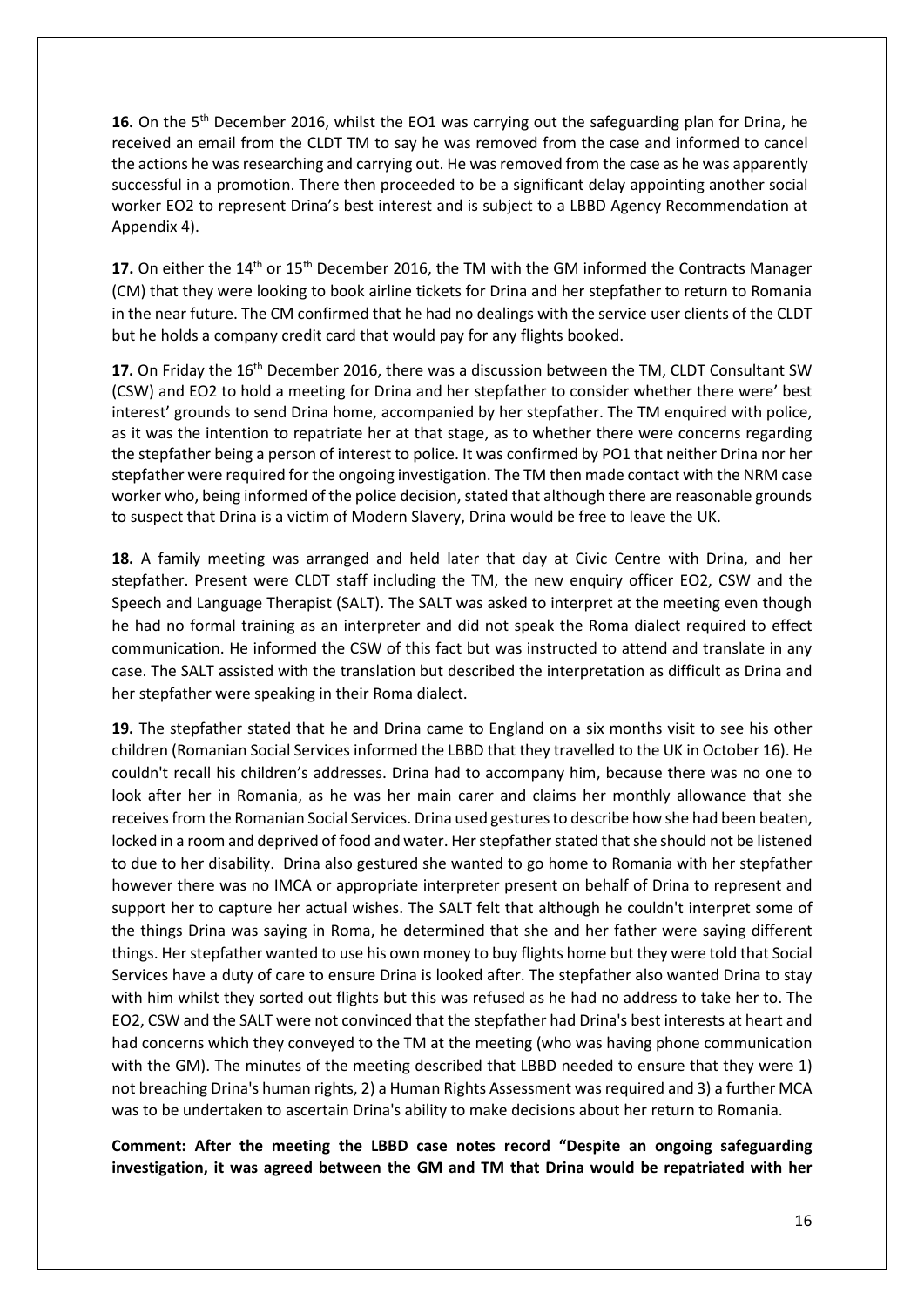**stepfather to Romania. It won't be possible to establish all the facts as Drina is not a reliable witness. Stepfather has been compliant with authorities. HRA required." Clearly this decision overrode the decision and action plan from the meeting to rearrange for a follow up meeting on the 19th December 2016, with Drina and her stepfather, to carry out a MCA and further supported with an appropriate IMCA and Roma speaking interpreter to ensure effective communication with Drina.**

**20.** It has now been established that over the weekend the TM in consultation with the GM, completed a HRA which EO2 believed she was to complete as Drina's social worker. The HRA was signed off on Sunday 18th December 2016 by the GM who included the name of the Operational Director on the assessment. It was confirmed that the flight tickets were booked and paid for on the Saturday  $17<sup>th</sup>$ December 2016.

**21.** On Monday the 19th December 2016 the TM with a staff member from Kallar Lodge escorted both Drina and her stepfather to Luton airport. They were assisted through customs and security for their flight home. Following Drina's repatriation, a NELFT staff member on the CLDT implemented the NELFT whistleblowing procedures and correctly raised a number of concerns around how agencies and individuals worked together to safeguard Drina. NELFT senior management subsequently referred the matter to the Barking and Dagenham SAB. It pointed out the failures of the 'best interest' decision to repatriate her back to Romania in the care of her stepfather, the lack of forward safeguarding protection with the Romanian social services, concern about the police investigation and the involvement of the stepfather. It believed that Drina's case was seriously flawed and actions taken were not in the best interest of Drina.

**Comment: Decisions around mental capacity are in this case, issue specific and a further MCA should have been conducted to determine whether Drina had the capacity to be able make the decision to return home to Romania with her stepfather.** 

22. On the 6<sup>th</sup> January 2017, police made a decision to take no further action against the three suspects for false imprisonment. There was no consideration or evidence to suggest they were dealing with a case of Modern Slavery even though PO1 was conversant having been informed by the EO1 in the family meeting and within email communications. The closure states that following interview and after speaking further with the victim and adult social care it was clear that they had no involvement and there are no allegations made against them.

**Comment: This appears to be a closure with no apparent thorough investigation or satisfactory rationale. The victim had not been spoken to further by police as an IMCA and Roma speaking interpreter had not been engaged and no thought of an Achieving Best Evidence (ABE) video interview was considered or carried out. There were allegations made and the investigation displayed a distinct lack of supervision and challenge (see MPS Agency Recommendation 1 at Appendix 4).**

# **Victim**

### What did professionals know about Drina?

**23.** The information know to professionals are as recorded in the background above. LBBD CLDT requested background information translated by the SALT. They received an email from the Romanian Head of Social Services from her home town in response. A summary of the main points were:-

• Drina was born out of a causal relationship.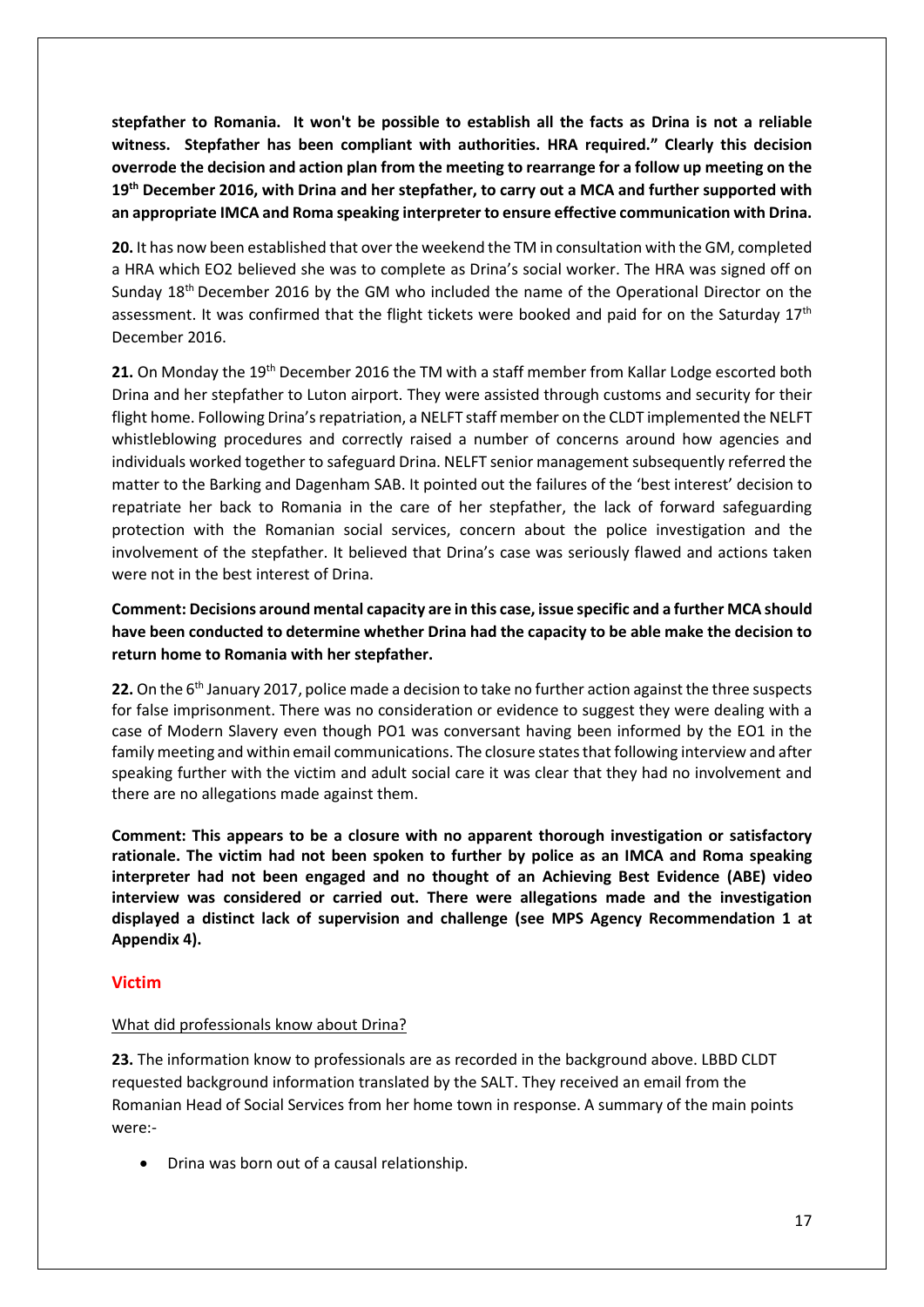- Her biological father never looked after her.
- Her mother married her stepfather.
- In 2003, Drina was assessed by a Romanian medical team and was registered as having severe learning disabilities with an IQ of 23. It was recommended that she should be looked after by her family.
- According to the Romanian legislation Drina's mother was asked by the social services to act as her main carer (to look after her daughter with a severe learning disability). This lasted until Drina's mother passed away in December 2014.
- From January 2015, Drina has been entitled to a monthly allowance, designed to be paid for her main carer (She lives at the stepfathers address and he collects her monthly allowance on her behalf.)

# Associated Family

**24.** Other than stated above, associated family members are not readily known or recorded.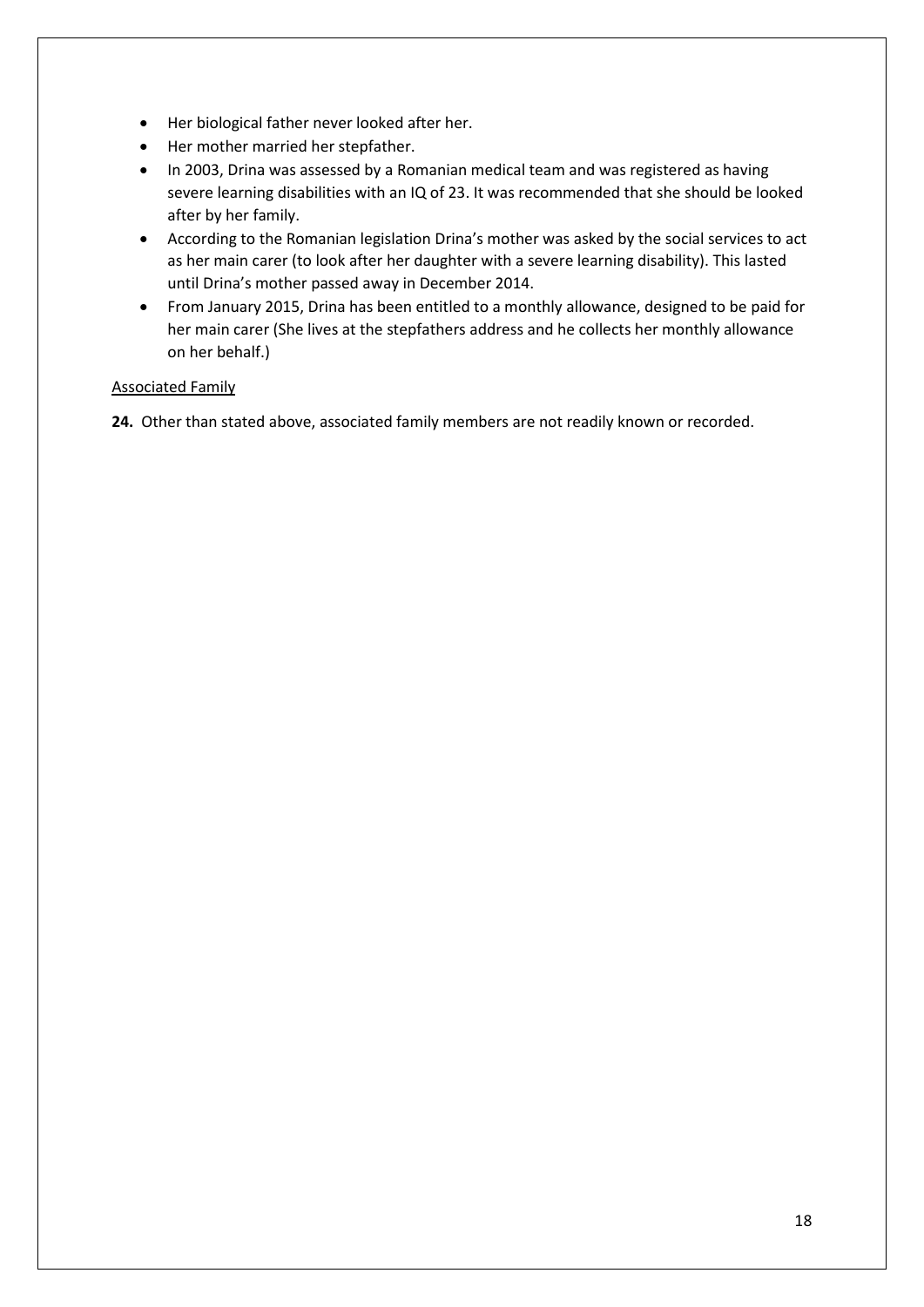# **Chapter 4**

# **Chronology of Key Events within the Terms of Reference**

### **Introduction**

This section highlights the chronological events known to agencies within the UK about their interaction with Drina, together with a brief commentary. It outlines the significant key events and of professional practice during the period under review. The Barking and Dagenham SAB have completed an integrated record of the chronologies provided by agencies within their submissions to the SAR, for corporate memory. The analysis of these events are expanded in some circumstances within Chapter 5, Analysis of Practice and within Chapter 6, Findings.

### **Key Events**

| <b>Date</b>                                                                                                                                                      | <b>Event</b>                                                                                                                                                                                                                                                                                                                     |
|------------------------------------------------------------------------------------------------------------------------------------------------------------------|----------------------------------------------------------------------------------------------------------------------------------------------------------------------------------------------------------------------------------------------------------------------------------------------------------------------------------|
|                                                                                                                                                                  |                                                                                                                                                                                                                                                                                                                                  |
| 2016                                                                                                                                                             |                                                                                                                                                                                                                                                                                                                                  |
| 17.11.16<br>Bailiffs located Drina and suspecting she was<br>being kept as a slave and reported the<br>concern to police. (B&D Safeguarding Meeting<br>Minutes.) | Before police arrived the bailiffs witnessed<br>Drina being bundled into a van and hurriedly<br>taken away by two persons, from the<br>premises. They videoed the event. The van<br>was traced to an address in Walthamstow,<br>Address 2. Drina was found at the location in<br>different clothing and of a cleaner appearance. |
| Legislation - The Modern Slavery Act 2015.                                                                                                                       | Drina was taken to a police station where PO1<br>first met her. PO1 initially treated it as a case<br>of kidnap and abduction with three suspects<br>arrested by police.                                                                                                                                                         |
|                                                                                                                                                                  | Drina was believed to have learning difficulties.<br>Police contacted the B&D Access and Duty<br>Intake Team who found an emergency<br>placement for her at Kallar Lodge.                                                                                                                                                        |
| 18.11.16                                                                                                                                                         | A safeguarding concern was raised and Enquiry<br>Officer EO1 appointed with a Safeguarding<br>Adult Manager, SAM1 allocated on the<br>21.11.16.                                                                                                                                                                                  |
| 23.11.16<br>Two MCA's were carried out on Drina.<br>Legislation - Mental Capacity Act 2005.                                                                      | Two MCA's were undertaken in respect of 1)<br>Drina being able to make a decision on her care<br>and accommodation and 2) around her contact<br>with family and associates. The assessment<br>stated that Drina was unlikely to regain<br>capacity and contained the 'best interests'<br>assessment.                             |
| 24.11.16                                                                                                                                                         | An interview took place with the family of<br>Drina including Drina's stepfather. A family                                                                                                                                                                                                                                       |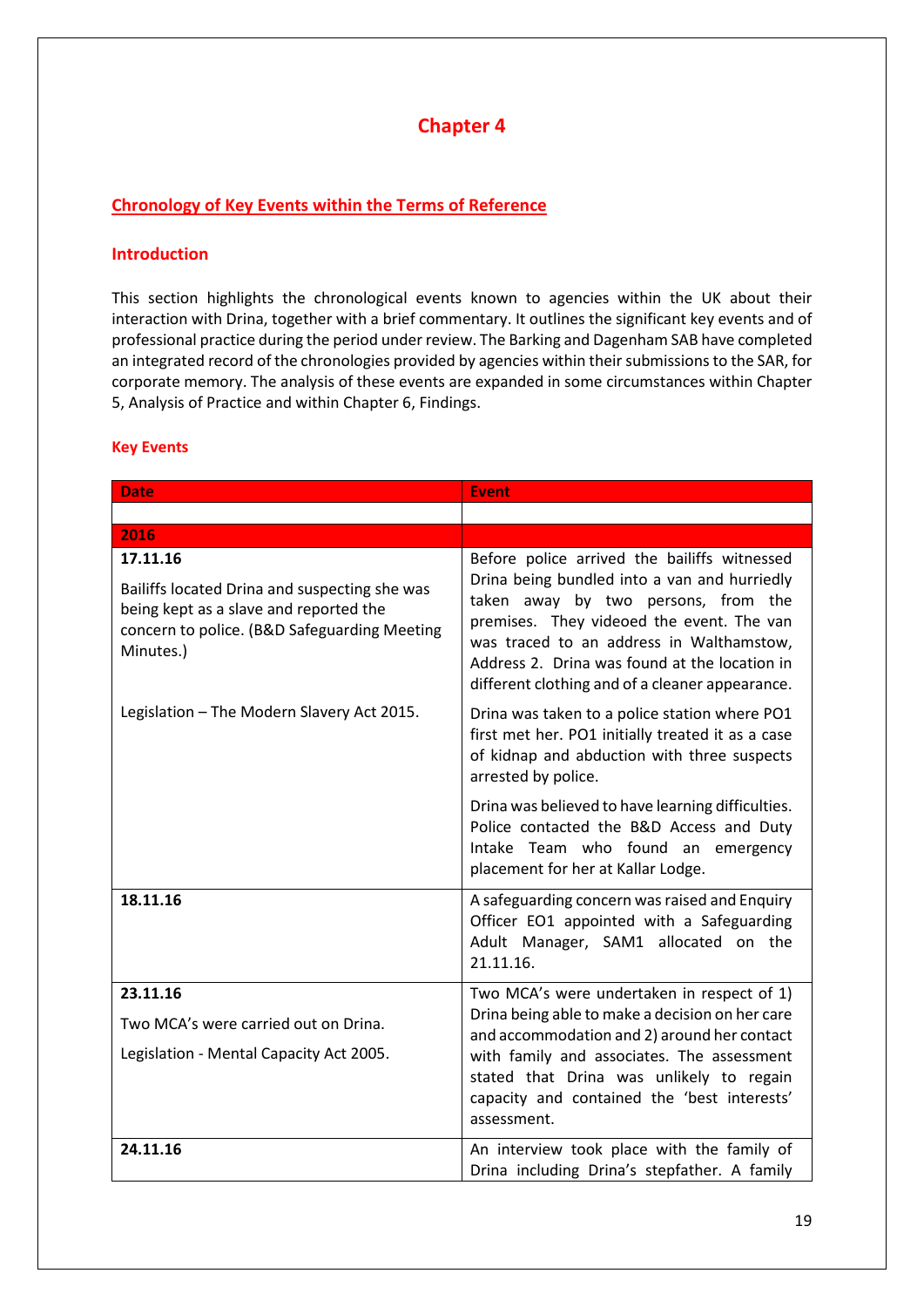| <b>B&amp;D Safeguarding Meeting.</b><br>A Safeguarding Protection Plan set out that<br>Drina would be staying in Kallar Lodge with 24<br>hour care and supervision.<br>Legislation - Care Act 2014 and Mental<br>Capacity Act 2005.                                                                                                                                                                                                                                                                                                   | friend who spoke English was there to<br>translate. Attempts had been made to find a<br>Romanian or Roma speaking interpreter but<br>these had failed. A social worker and police<br>were present and an account was given of how<br>Drina was found. Drina's sister in law, OD<br>suspected of causing harm to Drina was<br>allowed at the meeting and who at that time<br>was on police bail.                                                                                                                                                                                                                                                                                                                             |
|---------------------------------------------------------------------------------------------------------------------------------------------------------------------------------------------------------------------------------------------------------------------------------------------------------------------------------------------------------------------------------------------------------------------------------------------------------------------------------------------------------------------------------------|-----------------------------------------------------------------------------------------------------------------------------------------------------------------------------------------------------------------------------------------------------------------------------------------------------------------------------------------------------------------------------------------------------------------------------------------------------------------------------------------------------------------------------------------------------------------------------------------------------------------------------------------------------------------------------------------------------------------------------|
| 25.11.16<br>NRM received a referral from the LBBD EO1.                                                                                                                                                                                                                                                                                                                                                                                                                                                                                | LBBD AIS records that two MCA's were carried<br>out on the 23.11.16 where Drina was deemed<br>to have a permanent learning disability.                                                                                                                                                                                                                                                                                                                                                                                                                                                                                                                                                                                      |
| 30.11.16<br>Interview with Drina at Kallar Lodge.<br>The information of physical abuse was shared<br>by EO1 with PO1 as an email was sent to the<br>police officer on the 02.12.16.<br>The stepfather was identified as one of the<br>men who took Drina away in the van to<br>Address 2 and should have been treated as a<br>possible suspect and his involvement and care<br>of Drina explored. This information was<br>shared with the NRM case worker who was<br>informed of PO1 contact details.<br>Legislation - Care Act 2014. | An interview with Drina took place at Kallar<br>Lodge with her social work EO1 and an<br>interpreter. Drina was shown photos of family<br>members taken at the Safeguarding meeting.<br>She could say the names of the people. She<br>stated that one of the men beat her and that<br>two of them took her in the van to on the day<br>the bailiffs attended the property and that one<br>of them had a knife. One of the men in the van<br>was identified as Drina's stepfather. She stated<br>that when her stepfather drinks he hits her and<br>that she most recently lived in England with<br>him Comment: These allegations identify that<br>the stepfather was a possible suspect in<br>Drina's Modern Slavery case. |
| 01.12.16<br>EO1 liaises with LBBD Legal.                                                                                                                                                                                                                                                                                                                                                                                                                                                                                              | The EO1, emailed the LBBD Legal Team, Adult<br>Social Care Solicitor as required by LBBD policy.                                                                                                                                                                                                                                                                                                                                                                                                                                                                                                                                                                                                                            |
| 02.12.16<br>An email from EO1 was sent to PO1 to notify<br>him about the interview with Drina and was<br>asked to provide scanned picture of Drina's<br>Romanian ID card.<br>NRM make a positive decision on Drina for 45<br>days reflection and recovery period and<br>notified to EO1 on 5.12.16.                                                                                                                                                                                                                                   | funding request made<br>based<br><b>CLDT</b><br>on<br>assessment of need and case briefing sent<br>from EO1 to TM.                                                                                                                                                                                                                                                                                                                                                                                                                                                                                                                                                                                                          |
| 05.12.16<br>EO1 informed by TM he will be taken off the<br>case and took control of the Drina's case on the<br>instructions of the GM.<br>There was not a satisfactory handover to EO2<br>who was initially unaware of her allocated role.                                                                                                                                                                                                                                                                                            | EO1 completed a detailed case summary of<br>action taken to date and what still needed to<br>be undertaken for the TM. He was requested<br>to stop his liaison with Legal Services in<br>considering a Court of Protection Order and a<br>DoLS and was asked to cancel an arranged<br>IMCA appointment to see Drina.                                                                                                                                                                                                                                                                                                                                                                                                        |
|                                                                                                                                                                                                                                                                                                                                                                                                                                                                                                                                       |                                                                                                                                                                                                                                                                                                                                                                                                                                                                                                                                                                                                                                                                                                                             |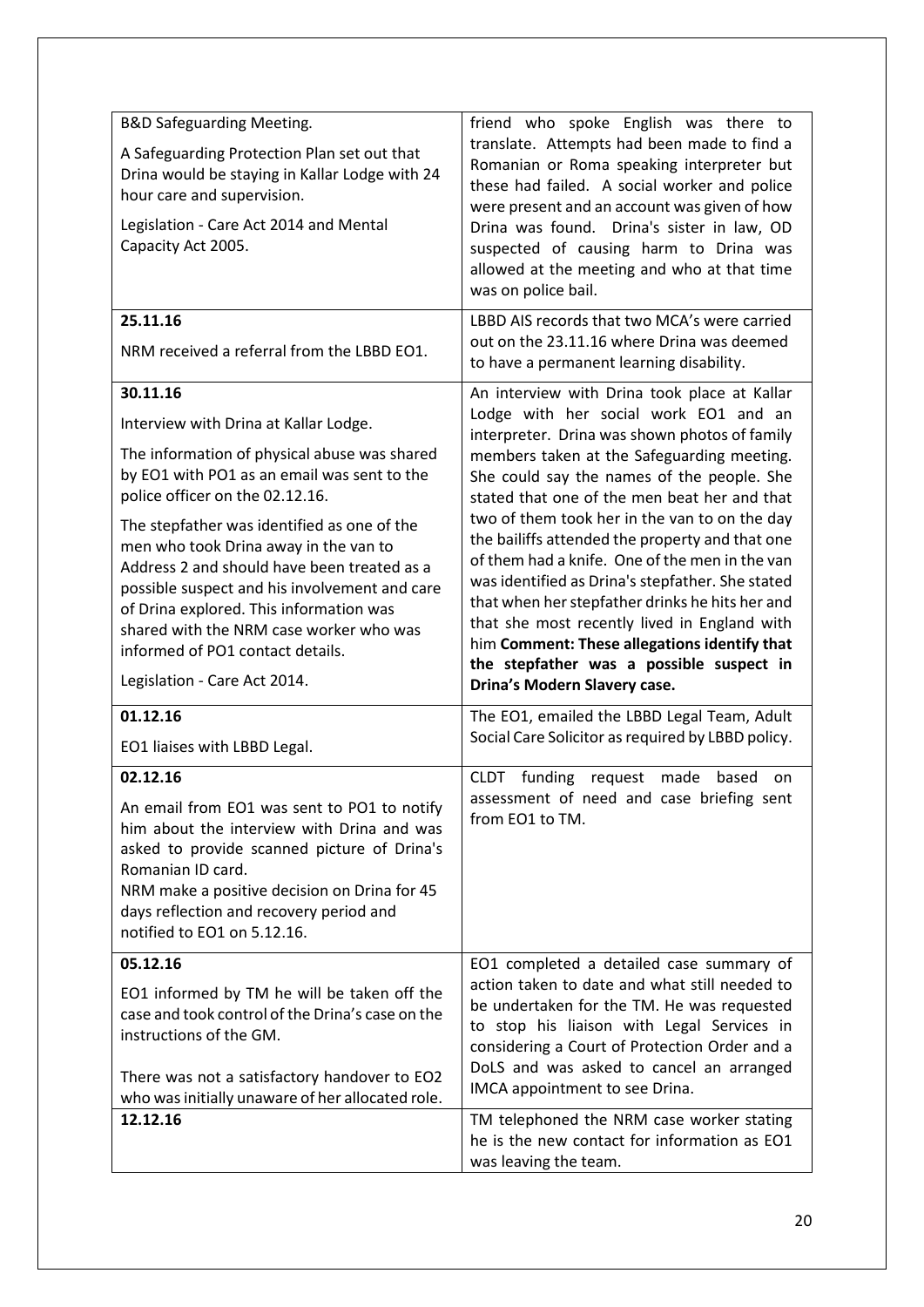| 14.12.16                                                                                                                                                                                                                                                                                                                                                                                                                 | The Contract Manager/Equipment and<br>Adaptions was approached by the TM and GM<br>on this day or the following day to ask about<br>booking two flights for Drina and Stepfather.<br>Comment: It appears the decision was being<br>taken earlier to repatriate Drina before the<br>meeting on the 16 <sup>th</sup> December.                                                       |
|--------------------------------------------------------------------------------------------------------------------------------------------------------------------------------------------------------------------------------------------------------------------------------------------------------------------------------------------------------------------------------------------------------------------------|------------------------------------------------------------------------------------------------------------------------------------------------------------------------------------------------------------------------------------------------------------------------------------------------------------------------------------------------------------------------------------|
| 15.12.16<br>NRM made a reasonable grounds decision with<br>45 days discretionary leave.<br>Legislation - The Modern Slavery Act 2015.                                                                                                                                                                                                                                                                                    | The details were sent to the TM as Drina was<br>assessed as a victim of Modern Slavery.                                                                                                                                                                                                                                                                                            |
| 15.12.16<br>An email from the Romanian Social Services<br>was received outlining their knowledge of<br>Drina and the family.                                                                                                                                                                                                                                                                                             | Apparently Drina lived in the house in Romania<br>that was owned by her stepfather. Romanian<br>Social Services state that Drina lacks capacity<br>to deal with finances but is entitled to a<br>monthly allowance. She doesn't have a court                                                                                                                                       |
| A home visit from family members seen by<br>Romanian authorities' state that the<br>Stepfather and Drina left for the UK in<br>October 2016.                                                                                                                                                                                                                                                                             | appointee. Her stepfather collects and signs<br>for her allowance.<br>Comment: A possible diversity and cultural<br>issue was identified via the Romanian<br>authorities as the email stated that "these                                                                                                                                                                           |
| Legislation - Mental Capacity Act 2005.                                                                                                                                                                                                                                                                                                                                                                                  | people belong to the Roma ethnic minority,<br>they don't have education and refuse help.<br>They are only interested in financial<br>assistance without any commitments."                                                                                                                                                                                                          |
| 16.12.16<br>CLDT TM telephoned the NRM case worker to<br>say that Drina wanted to return home as they<br>had confirmed the stepfather's details with<br>the Romanian social services. The NRM had<br>no objection as the safeguarding decision was<br>for the local authority and police.<br>The CLDT had previously contacted PO1 who<br>stated that the stepfather was not of interest<br>in the police investigation. | The HO NRM on being informed of the police<br>situation stated although there are reasonable<br>grounds to suspect that Drina is a victim of<br>modern slavery Drina would be free to leave<br>the UK.<br>Comment: It is not clear what information or<br>concerns were shared with or considered by<br>police to make this judgement (see MPS<br><b>Agency Recommendation 1).</b> |
| 16.12.16<br>Meeting held at the LBBD Civic Centre with<br>stepfather and Drina (minutes recorded and<br>viewed.)<br>No IMCA or appropriate interpreter was<br>provided for Drina.                                                                                                                                                                                                                                        | Present with Drina and her stepfather, were<br>CLDT staff including the TM, EO2, CSW and the<br>SALT. The SALT was asked to interpret but did<br>not speak the Roma dialect which he informed<br>them of prior to the meeting but was<br>instructed to attend and translate in any case<br>by the CSW. Interpretation was difficult. Drina                                         |
| Drina describes physical abuse which was not<br>shared with police after the meeting.<br>Outcome:- Arrangements made for a further                                                                                                                                                                                                                                                                                       | used gestures to describe how she had been<br>beaten, locked in a room and deprived of food<br>and water. Her stepfather stated that she<br>should not be listened to due to her disability.                                                                                                                                                                                       |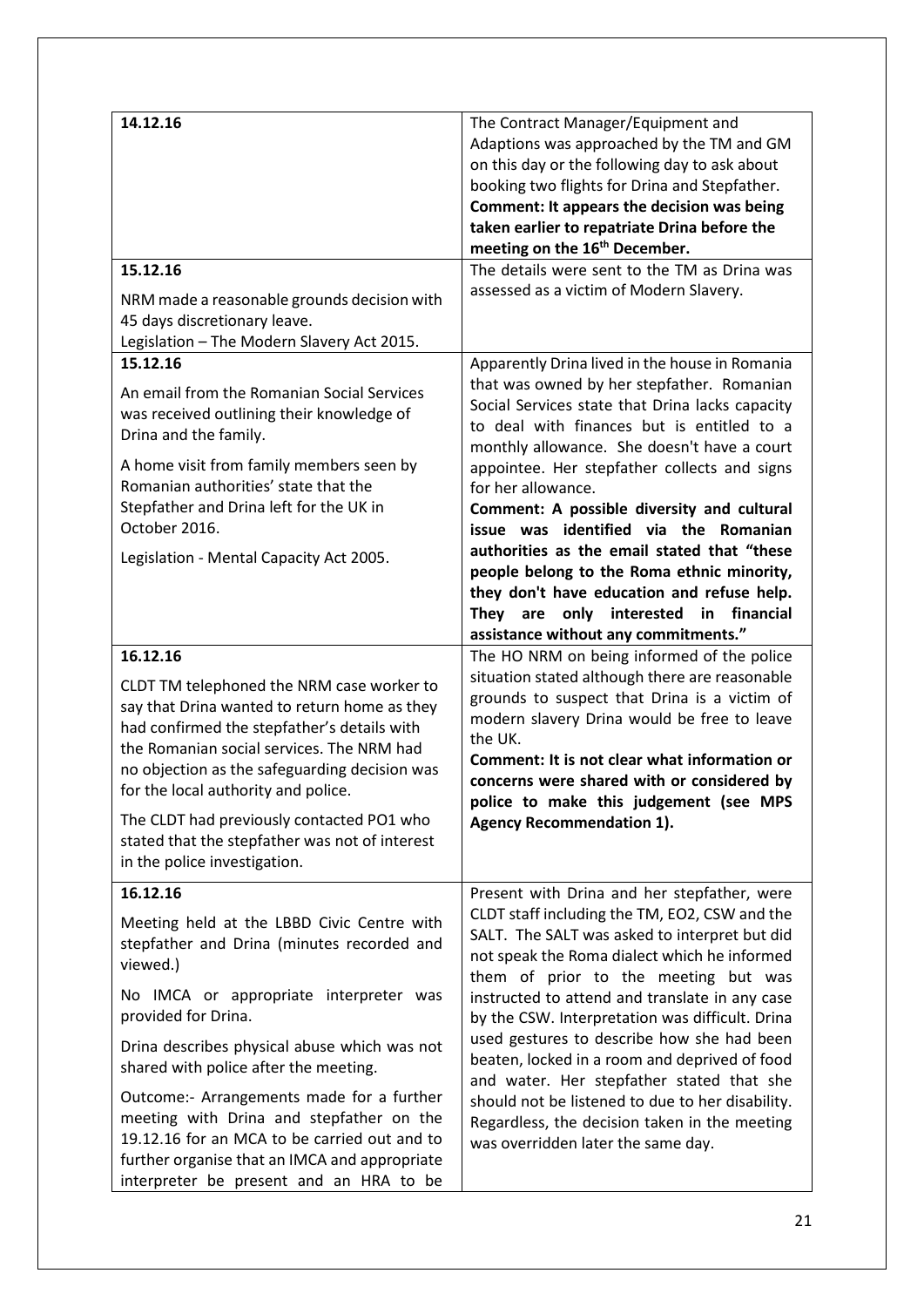| completed to ensure a 'best interests' decision<br>is made for Drina's care and welfare.                                                                          | Comment: After the meeting the LBBD AIS<br>record states the case notes record "Despite<br>ongoing safeguarding investigation, it was<br>agreed between the GM and TM that Drina<br>would be repatriated with her stepfather to<br>Romania. It won't be possible to establish all<br>the facts as Drina is not a reliable witness.<br>has<br>Stepfather<br>been compliant<br>with<br>authorities. HRA required."                                                                                                                                                                                                                                                                                                                                                                                                                                           |
|-------------------------------------------------------------------------------------------------------------------------------------------------------------------|------------------------------------------------------------------------------------------------------------------------------------------------------------------------------------------------------------------------------------------------------------------------------------------------------------------------------------------------------------------------------------------------------------------------------------------------------------------------------------------------------------------------------------------------------------------------------------------------------------------------------------------------------------------------------------------------------------------------------------------------------------------------------------------------------------------------------------------------------------|
| 17.12.16<br>Flight tickets booked.                                                                                                                                | Flights tickets were booked for both Drina and<br>her stepfather to fly from Luton Airport to<br>Romania for the 19.12.16.                                                                                                                                                                                                                                                                                                                                                                                                                                                                                                                                                                                                                                                                                                                                 |
| 18.12.16<br>HRA completed.                                                                                                                                        | The TM completed the HRA over the weekend<br>and it is shown being signed off by the GM<br>and Operational Director (the latter is shown<br>not to have signed the HRA off as discussed in<br>Chapter 5 Analysis).                                                                                                                                                                                                                                                                                                                                                                                                                                                                                                                                                                                                                                         |
| 19.12.16<br>Drina and stepfather escorted to Luton airport<br>and flew home to Romania.                                                                           | TM with a Kallar Lodge member of staff<br>escorted Drina and the stepfather to Luton<br>Airport. The TM later sent an email updating<br>CLDT colleagues that Drina and stepfather had<br>travelled back to Romania that morning.                                                                                                                                                                                                                                                                                                                                                                                                                                                                                                                                                                                                                           |
| 20.12.16<br>Email sent by the SALT on behalf of the CLDT<br>TM informing the Romanian Social Services<br>that Drina and her stepfather were on their<br>way home. | The email sent and translated by the SALT to<br>Romanian Social Services outlined that Drina<br>and her stepfather were on their way home. It<br>confirmed Drina was subject to a safeguarding<br>enquiry and police investigation due to<br>suspected trafficking. The email stated they<br>were referring her to them to carry out an<br>assessment and possible safeguarding enquiry<br>to ensure she was not subject to similar<br>circumstances again.<br>Comment: This entry confirmed that the<br>contact with Romanian authorities was after<br>Drina was returned home and no prior<br>knowledge or forward safeguarding planning<br>was put in place by the CLDT.<br>The Romanian Social Services subsequently<br>confirmed that they had received a request<br>from Drina's stepfather asking for her disability<br>allowance to be reinstated. |
| 2017<br>January                                                                                                                                                   | LBBD Director of Adult Social Services received                                                                                                                                                                                                                                                                                                                                                                                                                                                                                                                                                                                                                                                                                                                                                                                                            |
| Whistleblowing procedures enacted.<br>Police close investigation with no further<br>evidence against the three persons arrested.                                  | information from NELFT colleagues through<br>their whistleblowing processes that raised<br>concerns around the case, Drina's repatriation<br>to Romania with her stepfather and how<br>agencies worked together to safeguard Drina.<br>The points raised are addressed within Chapter<br>5 Analysis.                                                                                                                                                                                                                                                                                                                                                                                                                                                                                                                                                       |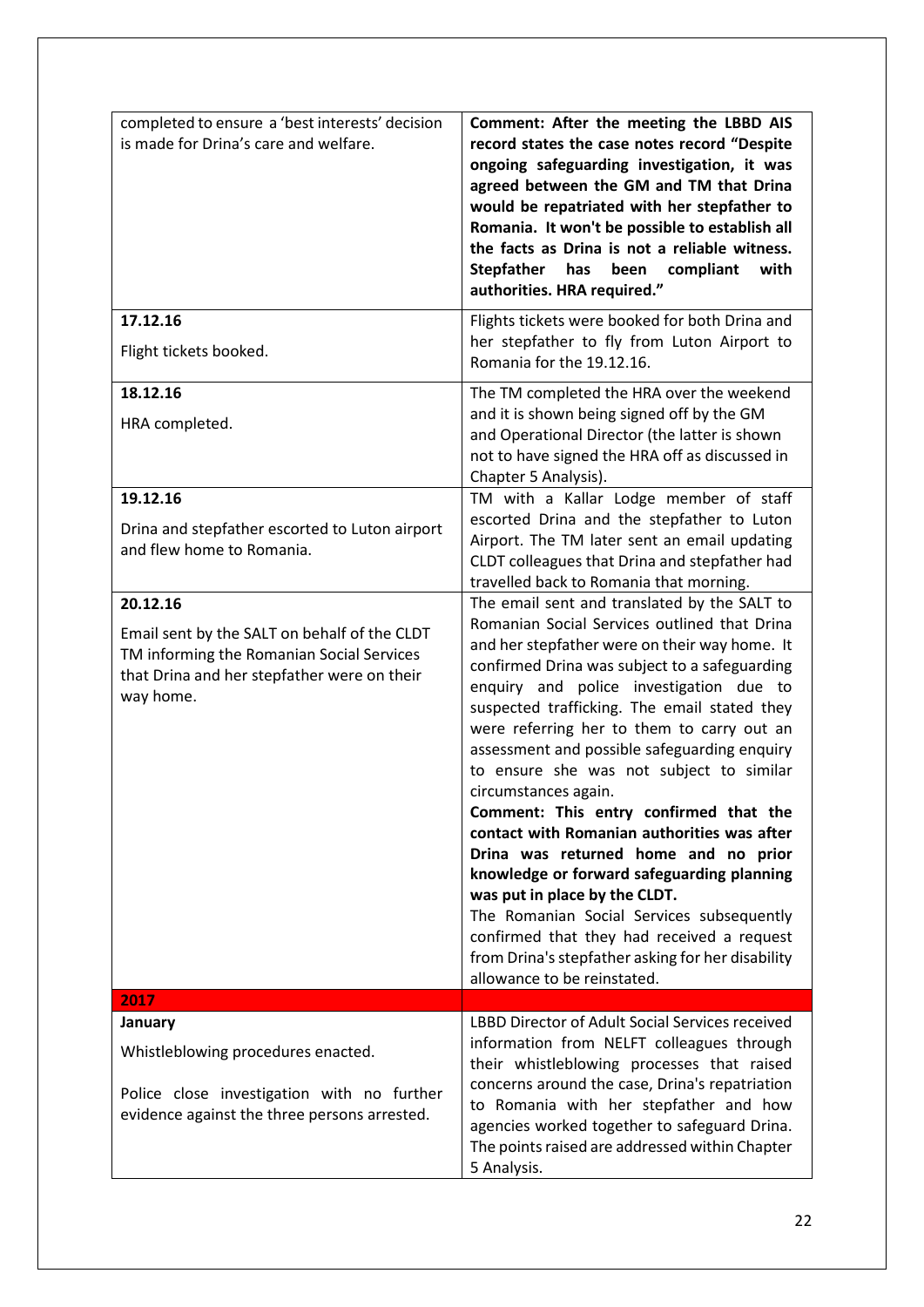# **Chapter 5**

# **Analysis of Key Events and Professional Practice**

**1.** The key events in Chapter 4 above, together with the input from the agencies and practitioners participating in this review, are further analysed within this section. It outlines the professional action taken, issues with guidance and decisions made that impacted on the final outcome for Drina. For transparency, it contains comprehensive details of meetings and discussions with relevant key practitioners conducted by IMR Authors and the IOA. The Findings and Lessons to be learnt, are detailed within Chapter 6, within the Barking and Dagenham SAR Overview Report and Agency Recommendations at Appendix 4 for the SAB to consider.

### **Initial steps and good practice**

<u>.</u>

**2.** Adult Care and Support Care (ACS) became aware that Drina was living in the borough after concerns were raised by a MPS Merlin report on the 17<sup>th</sup> November 2016. It appropriately triggered a Care Act 2014 assessment and emergency residential accommodation was provided on the18th November 2016. The assessment commenced on this day and was concluded on the 24<sup>th</sup> November 2016. The action taken was within guidance timescales and demonstrated good practice.

**3.** Steps were also being taken to provide an appropriate placement as she should not have been placed in Kallar Lodge which, was contrary to Care Quality Commission (CQC) regulations. It was approved by the CLDT GM as an emergency placement, an appropriate decision at the time, notwithstanding that more care-appropriate options in the local independent sector were not explored, given the timescales available. Other more suitable in-house provisions were considered but there were no vacancies at the time. The action taken was to prevent further abuse and neglect in a safeguarding concern with significant risk factors and this was good practice.

**4.** An EO and SAM were appropriately allocated. EO1 completed a number of tasks including two MCA's on the 23<sup>rd</sup> November 2016, made a referral to the NRM, obtained an IMCA<sup>[10](#page-22-0)</sup> and liaised with the police which, were all timely and appropriate.

**5.** The two initial MCA's that were carried out on Drina are factual documents. A Roma speaking interpreter was present, along with a Romanian SALT a member of the CLDT and social worker. These were completed in line with the MCA 2005 associated code of practice that meet the Care Act 2014 requirements around participation. They were completed as part of the safeguarding enquiry and determined that 1) Drina could not consent to having contact with her stepfather, who at the time, was a person of interest to the police in their enquiries and 2) she could not consent to moving to the emergency accommodation.

# **Enquiry Officer Handover and Safeguarding Adult Manager role**

**6.** EO1 was successful in applying for an acting up Cluster Managers, position. His involvement on Drina's case was terminated on the 5<sup>th</sup> December by the CLDT TM. SAM1 in a meeting with the LBBD

<span id="page-22-0"></span><sup>&</sup>lt;sup>10</sup> The Mental Capacity Act 2005 introduced the role of the independent mental capacity advocate (IMCA). IMCAs are a legal safeguard for people who lack the capacity to make specific important decisions: including making decisions about where they live and about serious medical treatment options. IMCAs are mainly instructed to represent people where there is no one independent of services, such as a family member or friend, who is able to represent the person.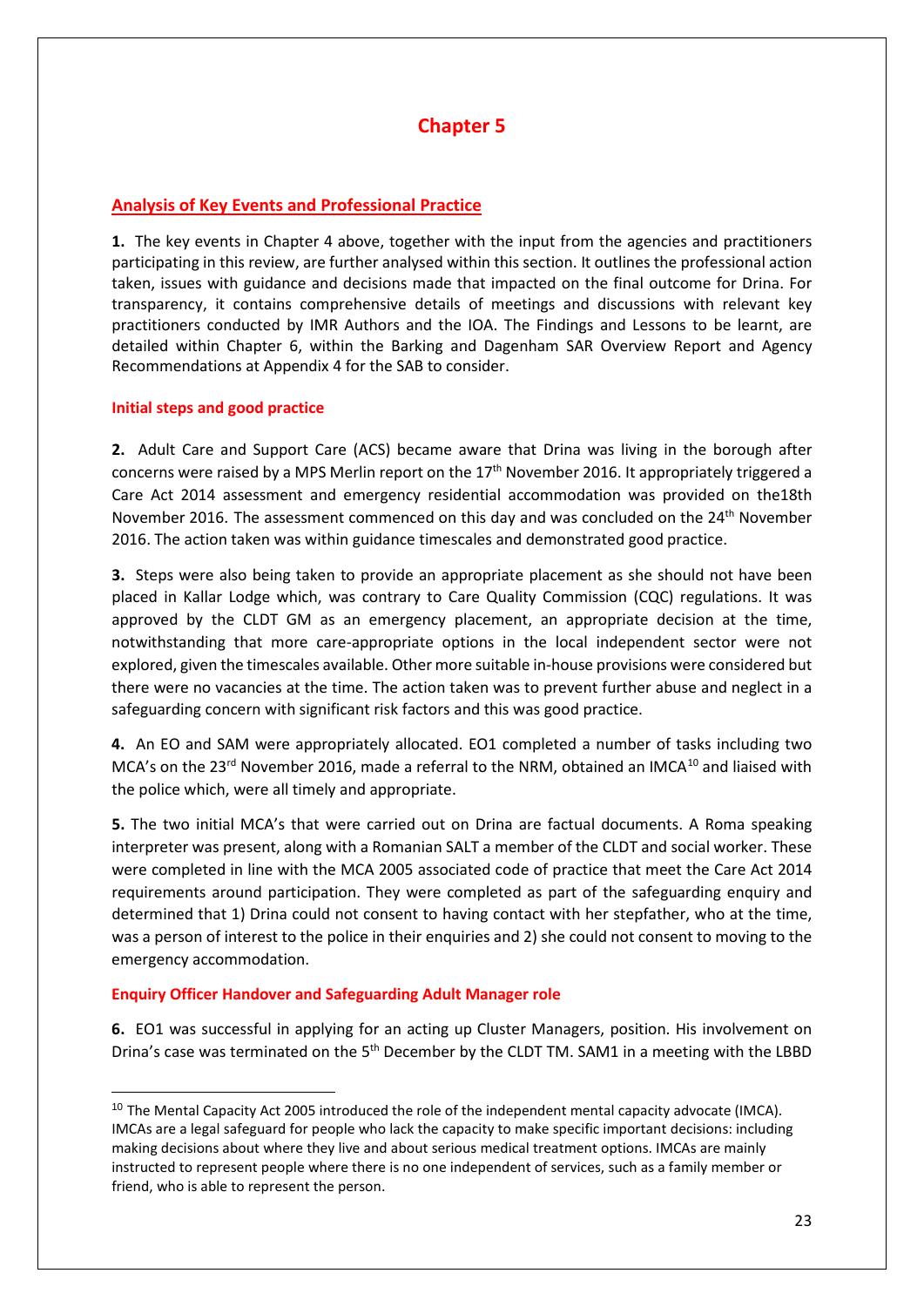IMR Author and the IOA states TM then assumed overall charge, as he was her manager. It appeared to SAM1 he was bypassing her and making the decisions in Drina's case. EO1 completed a detailed case closure summary outlining the action taken to date and what was still required in order to safeguard Drina and to ensure a smooth handover to another enquiry officer.

**7.** A new Enquiry Officer EO2 was allocated. There was however, an unsatisfactory period of over a week whilst Drina had no enquiry officer allocated and this was poor practice. Guidance is clear, there must be compliance as enquiry officers, SAM's and management should comply with the London Multi-Agency Adult Safeguarding Policy and Procedures. EO2 confirmed in a meeting with the LBBD IMR Author that she was not initially told that she was the enquiry officer and this is subject to LBBD Agency Recommendation 7.

**8.** The TM is shown as taking over the role of SAM on the 21<sup>st</sup> December which was two days after Drina and her stepfather were returned home. He had in any case, been making decisions for Drina on the instructions of the GM. Full case notes were provided regarding the decision to close the safeguarding of Drina. These case notes were not uploaded onto the LBBD AIS record management system, therefore the process to close the safeguarding enquiry was not completed. This was not good practice. (See Barking and Dagenham SAR Overview Report Recommendation 6, at Appendix 4 for record keeping).

# **Deprivation of Liberty Safeguard and Court of Protection**

**9.** The Care Home Manager (CHM) at Kallar Lodge confirmed to the LBBD IMR Author in a meeting and to the IOA in a telephone discussion that a  $DOLS^{11}$  $DOLS^{11}$  $DOLS^{11}$  should have been requested. An emergency DoLS was not put in place and no request was made by the managing authority during Drina's one month stay in the home. The CHM advised that this did not happen, as it was believed that Drina would be moving again once more appropriate accommodation was found. This resulted in a potentially unlawful deprivation of her liberty, which was also considered poor practice. The CHM acknowledges that her reason was due to continual changes in the action to take from the CLDT but will in the future immediately apply for a DoLS when the circumstances dictate and is personal learning. (See LBBD Agency Recommendation 5).

**10.** A Court of Protection application and the requirement for a DoLS was being considered by EO1 and the details were included in his case closure report. There was also previous communication between EO1 and the LBBD Adult Social Care Solicitor regarding the aspects of Drina's case. However these requirements were cancelled when EO1 was removed from the case and instructed by the TM to end contact with the legal department. EO1 was also informed to cancel an arranged IMCA meeting with Drina. The reason given by the TM and GM in their interview with the IOA was that the stepfather could advocate for Drina which is challenged and EO1 was removed from the case due to his forthcoming promotion. (The decision to remove him as EO was before the notification of his successful promotion was made).

### **Safeguarding Meetings, participants and the use of IMCA's and interpreters**

 $\overline{\phantom{a}}$ 

**11.** There was difficulty throughout Drina's time being supported by LBBD in terms of finding an appropriate interpreter. However, one Roma dialect speaking interpreter was sourced for the two

<span id="page-23-0"></span><sup>&</sup>lt;sup>11</sup> The Deprivation of Liberty Safeguards is the procedure prescribed in law when it is necessary to deprive of their liberty a resident or patient who lacks capacity to consent to their care and treatment in order to keep them safe from harm.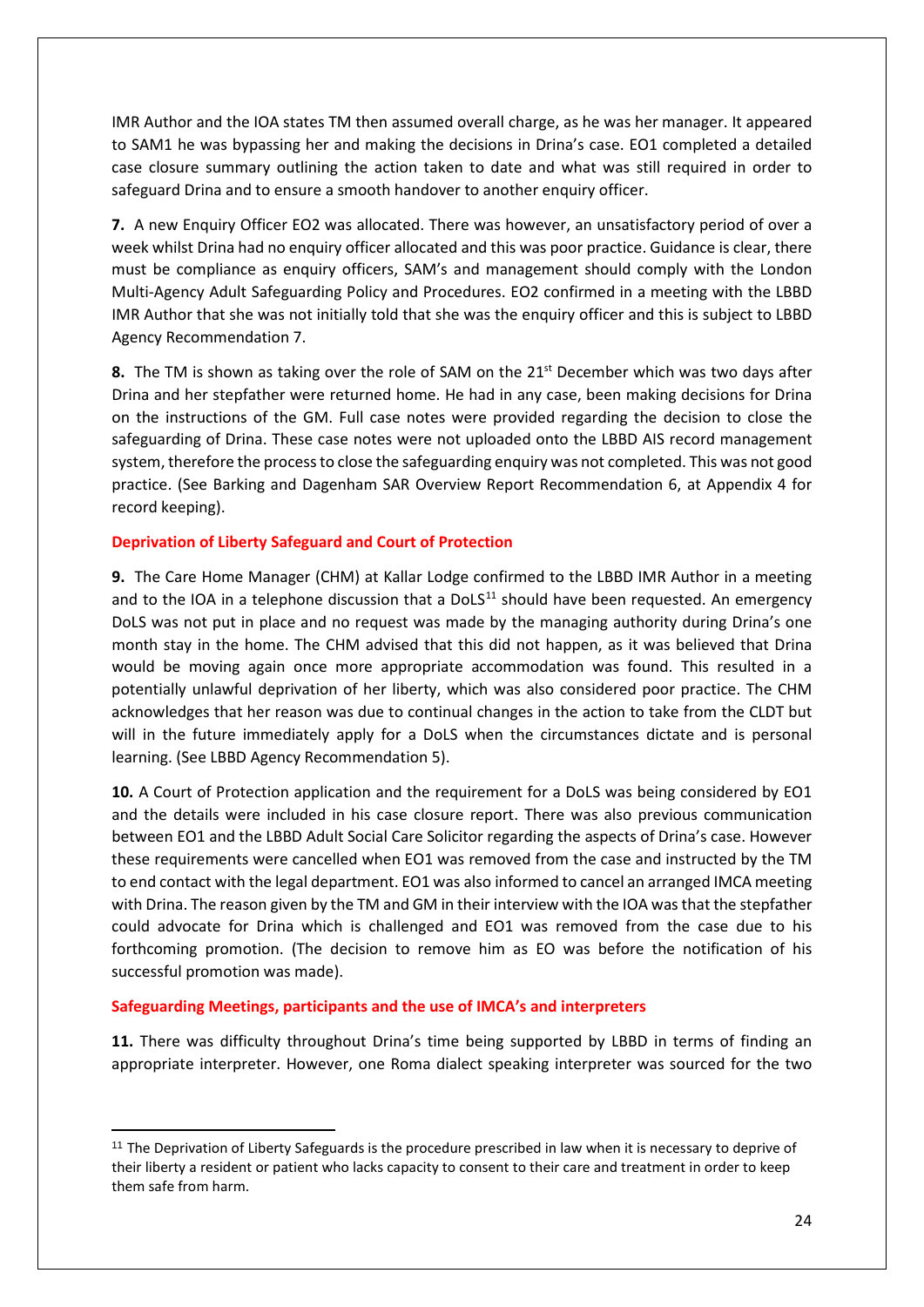MCA's carried out on 23<sup>rd</sup> November 2016 (This should be read in conjunction with the MCA section that follows).

**12.** 24th November 2016. An interpreter was not used at the meeting with the extended family and the police. Inappropriately a family friend of those alleged to have caused harm is recorded as being the interpreter and concerns are noted regarding the accuracy of the interpretation. It is not recorded why the PO1 present at the meeting would have agreed to the family meeting taking place without an appropriate interpreter and more significantly allowing suspects present, one of whom OD was on police bail for Drina's case (See LBBD SAR Overview Report and MPS Agency Recommendations at Appendix 4).

**13.** 30th November 2016. A Roma interpreter was used during the safeguarding meeting but no IMCA was present to support Drina. It was disclosed that the stepfather hit her when he was drunk. This information was shared with PO1 by email as police were not present during the meeting.

**14.** 16th December 2016. There was no Roma speaking interpreter at the final meeting where the SALT, a Romanian staff member with no formal training in interpretation, was used, which should not have occurred. The minutes of the meeting record it was to determine both Drina and the stepfather's wishes to return to Romania. However, the SALT staff member advised that he could not translate much of what Drina was saying. During the meeting, Drina appeared to communicate through gestures, how she was beaten, had her arm twisted behind her back, had been locked in a room and deprived of food and water. Her stepfather attempted to suggest she was referring to what has happened in Kallar Lodge (in a ploy to shift the blame which was not the case). It was clear that effective communication was difficult and a Roma speaking interpreter could have significantly assisted with the communication to understand what she was saying and what she wanted to say. Furthermore an IMCA was not at the meeting to provide support for Drina. Actions from this meeting agreed that another meeting would be arranged for the forthcoming Monday 19<sup>th</sup> December 2016, to determine the best interest of Drina and whether she can return home with her stepfather. It was recorded that EO2 would arrange for an IMCA to take part in another MCA and complete a 'best interest' decision for Drina to return home to Romania with her stepfather, with an appropriate interpreter to be present at the meeting. It was understood that a HRA would be carried out but it appears there was confusion between the SALT, EO2 and CSW who all believed that the EO2 would complete the HRA. It is now known the TM completed Drina's HRA over the weekend with the assistance of the GM. (See LBBD SAR Overview Report Recommendation 1 and LBBD Agency Recommendation 1 at Appendix 4).

**15.** The view that the stepfather could advocate on Drina's behalf is undermined by the fact that the stepfather appears to have had little English language comprehension, and it is not known if he was fluent in Romanian or had no apparent understanding of safeguarding and what Drina's rights were under UK and European law. It is unlikely that he would have been able to effectively advocate on her behalf even if he was not involved in her neglect and abuse. This was a view stated to the TM at the meeting by the SALT, EO2 and CSW as they jointly believed the stepfather did not have Drina's best interests at heart.

**16.** In the early stages of Drina coming to the attention of the police and LBBD, the priority was to immediately protect Drina and preserve evidence for the police investigation. This necessity meant professionals had to do their best with what interpretation facilities were available to protect Drina. However, once a Roma speaking interpreter had been found, the failure not to arrange meetings with a Roma interpreter being present, was contrary to the principles of the Care Act 2014 and London Multi Agency Safeguarding Policy and Procedures, which the agencies participating in this SAR are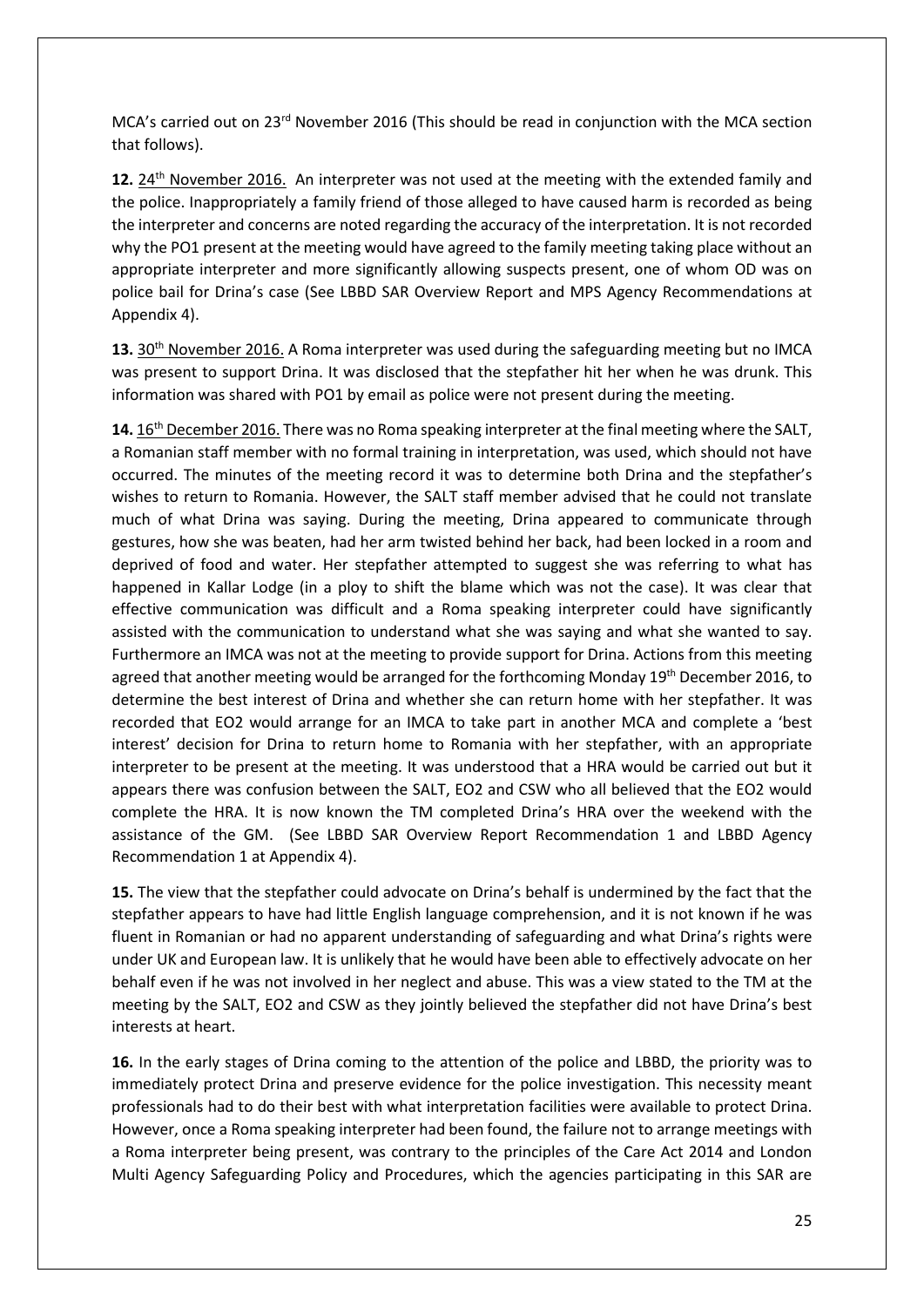committed to. The LBBD IMR Author rightly indicates that Drina was in a place of safety therefore the meetings could and should have been delayed until an appropriate interpreter was available in line guidance which states:-

*'A requirement under the Equalities Act 2010 is for provision and adjustment to enable disabled people equal access to information and advice. Access to other services for example, translators should always be considered to ensure that the adults are afforded every opportunity to participate and be involved" (Para 3.2.2 LMASPP).'*

**17.** Significantly the CLDT after the meeting should have contacted the police to inform them of the allegations that Drina was attempting to disclose regarding physical abuse she suffered. The police investigating officer should have been invited to a properly convened meeting on the  $19<sup>th</sup>$  December 2016 with a Roma interpreter and IMCA present to help facilitate and to hear Drina's voice in relation to these significant concerns. (See LBBD SAR Overview Report Recommendation 4).

### **Mental Capacity Assessments**

**18.** There were two initial MCA's completed. A further MCA should have been carried out as part of the actions at Drina's final meeting on the 16<sup>th</sup> December. It was to determine whether Drina had the capacity to be able to decide whether she wanted to return to Romania with her stepfather. This did not happen as Drina was repatriated on Monday 19<sup>th</sup> December 2016 before EO2 could complete the action on behalf of Drina.

The Care Act 2014 states:-

*'Where a person has substantial difficulties in participating in either a Care Act assessment (Section 67(2)) or a Safeguarding Enquiry (Section 68 (2) and there is no appropriate person available, an advocate or IMCA must be appointed.'*

**19.** Previously a further IMCA was requested for Drina by the EO1 on the 25<sup>th</sup> November 2016 due to the safeguarding concerns and the change of accommodation; this was good practice. The IMCA was allocated on the 30<sup>th</sup> November 2016. However, the IMCA was cancelled by EO1 on the instructions of the TM and GM. The TM advised that as Drina's stepfather was no longer of interest to the police he was deemed to be an appropriate person to speak on her behalf but, this was not confirmed until the TM spoke with police on the 16<sup>th</sup> December 2016.

**Comment: In a meeting with the IOA, the TM and GM agreed cancelling the IMCA was the wrong decision and acknowledge personal learning. The outcome led to Drina having no independent advocate throughout the whole of her time under LBBD's care and throughout the process with the Home Office with regards to her immigration status.** 

# **Home Office and National Referral Mechanism**

 $\overline{\phantom{a}}$ 

**20.** After the LBBD referral to the NRM which should also have been considered by police to refer as a first responder<sup>[12](#page-25-0)</sup>, the National Crime Agency, concluded:-

*'That there are reasonable grounds to believe that you (Drina) have been a victim of modern slavery (human trafficking.)'*

<span id="page-25-0"></span><sup>&</sup>lt;sup>12</sup> The NCA is a first responder agency, as are, Police Forces, UK Border Force, Gangmasters Licensing Authority, Local Authorities, Health and Social Care Trusts etc.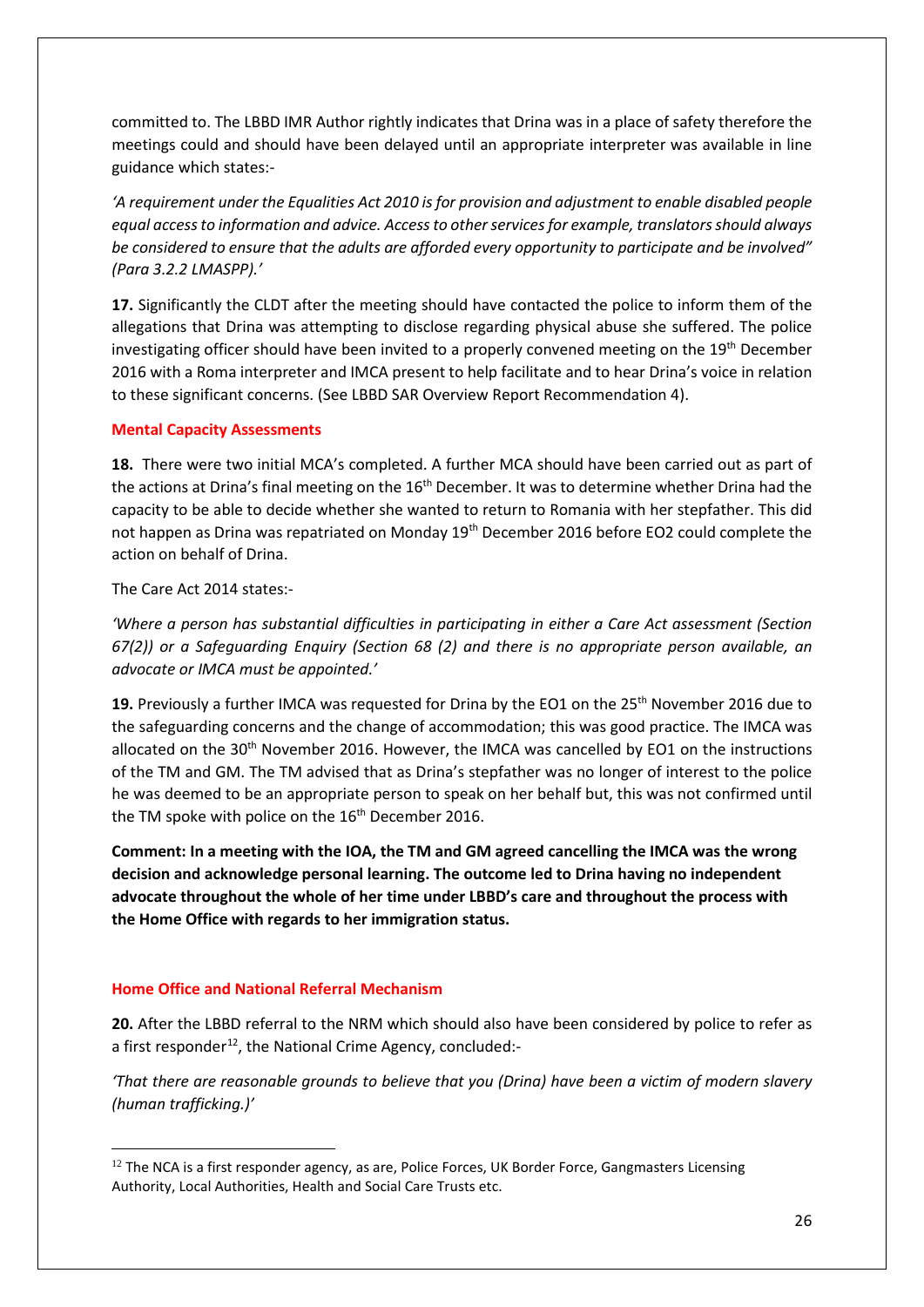Drina was given a 45 day recovery and reflection period to consider her options. The NRM goes on to state in the letter sent to the LBBD that:-

*'During this time, you (Drina) will be entitled to safe accommodation and support. At the end of the recovery and reflection period, the competent authority will make a conclusive grounds decision under the NRM and that an individual with a positive conclusive grounds decision under the NRM may be granted discretionary leave to remain due to 'compelling personal circumstance.*'

**21.** This opportunity was not afforded to Drina as she neither had the interpretation nor the independent advocacy support required that should have been made available to her.

# **Repatriation action taken by the CLDT over the weekend of 16th to 19th December 2016**

**22.** After the meeting at the Civic Centre on the 16<sup>th</sup> December 2016, the decision to reconvene a further meeting on the Monday 19<sup>th</sup> December 2016, was changed and ultimately, unknown to others in the meeting, cancelled. The TM on the instructions of the GM made arrangements to expedite the return of Drina with her stepfather which, was contrary to the arrangement made at the meeting that required another MCA to be completed and to provide adequate IMCA and interpreter services. It is known that the TM was looking at flights to Romania prior to this date and requested the CM to assist. The CM booked and paid for the flight tickets on Saturday  $17<sup>th</sup>$  December 2016 as he held a company credit card. On the Sunday 18th December 2016 the HRA was completed and a 'best interest' decision was made to return Drina with her stepfather and the quality of the assessment is quantified at paragraph 29 below.

23. On the morning of Monday the 19<sup>th</sup> December 2016, the TM with a Kallar Lodge member of staff escorted Drina and her stepfather to Luton airport. They assisted them through security and customs and they flew home to Romania. On his arrival back at LBBD the TM sent out an email to staff within then CLDT to say that Drina and her stepfather had been repatriated to Romania that morning.

**24.** This affected the morale within the office, with professionals feeling that Drina had been badly let down and is a finding of this review. It was against advice that was previously given by CLDT personnel, both to the TM and GM. CLDT staff believed there had been no need to rush repatriation without carrying out the correct risk assessments and safeguarding for Drina, as she had been granted the 45 day period by the NRM. (See conclusions at Chapter 7).

### **Rationale for Repatriation**

**25.** When the GM was spoken to by the IOA he was asked about the rationale for the decision making process. The GM said that there was a positive relationship between Drina and her stepfather. He was of the opinion that it was in her best interest to return her home with him. He was concerned that failure to do so may breach Article 8 Right to Family Life, ECHR and this was discussed with the Operational Director – Adults' Care and Support. This aspect was further addressed within the meeting between the IOA and the CLDT TM, GM and Operational Director (See paragraph 29 for recorded rationale under HRA and also within interviews with practitioners below).

**26.** The reliability of the decision making process in Drina's case is compounded with the failures to share the information that Drina was describing physical abuse to herself and her stepfather hitting her when drunk, seems not to have been considered. It is further undermined by the lack of a decision specific MCA, a flawed HRA assessment and no IMCA or any other advocacy, no Roma speaking interpreter and no Legal Services involvement when there should have been. Both the TM and GM's view was that as Drina stepfather was no longer a person of interest to the police (this review believes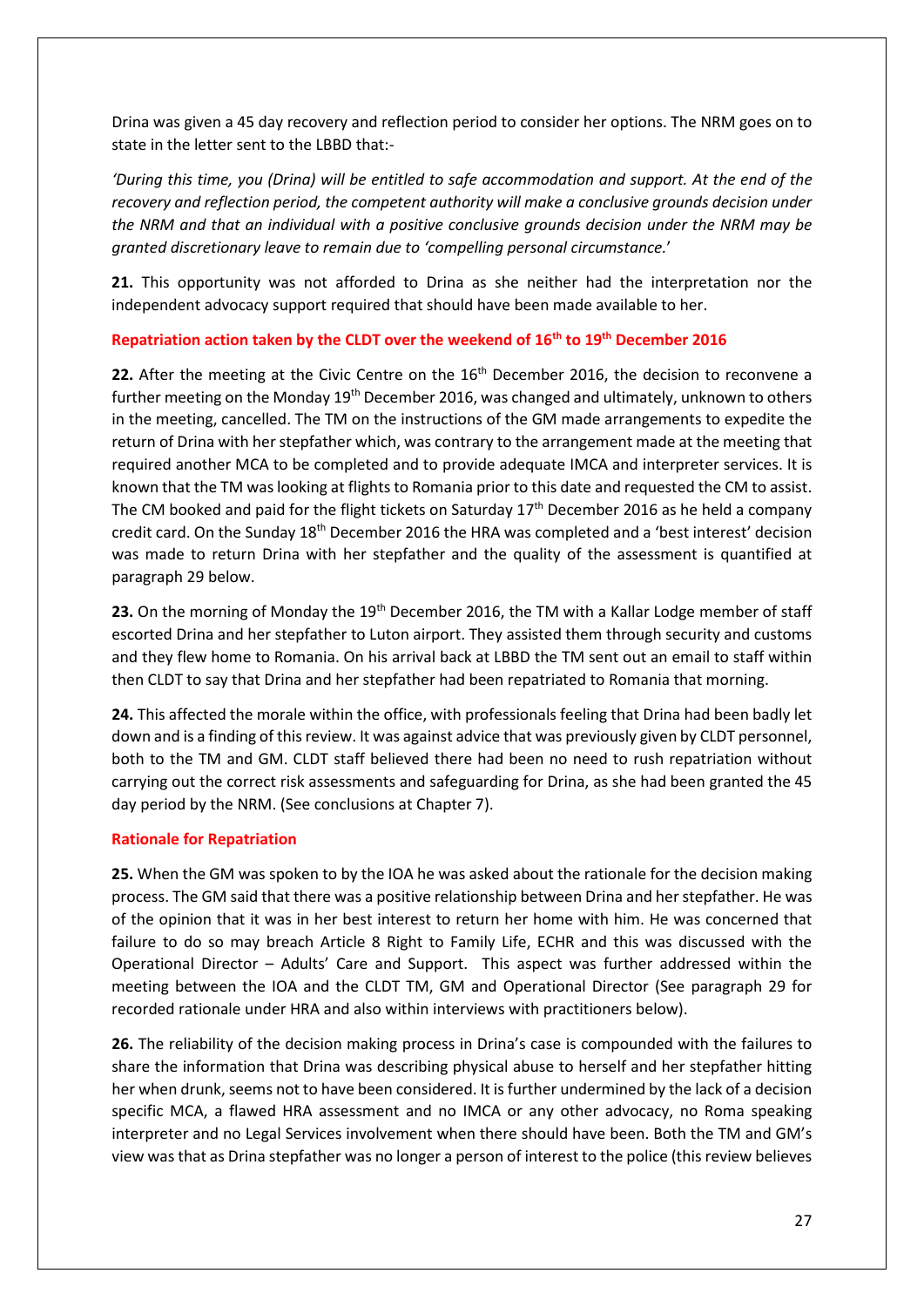he should have been treated as a suspect or significant witness at the very least) he was an appropriate person to act on her behalf, is not accepted by this SAR.

**27.** The fact that police may not have considered the stepfather was a suspect in this case, as this SAR and the MPS IMR Author agree, the investigation was not of a satisfactory standard and fell short of the requirement to investigate and prosecute offenders for the heinous crime of human trafficking and modern slavery. Police have to be sure that the evidence and criminal threshold is 'beyond reasonable doubt' but there is still a requirement if they do not pursue an investigation against an individual that the CLDT still have a duty of care, as they have a lesser threshold of the 'balance of probability' to meet. It appears neither agency's enquiry rose to the level of professional inquisitiveness to consider thresholds for their enquiries. It is the view of this SAR that the 'best interest' decision taken by the TM and GM for Drina to return to Romania with her stepfather, was unsafe and the rationale flawed. Furthermore, the police investigation did not carry out an investigation into Modern Slavery in Drina's case, with a weak rationale given to close the investigation.

**28.** If the information of the physical abuse intimated in the meeting by Drina on the 16<sup>th</sup> December 2016 had been shared with police, there would have been an opportunity to have stimulated the police investigation that was still open at that stage. It may have delayed a decision to repatriate Drina and for CLDT to carry out further safeguarding enquiries.

#### **Human Rights Assessment**

29. The HRA that was completed on the 18<sup>th</sup> December 2016 was uploaded onto LBBD AIS computer record system several days later. It records 'the HRA was undertaken and recorded that Drina and stepfather should be given financial and practical support to travel home including booking plane tickets and transfers to the airport. Drina expressed wishes to return home and was visibly relaxed and happy in her stepfather's company, intermittently holding his hand. Both Drina and father (sic) have agreed to this and UK authorities have been in touch with Romanian authorities to outline what has taken place. This decision was made in consultation with Operational Director and the CLDT GM. Police agreed they are free to leave as they are not required as part of the police investigation. Home Office states that she is unlikely to be allowed to remain in the UK. Concluded that human rights are not being contravened in allowing Drina to return to Romania. In balancing the risk it was concluded that Drina would be better off returning to her own country where local authorities can support her. Plan is for Drina and stepfather to return to Romania on Monday 19th December from Luton airport.'

### **Comment: This entry and the contact with the Romanian authorities was after they arrived back in the country and not as intimated above. There was no formal risk assessment completed. The HRA contradicted that Drina did not have the ability to make a decision for herself but further records show that Drina said she wanted to go home with her stepfather.**

**30.** There is a confusion, as noted above, over who had the responsibility to carry out the HRA after the meeting on the 16<sup>th</sup>December. The EO2 thought it was her responsibility as well as organising an IMCA, this is confirmed by the SAM at the time, who recalls this discussion outside of the meeting.

**31.** The TM who chaired the meeting and who was described as constantly in phone communication with the GM, states that he was unaware of the social worker being tasked to carry out the HRA assessment and as he completed it over the weekend. He concluded it was in Drina's 'best interest' to return her home and flights were booked on the orders of the GM.

**Comment: The HRA was viewed by the IOA and it shows the HRA was both problematic and the overall assessment is contradictory to the facts. It appears not to understand the principles of the**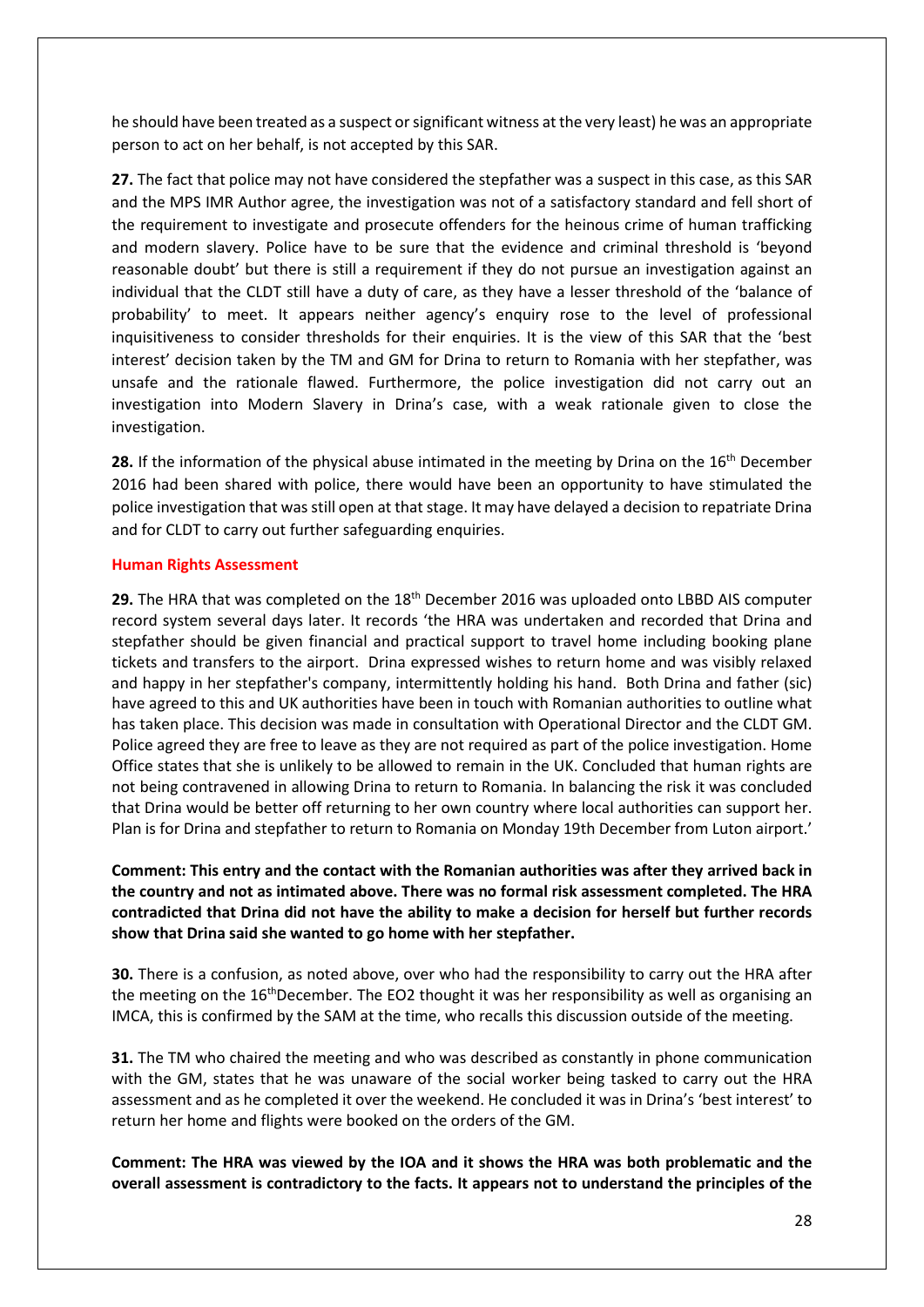**MCA 2005 regarding precedence of Drina's incapacitated wishes, particularly with her not having access to an appropriate interpreter and an IMCA, over a robust and thorough risk assessment of Drina. Furthermore it did not outline the apparent abuse that Drina had disclosed and the old injuries found on her after the home carried out a 'body mapping' examination which, was not followed up by a medical professional.**

**32.** This review concurs with the view of the LBBD IMR Author who records the failure of the assessment to make reference to Article 4 (No Slavery or Forced Labour) European Convention on Human Rights Act 1998. This is concerning as her stepfather may have been directly involved as a possible suspect for forcing her into labour and servitude or at the minimum being unable or unwilling to protect her from others in doing so. There was also no consideration in the assessment given to Article 14 of the ECHR 1998 (protection from discrimination) with the core principle that *"all of us, no matter who we are, enjoy the same human rights and should have equal access to them."*

**33.** The HRA form was signed electronically by TM and GM with the wrong date of the 18<sup>th</sup> September instead of December 2016. The Operational Director was shown as also signing it off with the GM. It is understood that the TM had not completed a HRA before. He informed the IOA in interview (see interview of professionals below) that he was consulting and being advised by the GM over the weekend on how to complete the HRA, before finally completing it on the Sunday. Neither he nor EO2 had completed or had received training on the completion of HRA's prior to the assessment (See LBBD Agency Recommendation 2).

# **Agencies Individual Management Reports**

### **LBBD Commissioning, Adults' Care and Support**

**34.** The IMR Author Quality Assurance and Safeguarding Adults Manager completed a concise report. It captured safeguarding failures as detailed in the agency recommendations in Appendix 4 and incorporated within the analysis of this report.

**35.** It was evident that training on modern slavery was imperative and steps have been put into place to enhance the online E-Learning with an additional SAB Training Plan that is in progress. Interviews with staff were carried out and where relevant are incorporated within the IOA interviews with participants below. The IMR author, when conducting meetings with individual staff members identified there was increasing concern who the decision makers were, with the allocated SAM1 feeling that more senior managers were making decisions rather than allowing the involved frontline staff to complete their enquiries and follow due process. This concern was evident when the IOA met with the key professionals as the outcome for Drina affected the morale of the team who, felt that Drina was not adequately protected. The IMR makes several recommendations that are supported and endorsed by this SAR (See LBBD IMR Agency Recommendations at Appendix 4).

**36.** It was suggested that financial constraint may have contributed to Drina being repatriated as a way of reducing cost. The SAM thought this might be the case but the budget holder, the GM was clear this was not the motivation in his meetings with the IMR Author and with the IOA. Enquiries made by the IOA ascertained however that the CLDT budget was considerably over budget. This question was raised by the IOA author with the Operational Director who confirmed that he maintains a contingency for overspends. There is no evidence to suggest therefore that financial constraints was the reason for Drina's repatriation.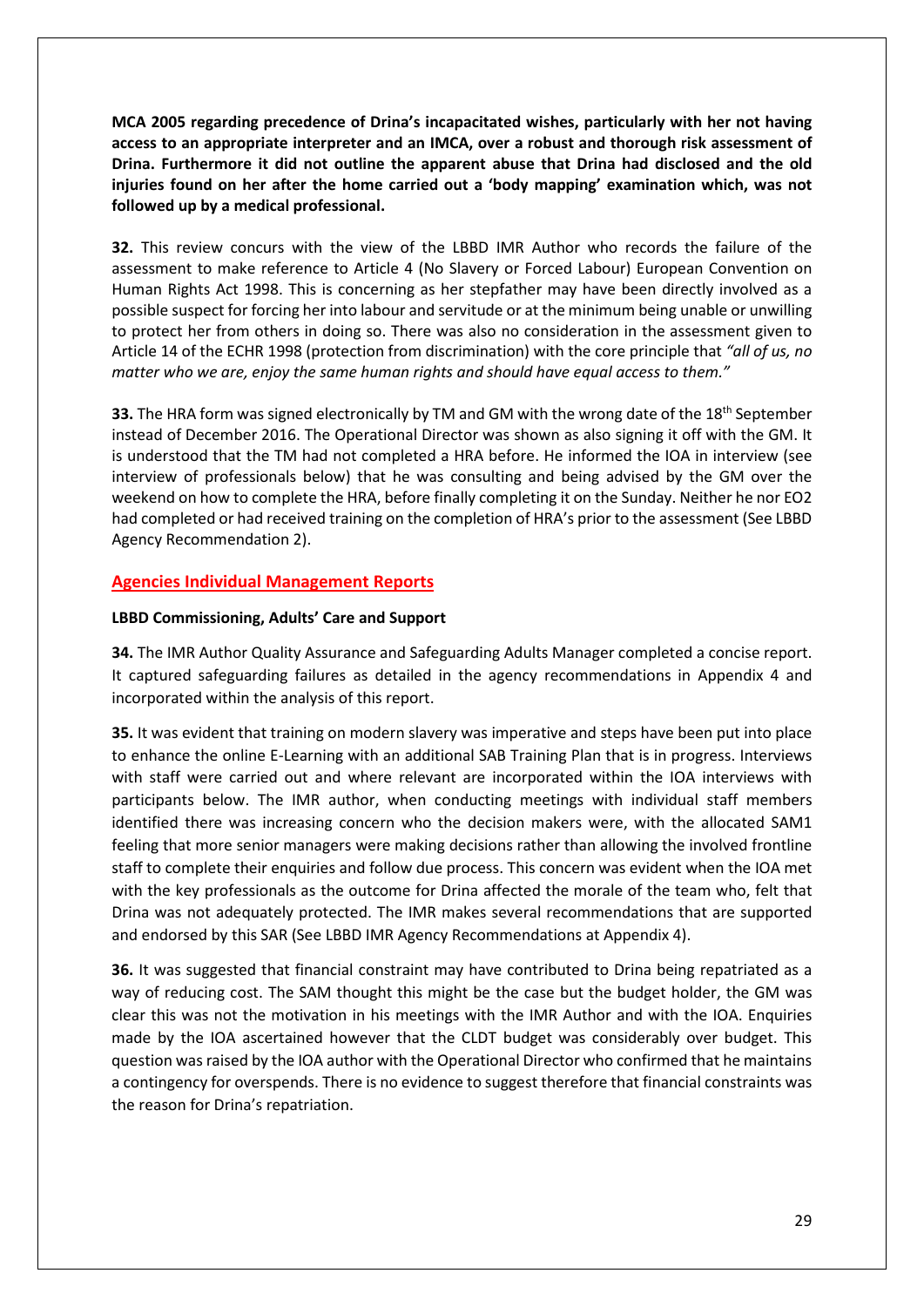### **Metropolitan Police Service**

**37.** The criminal investigation was being conducted by the Barking and Dagenham East BCU which has subsequently been restructured into the Tri-Boroughs of Redbridge, Havering and Barking & Dagenham referred to as the EA-CU. It does not appear by PO1 or any supervisors that they sought independent advice in the complexity of investigating Modern Slavery as there is a MPS SO7 Human Trafficking Team and Borough SPOC's that could have been consulted. It is suggested that the stepfather should have been treated as a possible suspect for human trafficking for allowing or placing Drina, who was in his sole care, into slavery and servitude. He brought her to the UK a month or so earlier (exact date was never determined by police) to be kept in inhumane conditions. It is believed for her to be used as a slave and to beg on the streets. This was not investigated satisfactory in the professional opinion of the MPS IMR Author and the IOA who has an extensive police background, investigating serious allegation of crime (See Biography at Appendix 1).

**38.** Furthermore, organisational issues were identified by the IMR Author that the investigating officer PO1 did not consider Human Trafficking or Modern Slavery as part of the investigation and further consented to Drina being returned to Romania without completing a full investigation and ensuring her future safety (See MPA Agency Recommendations 1 and 2 at Appendix 4).

**39.** The IMR Author states that "the Criminal Investigation Department (CID) had taken primacy of the investigation and dealt with the suspects correctly. They liaised with Adult Social Care (ASC) (the term used by police for the ADIT) and ascertained that Drina would be assessed for mental capacity in the forthcoming days. Establishing her mental capacity would give police a better understanding of how she could be dealt with as a victim, as it was understood that victims are frequently targeted because of their vulnerabilities, such as learning difficulties. The fact that Drina was deemed to have learning disabilities would not have precluded her from being interviewed but it would have required a video interview with the use of an intermediary. There is no evidence of an investigation plan and no consideration given as to who forcibly removed Drina from the address and who managed her on a daily basis."

**40.** On 24th November 2016, the investigating officer attended the family safeguarding meeting for an interview with a family of an 'Adult at Risk.' The meeting was with family members including the stepfather, a family friend acting as interpreter and OS, a suspect who was on police bail in Drina's case for false imprisonment. PO1 should have obtained a Superintendent's authority to meet a suspect whilst on police bail. Police gave a precis of the events of the 17<sup>th</sup> November 2016. It was established in the meeting that the police recognised that the driver of the van was someone they needed to be speak with (known to be the husband of OS who was never seen by police). The family outlined the need to return Drina to Romania and it was explained that a court will need to make that decision. A safeguarding plan was put in place with a communication strategy.

**41.** On 1<sup>st</sup> February 2017, the police CRIS records that Drina was taken back to Romania by her stepfather and that Romanian Social Care were aware of her return. It stated that Drina made no allegations against anyone and there were no physical signs of abuse. The investigating officer commented that "she is a fairly large lady and therefore could be assumed that she is well fed." He stated that there were no witnesses, no CCTV, no photographs to assist a prosecution. The report conclusion stated "Drina is our main concern and the very best outcome is for her to return to Romania in a country that she fully understands and with people that understand her."

**42.** The IMR author further confirmed as well as no investigation plan, there was also no appropriate supervision or any consideration given to speaking to the stepfather with an interpreter, whether as a suspect or as the guardian of Drina. It was also not evident why it was concluded that Drina had not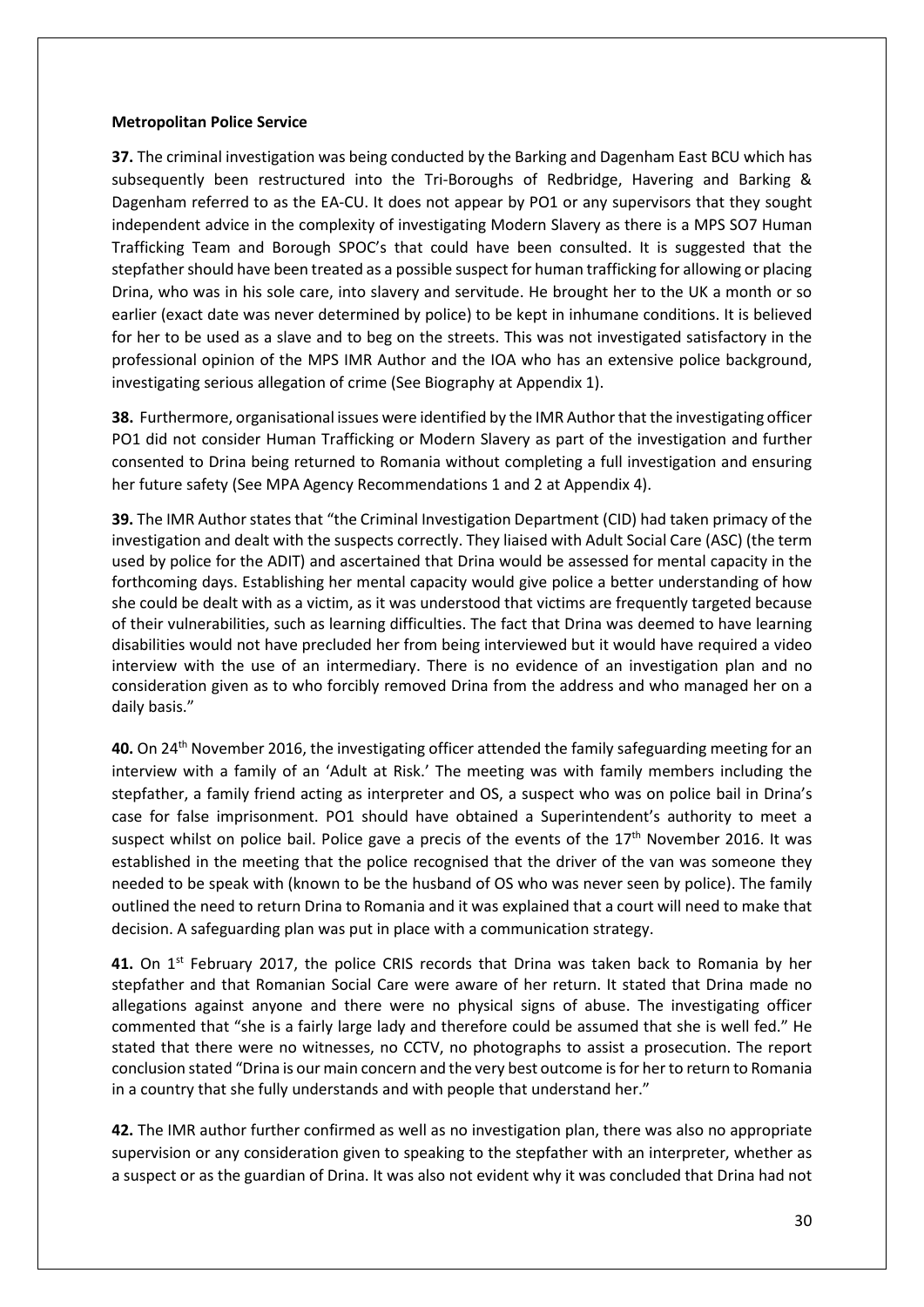made any allegations, as no consideration had been given to interviewing her and that is contrary to the information provided to this review. There was no reference to evidence secured by the Initial Investigating Officers (IIO) and the squalid conditions of the shed or no reference to the video footage of Drina taken by the bailiffs. There was never a consideration given for the offence of Modern Slavery and or kidnapping.

**43.** The IMR further challengesthe closing entry that "Drina was not given the appropriate opportunity to speak to police. The police previously refer to her being hit by her step father when he was drunk. A comment to her size and being well fed are wholly inappropriate and have no evidential basis. There are witnesses who are afraid to assist police and there is photography and video footage seized of the incident. This closing summary is completely to the contrary of the evidence presented. It is a possibility that Drina could be re trafficked or harmed further." The IMR Author believes that had Drina been treated by police as a victim of Modern Slavery, the outcome of the case may have been different.

- **44.** The whistle-blower raised concerns around specific questions asked of police. These include why was the step father not investigated or charged?
	- When he admitted taking her from the address in the van.
	- When he lived at the property with Drina.
	- When Drina stated he beat her when he had been drinking.

**45.** These questions are accepted by police as valid and raise concern as to the quality of the investigation, lack of understanding of the Modern Slavery Act 2015 and the safeguarding of vulnerable persons and appears Drina's wellbeing was not considered.

**Comment: The IOA concurs with the IMR Author's views and comments above. There is considerable learning for the MPS that has been identified from the analysis within this review. Overall, police acknowledge this was a very poor investigation and the concerns and action taken are subject to MPS Agency Recommendation 1 at Appendix 4.**

### **NELFT**

**46.** NELFT provides an extensive range of integrated community mental health services for people living in the London Boroughs of Barking and Dagenham, Havering, Redbridge and Waltham Forest and community health services for people living in the south West Essex areas of Basildon, Brentwood and Thurrock.

**47.** The NELFT IMR Author confirms that Kallar Lodge was a place of safety but was not an appropriate placement as she was assessed with a learning disability and a DoLS should have been considered.

48. On 18<sup>th</sup> November 2016 the staff at the care home on Drina's admission, completed a body map and noted scarring, which was suggestive of burns to her right side, leg and thigh. The IMR challenges, given the condition she was found in, that no referral for a physical health check was considered.

**Comment: This review confirms that Drina during her time in the care of the Local Authority and during the police investigation was never seen by a medical practitioner to assess her physical wellbeing and is subject to recommendations within this review at Appendix 4.**

**49.** The concerns in Drina's case after her return home to Romania was submitted by a CLDT member of staff through the NELFT Whistleblowing procedures and was subsequently raised with the Deputy Chief Executive and Strategic Director, Service Development and Integration, London Borough of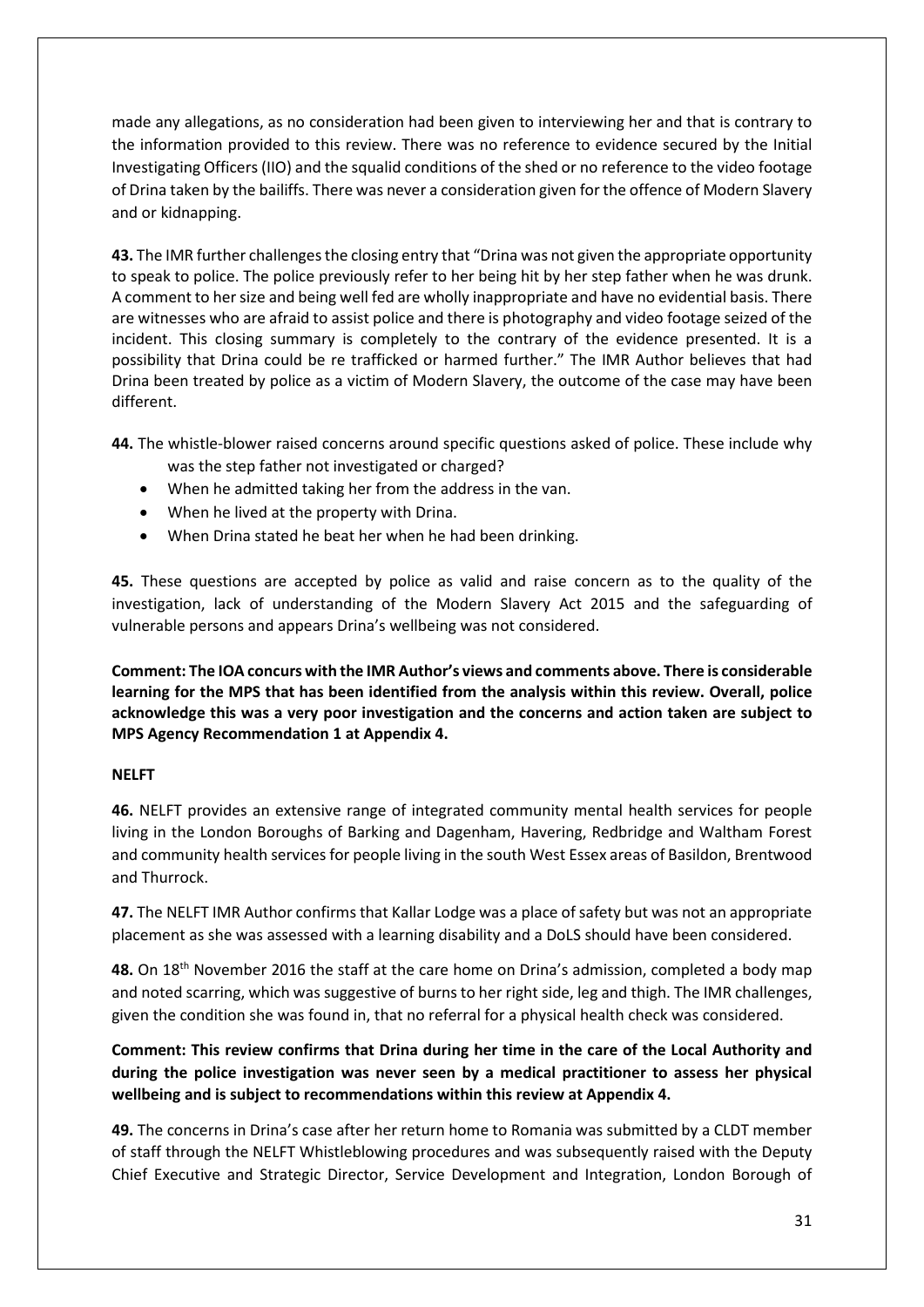Barking & Dagenham by the Integrated Care Director, NELFT and captures the sequence of escalating the issue.

**50.** It was initially reviewed under the NELFT Serious Incident processes, with a 24 hour and 72 hour report completed. It was de-escalated as a NELFT Serious Incident as it was considered that any further investigation process should consider a SAR investigation under the Barking and Dagenham Safeguarding Adult Board policies and procedures. (See NELFT Agency Recommendations at Appendix 4).

# **Modern Slavery and Human Trafficking Unit**

**51.** The National Crime Agency leads the Modern Slavery Human Trafficking Unit who administers the NRM on behalf of the Home Office. As previously alluded to in Chapter 1, the UK is a signatory to The Council of Europe Convention on Action Against Trafficking in Human Beings and led to the creation of the UK NRM which is a victim identification and support process, designed to facilitate cooperation and information sharing between agencies, in order to assist potential victims to access advice, accommodation and support.

**52.** The NRM referral was first received on the 25th November 2016 from a first responder, EO1. There was effective communication with a NRM case worker by EO1 to discuss Drina's case with details of the MPS investigating officer shared. On the 2<sup>nd</sup> December 2016, a positive decision was made and notified to LBBD on the 5<sup>th</sup> December 2016 that support will be provided and Drina was allowed a 45 day recovery and reflection period. (When Drina was repatriated the 45 day period was still active). Following a positive 'Reasonable Ground' decision, the 'Competent Authority' will then make a second decision which conclusively decides if the individual is a victim of modern slavery based on the balance of probabilities that was confirmed in Drina's case.

**53.** It is noted within the chronology of events that the NRM later received an email from the TM stating he was the source of further information regarding any final conclusive decision and relevant safeguarding, as the contact for the NRM.

**54.** The TM telephoned the NRM case officer on the day of the meeting on the 16<sup>th</sup> December 2016 and informed the NRM case worker of the stepfathers' details confirmed by Romanian social services and that Drina wishes to go home to Romania, it will not impact on the police investigation and so this will be facilitated. The NRM agreed that Drina would be free to leave the UK.

**Comment: As the NRM is a civil process which makes decisions on an individual's status of Modern Slavery, it can postpone negative immigration decisions but, it cannot stop an individual from exiting the UK, as only safeguarding agencies (police or local authorities) can do this. When the TM spoke to the NRM they were not informed by TM that Drina was not in a position to consent as she required a MCA and support from an IMCA and Roma speaking interpreter to obtain her wishes. The NRM later requested and received confirmation of the repatriation on the 26 January 2017 for their records.**

**55.** The MSHTU do not interview potential victims or have any direct contact with them as all information is gained through submissions. It was explained that as Drina returned to Romania with her stepfather, as the rationale for this decision was supplied by a social worker and police, any action of a risk assessment is their responsibility. The MSHTU and NRM therefore take no view on this aspect. The case was left as a live case as the final conclusive grounds decision, as to status to either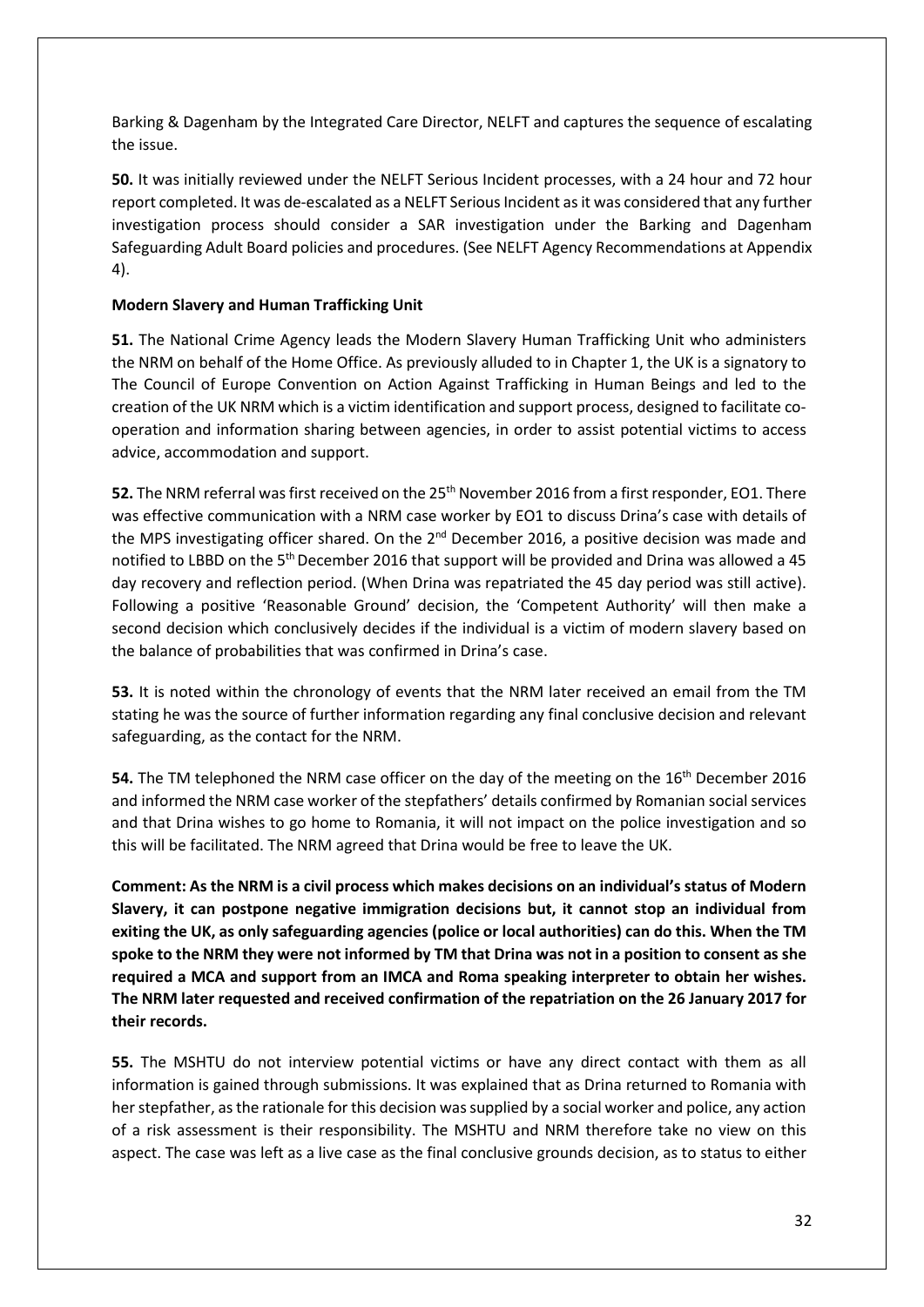leave the UK or remain had not been made which, does not impact on this review. The IMR made no recommendations.

### **Interviews and contact with key practitioners concerned in Drina's case**

**56.** The IOA carried out the following interviews and communication with key practitioners. Even though this review has identified significant failures to safeguard Drina as a victim of modern slavery, the key practitioners, acknowledged failings and fully accepted the need for lessons to be learnt. The participants were open and frank in their response and fully assisted the review process.

# **Operational Director, Adults' Care and Support**

**57.** The Operational Director (OD) explained the restructuring of the Adult (CLDT) and Child Disability Services that had merged into the Disability Service and is subject to comment within Barking and Dagenham SAR Overview Report Recommendation 3. He had been kept appraised of the Drina case by the CLDT GM. He understood that a best interest decision and HRA had been completed for her to return home with the stepfather who, was considered suitable. He was of the opinion, suggested by the GM that Drina would be better with her own community rather than be a resident in a UK institution. He was reliant on the information provided by the GM and believes "you should allow your senior managers to make decisions." The OD was aware that the HRA was signed off by the GM but unaware his name was also appended on the document with the GM's. In hindsight he acknowledged personal learning to question such decisions in future.

**58.** It was discussed about the poor morale of the team which was impacted after the unsafe premature removal of Drina from the UK. The fact that staff were upset and shocked in conversation with both the LBBD IMR Author and IOA and to show that this SAR listened to CLDT staff who were participants to this SAR, the issue wasraised with the OD. The requirement to promote empowerment of staff to challenge senior management decisions if necessary were also discussed to support the escalation of professional concerns. With credit to the OD, he agreed to hold a face to face meeting with the staff affected and fully supports the whistleblowing and escalation procedures for staff which he will promote. The Council has also subsequently agreed that if further organisational development support to the staff teams would be helpful after this meeting, in order to strengthen trust and confidence, it will be provided. The OD asked the IOA about any learning that could assist to stop the issues arising in the future. A recommendation was suggested and agreed that in such complex cases that there must be multi-agency case conference or discharge strategy meeting with Legal Services involvement to advise the Local Authority, as the responsibility for the final sign off sits with the Director of Adult Social Services. (See Barking and Dagenham SAR Overview Report Recommendation 1 at Appendix 4).

# **CLDT Group Manager**

**59.** The GM gave a brief summary of the case and his CLDT teams' involvement. He confirmed his team liaised with the Home Office and NRM, who indicated that Drina would likely be repatriated to Romania at some point in the near future and was granted 45 days to stay in the UK. It was acknowledged that the work on the case started off well and he was aware that Drina was placed in an inappropriate placement as an emergency but had Drina been in the UK longer, she would have been moved into more appropriate accommodation.

**60.** With regards to the repatriation, he questioned whether prolonging the decision making on the case would have led to a better outcome for Drina. He stated that he and the team did consider the abuse Drina suffered but they also considered whether it would be in Drina's 'best interest' to stay in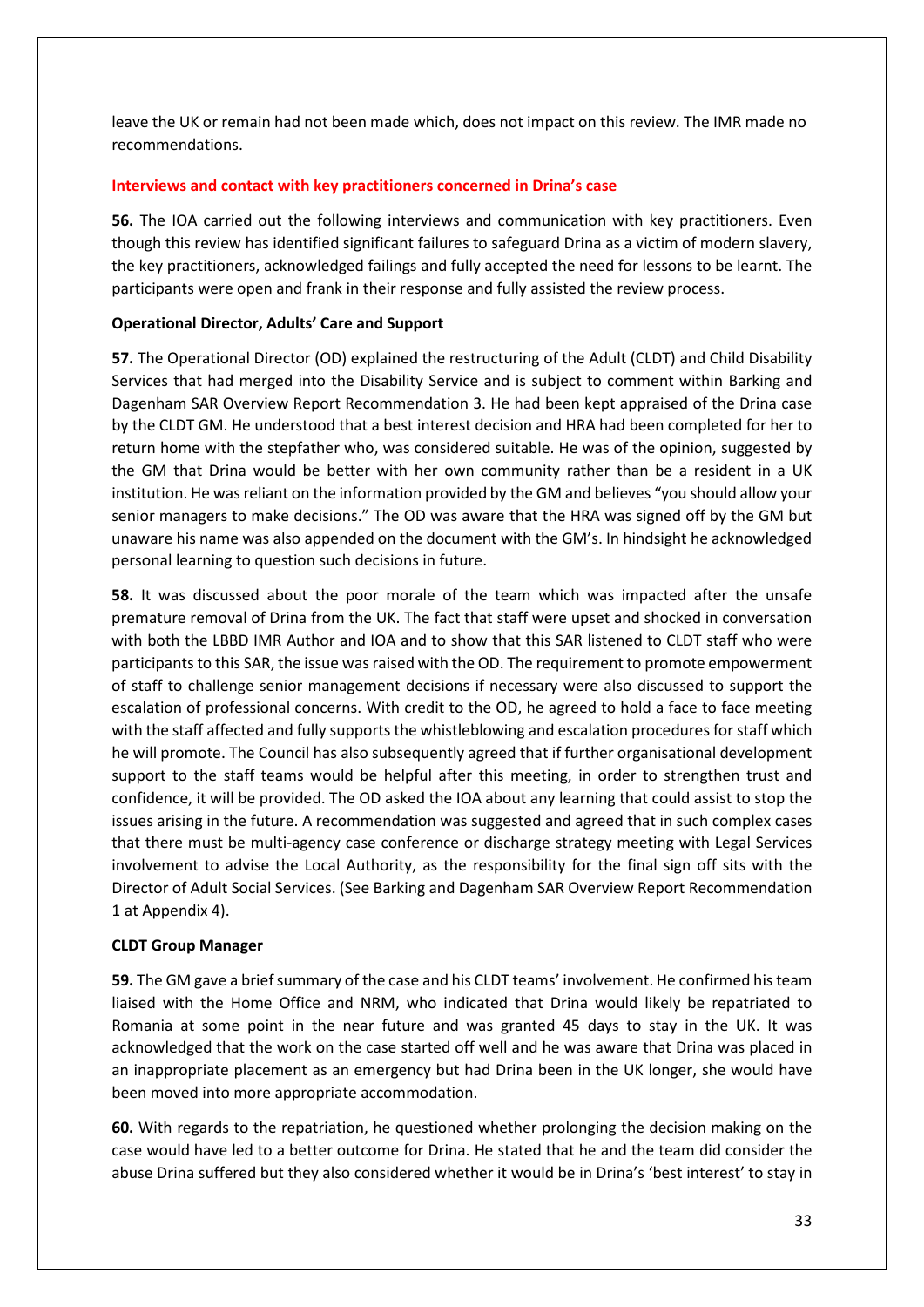UK longer than necessary, to be moved into different accommodation and to continue to be estranged from her family and stepfather. He confided that the team struggled with the decision. The Christmas period was approaching and he didn't feel it was right for Drina to be placed in alternative accommodation. He did not want work and decision making around the case to continue for longer than was necessary. It was pointed out that there was the failsafe, that after 45 day period Drina would been repatriated to Romanian under Home Office and immigration guidelines if satisfied.

**61.** The case was handed over to EO2 after EO1 left to take up a new role in another team. To put things into context, he explained that there were two tiers of managers below himself including the TM. Due to the complexities of the case, he was involved in making decisions around Drina. The SAM's role was taken over by the TM who was sharing information with him, as the SAM went on annual leave.

**62.** It was pointed out that the MCA's undertaken by EO1, clearly stated that Drina required a Roma speaking interpreter and support and at no stage was Drina provided with an IMCA or other advocate and this was acknowledged. He was asked that legal advice was being considered but this was not progressed and agreed that the DoLS application should have been requested by the manager of Kallar Lodge where Drina was staying. He acknowledged that they should always ensure that the correct interpreter is used and that staff members should not undertake interpretation and translation as was the case in using the SALT at the meeting on the  $16<sup>th</sup>$  December 2016.

**63.** He was asked why an IMCA that had been previously arranged for Drina was cancelled at the request of the TM. The GM stated that they were satisfied that Drina's step father could advocate for Drina. His normal practice is that if there is a family member who can act as advocate for a person then this is what happens. (Participants in safeguarding meetings is subject to Barking and Dagenham SAR Overview Report Recommendation 4).

**64.** It was discussed that agencies did not arrange a medical examination for Drina after staff at Kallar Lodge carried out a body mapping of Drina and found scarring that looked like burns on her body. The GM was unsure if this information was shared with police. He however had a dilemma about referring Drina for a medical due to her issue with capacity. If she appeared to be fit and well he suggested, it could be interpreted as being abusive to undertake an examination and this could have complicated issues.

# **Comment: Further enquiries whether to arrange a medical examination and the propriety of that decision were not explored. There was no professional medical expert sought to assist Drina's case to comment on the injuries and preserve the possible evidence of physical abuse of Drina.**

**65.** In respect of the meeting that took place on Friday 16th December, the GM was asked if he thought that sufficient risk assessments were undertaken to safeguard Drina from being in her stepfather's care. He stated that this was considered at the time but he can see, in hindsight, that a more robust risk assessment should have been undertaken along with a case conference. It was outlined that EO2 was in attendance at the meeting and took away some actions that included undertaking a HRA, an MCA and getting an advocate for Drina but he did not recall there being any actions around undertaking an MCA and getting an advocate (minutes confirm this was actioned). In his experience of MCA's, he believed they are fraught with complexities, when people are on the borderline, as he believed Drina did have some ability to communicate and could clearly state what she did and did not want. It was pointed out that was the role of the IMCA to support people with learning difficulties in order to understand and make decisions which, was accepted.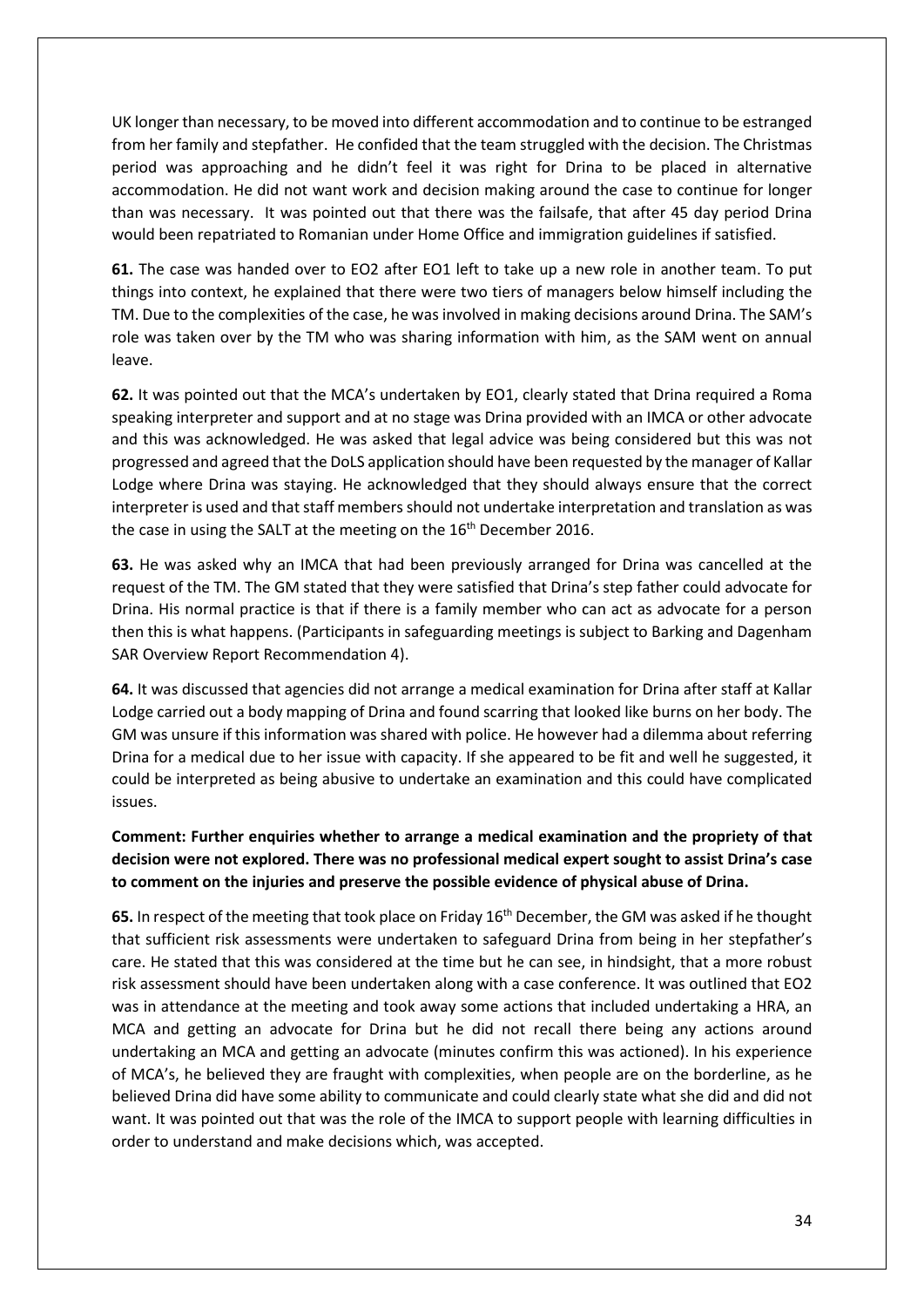**66.** He was aware of the meeting but was not present but recalls agreeing that they needed to check out the position of the Home Office and the Police as he knew that Drina is likely to have been a victim of Modern Slavery.

**67.** The GM was asked what led to the decisions being made over the weekend, to repatriate Drina with her stepfather, to Romania on the morning of Monday 19<sup>th</sup> December 2016. He stated that they were trying to complete a piece of work before the Christmas period. He understood that the meeting on 16th December 2016, was to make arrangements for both Drina and her stepfather to return home. (This appears to contradict the view of the TM and EO1 and meeting participants). It was confirmed the flights were booked on Saturday  $17<sup>th</sup>$  December 2016, the HRA was completed on  $18<sup>th</sup>$  December 2016 and Drina and her step father were flown home on the 19<sup>th</sup> December 2016. The GM said the HRA was a culmination of thinking and preparation that had already been undertaken and he and the TM worked together to record this in writing, on the HRA form.

**68.** He feels that there are lessons to be learnt around the safeguarding work on the case. He stated that the Operational Director for Adult Care and Support was made aware of the situation, checked the plan and was in support of the decisions made. The IOA asked whether he would usually show the Operational Director on the HRA as a counter signatory which, he admitted he did not normally. The GM was unsure whether Drina would have been at risk in Romania, but Drina made it clear that she wanted to return with her stepfather and agrees that they should have taken steps to communicate the issues with Romanian authorities prior to her being sent home.

**69.** He felt that the TM was best placed to undertake the HRA at the time (his first HRA) and believes the whole team could benefit from having some on training on HRA's. He stated that it was a complex case and full of dilemmas. The GM's view was that had Drina not been sent home and was put into alternative accommodation, they may not be open to criticism but that this could have led to a worse outcome for Drina. He and his staff were genuinely concerned for Drina and her welfare concluding that Kallar Lodge was used as it was safe and was managed by the Council. They did not want to cause Drina unnecessary distress and upheaval in moving her and he was only interested in doing the best for her.

**70.** The GM was asked whether the decision to return Drina home was due to financial constraints. He confirmed that this was not the reason.

**71.** The GM agreed with the IOA that there was personal learning for him to take forward as follows:-

- The safeguarding process and recording.
- Lack of a case conference undertaken at the beginning of the process to enable more effective liaison with the police and other organisations.
- Consideration of a Court of Protection and putting in place the DoLS.
- More effective and timely communications with Romanian authorities.

# **CLDT Team Manager**

**72.** He was the Team Manager in the CLDT, responsible for approximately thirteen staff including managers. When a safeguarding alert is received by the ADIT it is passed onto the CLDT and then allocated to an enquiry officer and a SAM which occurred in Drina's case. At the early stages he did not have an in-depth knowledge of the case but was aware of the safeguarding element and that Drina was possibly discovered living in a shed in a garden, as further enquiries would have been taken forward by the enquiry officer allocated to it. He said many staff in the office were aware of the case but it was too early at that point to know about the abuse and further details of Drina's situation.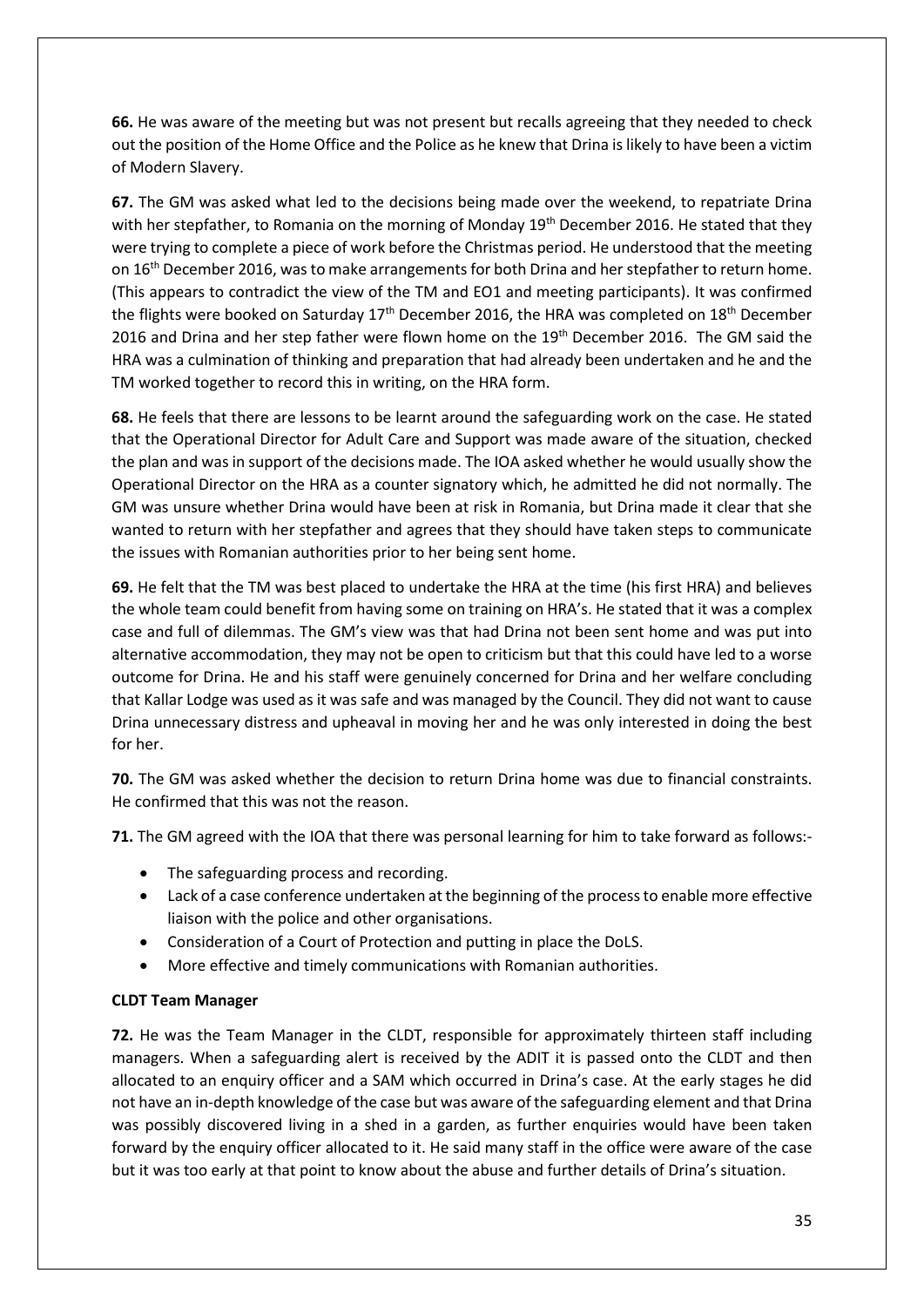**73.** The TM believes the decision was taken not to move Drina at the end of November 2016 or at the beginning of December 2016 because the GM wanted to prevent Drina being caught up in a lengthy process and at the same time acknowledged that the EO1 was carrying out a good job. The team however, did not consider referring Drina for a medical check at that stage and he was unsure whether he was aware earlier of the body map document recording the scars on Drina's body, undertaken by Kallar Lodge or if the police were aware of this information.

74. On the 5<sup>th</sup> December 2016, he told EO1 that he was no longer the enquiry officer as he would be moving into a new role. The TM was aware that the EO1 had started the communications with legal, attempted to get an IMCA for Drina and had researched alternative accommodation options. He felt it was not appropriate for him to get too involved in the case as he would be moving on, as the SAM was leading on the case. He believes the GM spoke with the Operational Director and plans started being made to send Drina home, in early December 2016. The cost for keeping her was the responsibility of LBBD and the TM stated that there was a desire to avoid a lengthy complicated process and he followed instructions from more senior managers.

**75.** On the 12<sup>th</sup> December 2016, the case was allocated to EO2 as a social worker who was going to be looking at the issues of the case, not just the safeguarding elements. He confided there is a culture in the team that things can drift and they wanted to avoid this. If they had applied to the Court of Protection and for a DoLS, there was a risk that things would have gone on for longer than necessary, which the GM wanted to avoid. Drina was also expressing her wishes to return home and the police had stated that her stepfather was no longer a person of interest.

76. There was a pre-meeting on 16<sup>th</sup> December 2016 between the CSW, EO2 and GM on the phone with the TM regarding making arrangements for Drina to go home. He was aware there was no interpreter or IMCA present at the meeting with Drina and her stepfather that afternoon, so they could not have fully understood what the stepfather was saying to Drina. He says that the EO2 was not at any point asked to do a HRA. There may have been some miscommunication as EO2 stated this was one of her actions. When the CSW, EO2 and the SALT who was asked to interpret, told him they were not sure that the stepfather had Drina's best interests at heart. The TM asked them on what basis they felt this but he says they could not clarify. He said that the SALT was not happy with the stepfather but he could not be more specific. With hindsight, he now believes they should have made different decisions, however there was a push from his superiors to get Drina home.

77. He received instructions to book the flights on the 17<sup>th</sup> December 2016 by the GM and he asked the CM to carry out. He confirmed that he completed the HRA over the weekend in liaison with the GM, who provided supervision and advice. It was pointed out that the HRA is contradictory as it states that Drina wanted to return to Romania but also states that she does not have the capacity to make decisions about this. It also lacked the information of her injuries and detailsthe body map information which should have changed the perspective on the safeguarding decisions to be made. He confirmed the HRA was signed off by the GM and Operational Director. He travelled to Luton airport with a member of staff from Kallar Lodge on Monday 19<sup>th</sup> December 2016 to escort Drina and the stepfather. There was a desire by GM to take her on the Friday night, but the TM advised this was too quick and it should wait until after the weekend. He was not sure why the management of the process fell to him and not the SAM.

**78.** He acknowledged there should have been a more robust communication with Romanian Social Services and the email sent to inform them that she was on her way home, was sent after they had boarded the plane (in fact it was two days later after translation). There was no forward safeguarding or support plan in place when she left which, he agreed was not good practice. He further stated that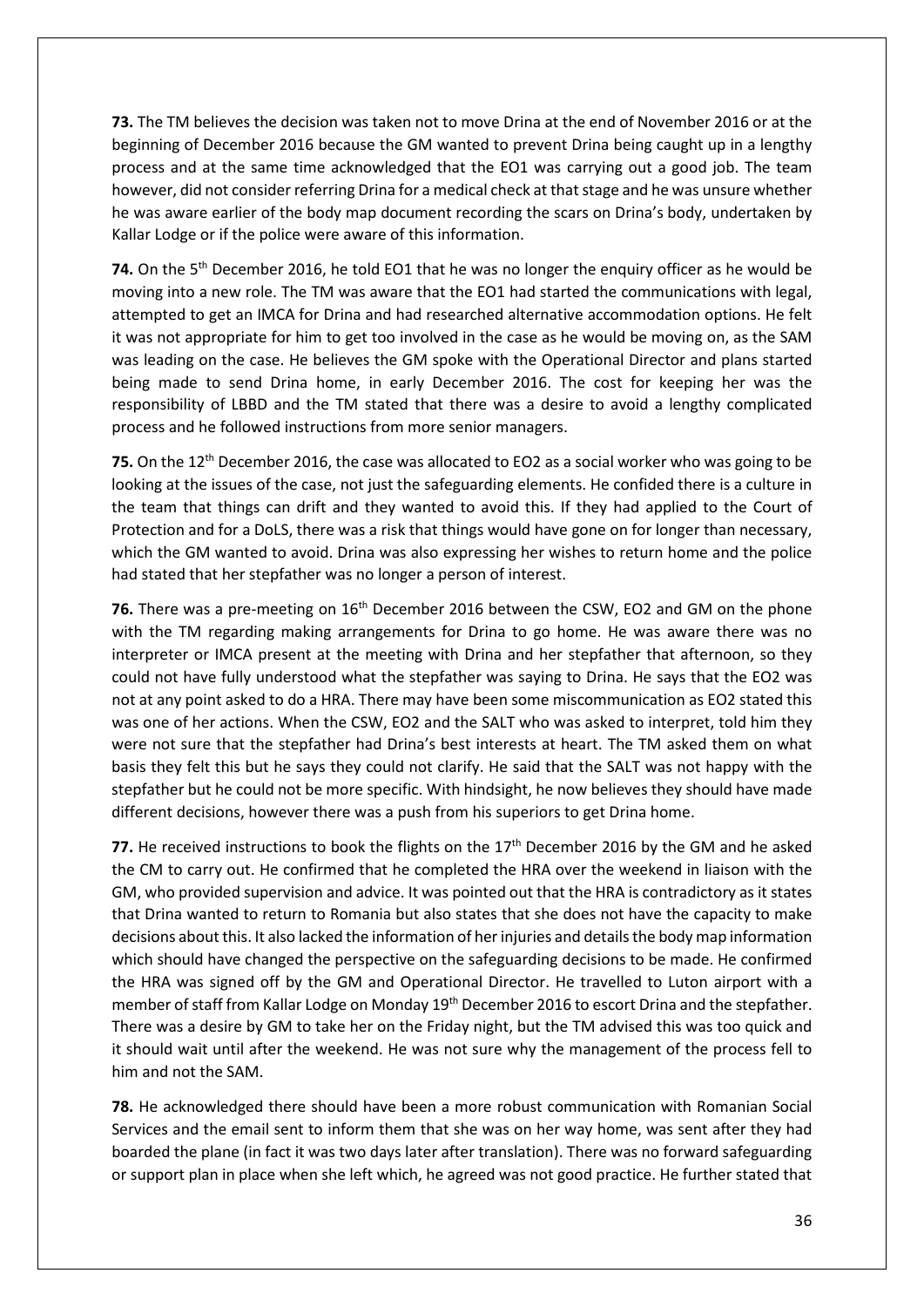there was lots of unsolicited advice from colleagues located in the office about the case which, he should have listened to. Some colleagues he explained expressed shock and felt uncomfortable about the decision that Drina had been repatriated.

**79.** At the beginning of the process the GM had instructed him to cancel the IMCA as they were not moving Drina from Kallar Lodge and fully agrees that they should have got an IMCA, interpreter and applied for a DoLS.

**80.** He identified some learning from the process which, are his personal view, as follows:

- Senior management should not interfere in safeguarding processes and work. The SAM should be left to manage the process.
- There should be a more robust handover between the enquiry officers and the SAM should manage this.
- EO2 was put in a difficult position but this was not done deliberately. She is a good worker and is resilient but there should have been a better handover to her.
- The Modern Slavery e-learning course is helpful but is more of an introduction. Classroom based training is required and would be well received by staff. (The LBBD have already rolled our classroom based training on Modern Slavery with members of staff having received training for trainers to be disseminated and the SAB Training Policy has been updated).
- For some cases SAM's may need to provide more supervision and guidance. Each team needs group supervision to discuss blockages and complications on particular cases. (This will be addressed within the new modern slavery training programme).
- There is a distinct and unhealthy atmosphere of fear, communications and instructions from senior managers contribute to this and staff feel unable to challenge decisions. (Whilst this has not been widely expressed, this will be addressed by the OD with staff in a face to face meeting, to discuss learning from this review and to promote the empowerment of staff and their ability to escalate concerns and challenge management intervention).
- He feels he may have contributed to this culture by not challenging some of the decisions. He feels this could have been because he was on probation. On reflection, perhaps he should have challenged more and supported his staff to challenge also (as above).
- The TM stated that having learned from this review, he feels confident to challenge decisions in future and support staff to do the same.

# **Care Home Manager (CHM) Kallar Lodge**

**81.** Drina arrived at the home with no belongings. Staff brought in clothes, provided necessities to make sure she was safe, clothed and fed. A body map was completed which is standard procedure for new admissions. Scars and marks were noted to be present but were not recent and did not require medical attention. Drina showed no apparent signs of pain. There were no immediate concerns for her health and no urgent medical advice was sought for this reason. Communication was an issue as she did not speak English but staff were able to get by, using verbal and gestural prompts.

**82.** CLDT team members were made aware of her body map by the CHM on her return from annual leave, as she was away when Drina was first placed at the home. Contact was made with CLDT to see what the long term plan was for Drina as Kallar Lodge was not an appropriate placement. Drina was under 65 years of age and though clearly vulnerable, did not have dementia. This was a breach of the homes registration with the CQC. $^{13}$  $^{13}$  $^{13}$ 

<span id="page-36-0"></span> $13$  The CQC are the independent regulator of health and adult social care in England.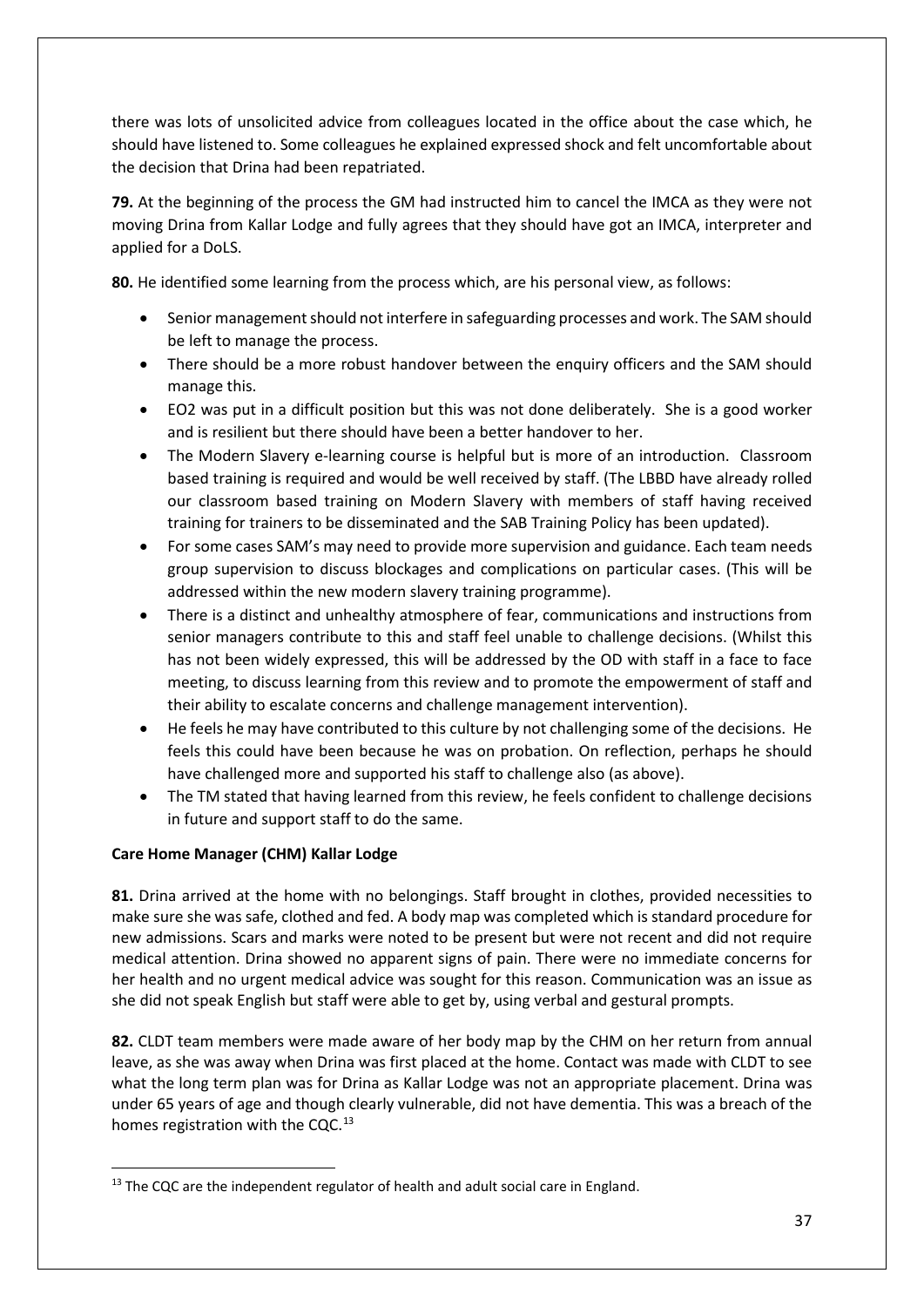**83.** Concern came to light where Drina was trying to help frail residents and it was becoming a problem with both Drina and the residents getting anxious. There was also some concern that Drina may have been tripping residents up when trying to help them. Risk assessments were completed with repeated calls made requesting urgent action as the CHM deemed it not to be in Drina's or other residents best interests for her to remain in Kallar Lodge environment.

**84.** On occasions Drina had entered the kitchen and ate things like a large piece of cheese. Drina did not look malnourished but food for some reason was something that was an issue for her. Also, Drina liked to have things and would take them to her room where it was then difficult to get them back. On one occasion, Drina took all the continence products to her room and then wasn't happy when they were asked to be returned.

**85.** It was difficult to establish her capacity due to language barriers alongside not fully knowing Drina's needs, to enable support for decision making to be provided. The CHM was considering a DOLS application and urgent authorisation. MCA's were completed, this took some time due to the limited number of interpreters able to speak the language. EO1 completed the MCA's and determined that Drina did not have capacity around accommodation. Representatives from another home visited on the same day to assess her and accepted Drina her for accommodation. For this reason an urgent DOLS was not requested at that time. However instructions were received from CLDT management for her not to be moved. Contacts with the CLDT was initially EO1, then directly with the TM and GM. The CHM was under the impression that Drina would be moving fairly quickly as other accommodation had been identified for a potential placements.

**86.** The CHM was aware the CLDT were trying to get health appointments set up. A concern for the home as a provider was what medication she was on. CHM concluded that Drina was not on any medication, she was not registered with a GP and not showing any signs of health concerns. It is pointed out that it is very difficult to get a district nurse to come out and the GP will not come out if the patient is not registered. The CHM had no details or information to register her as temporary but there had been no need to seek emergency attention as no concerns were raised in this area.

**Comment: There were clear issues regarding medical examinations, the sharing of information regarding the body mapping findings, lack of appropriate speaking interpreters and intervention by CLDT management that impacted on Kallar Lodge to comply with their CQC registration. The CHM acknowledged personal learning that regardless of delays or anticipated movement of residents, a DoLS would be applied for in every case in the future. The CLDT management failure to move Drina to another placement when concerns with Drina and her interaction with the other elderly residents were raised, left the home vulnerable to potential health and safety dangers.** 

### **Interim Manager (IM) – Life Planning Team**

**87.** The IM raised concerns about Drina with both the GM and TM shortly before she went on leave. She spoke to GM and told him that it was her opinion that either the TM or SAM1 should act as SAM and made it clear that it may not be safe to immediately return Drina to Romania. She explained to the GM that she had concerns that Drina may have been a victim of both neglect and exploitation and this should be dealt with under safeguarding. At that stage the IM had no knowledge that there was any plan to send her home. On returning from holiday and learning of what happened with Drina, she states there was an atmosphere and she spoke with the TM to offer advice that this was premature and believes he may have been put under pressure by his line manager the GM, as he was a new manager under probation. The IM was going to escalate the concerns but held back as she was aware that NELFT were going to raise whistleblowing procedures. The IM remains concerned for the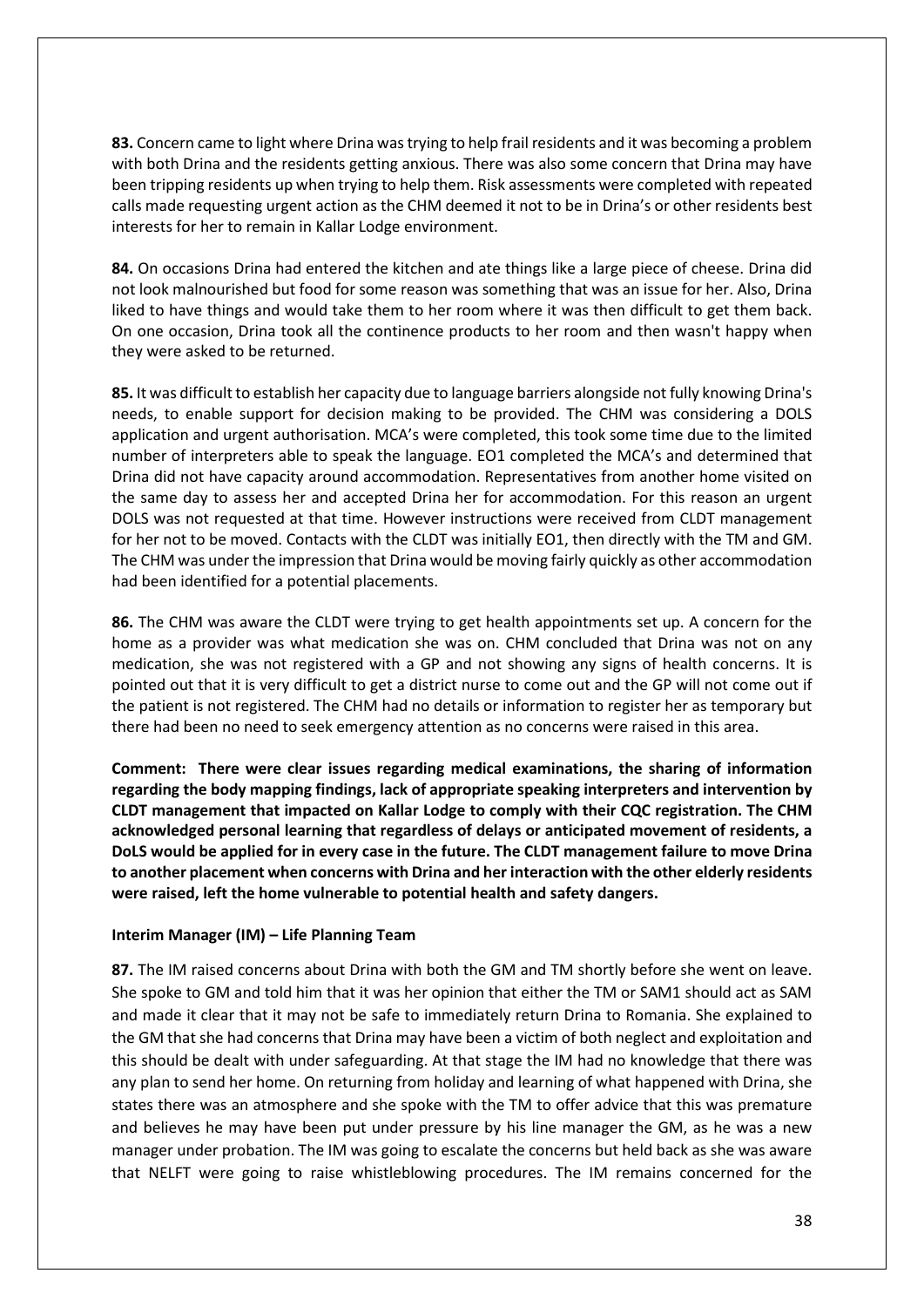wellbeing of Drina and considered it likely that she had not been safeguarded and that she may be at risk of further abuse and neglect. The IM was on vacation when the care plan for Drina was changed and EO 1 taken off the enquiry.

# **Consultant Social Worker (CSW) Cluster Manager**

88. The CSW had minimal involvement in the Drina case. On Friday 16<sup>th</sup> December 2016 she was allocated to the case and was told that a meeting with Drina and her stepfather had been arranged for that afternoon. The CSW had a pre-meeting with TM and EO2 with TM communicating with the GM on the telephone. She asked if there was a need for an IMCA and interpreter for the meeting and was told that she did not need to know too much for the meeting and just to observe. She was told the meeting was concerning Drina returning home to Romania with her stepfather. The CSW questioned why they were rushing to have the meeting without this support as they had 45 days allocated from the Home Office. Apparently she was told the GM stated that the meeting had to go ahead and the CSW asked the SALT to interpret at the meeting.

**89.** CSW discussed the HRA with EO2 and discussed the need for an interpreter and advocate to be present when the assessment was undertaken. At the meeting with Drina that afternoon, she did not show signs of being scared of her stepfather, although she did gesture at being beaten. CSW told the meeting they needed to have another meeting to clarify further issues on the Monday. TM spoke to the GM on the phone and the CSW recommended they wait and put all measures in place before making any final decisions.

**90.** When the CSW arrived at work early on Monday 19<sup>th</sup> December 2016, she had a brief meeting with EO2 to plan the work to be undertaken. She was shocked to find out that Drina had returned to Romania. TM confirmed to her that the HRA had been undertaken over the weekend. The CSW's view was that Drina could not make a judgement at that time and she did not know Drina's full background but she would have used the 45 day period to make a proper assessment with an advocate and interpreter, carried out a full risk assessment and had onward communication with Romanian Social Services. She believed if Drina was to be repatriated after the 45 day period, the Home Office and Immigration Service would arrange the plans to return her home as it was not the social worker's role to book flights and take people to the airport.

**91.** CSW stated that people are aware of whistleblowing policy. She feels she did challenge TM at the time and made clear that he and the GM needed to take responsibility for the decisions taken. (Both the TM and GM within this SAR accepted responsibility for the decisions they took).

# **Enquiry Officer - Social Worker EO2**

 $\overline{\phantom{a}}$ 

**92.** EO2<sup>[14](#page-38-0)</sup> was allocated the case after EO1 left the team, in the week beginning 12<sup>th</sup> December. Her involvement in the case was very short at less than a week, as there was a delay with no proper handover from EO1. She received a call from a friend of the family saying that the stepfather wanted to meet with Drina. EO2 arranged this meeting at the Civic Centre on the afternoon of Friday 16<sup>th</sup> December 2016. She, CSW and the CLDT TM met previously and later joined the SALT, Drina and the stepfather at the Civic Centre for the meeting.

**93.** The stepfather stated that he wanted to return to Romania with Drina and had the money to go immediately as he could no longer stay with friends or family and would not share the address of where he had been staying. He was given an opportunity to stay in a hotel until at least the Monday,

<span id="page-38-0"></span><sup>&</sup>lt;sup>14</sup> An enquiry officer is a member of staff who undertakes and co-ordinates the actions under S42 Care Act 2015.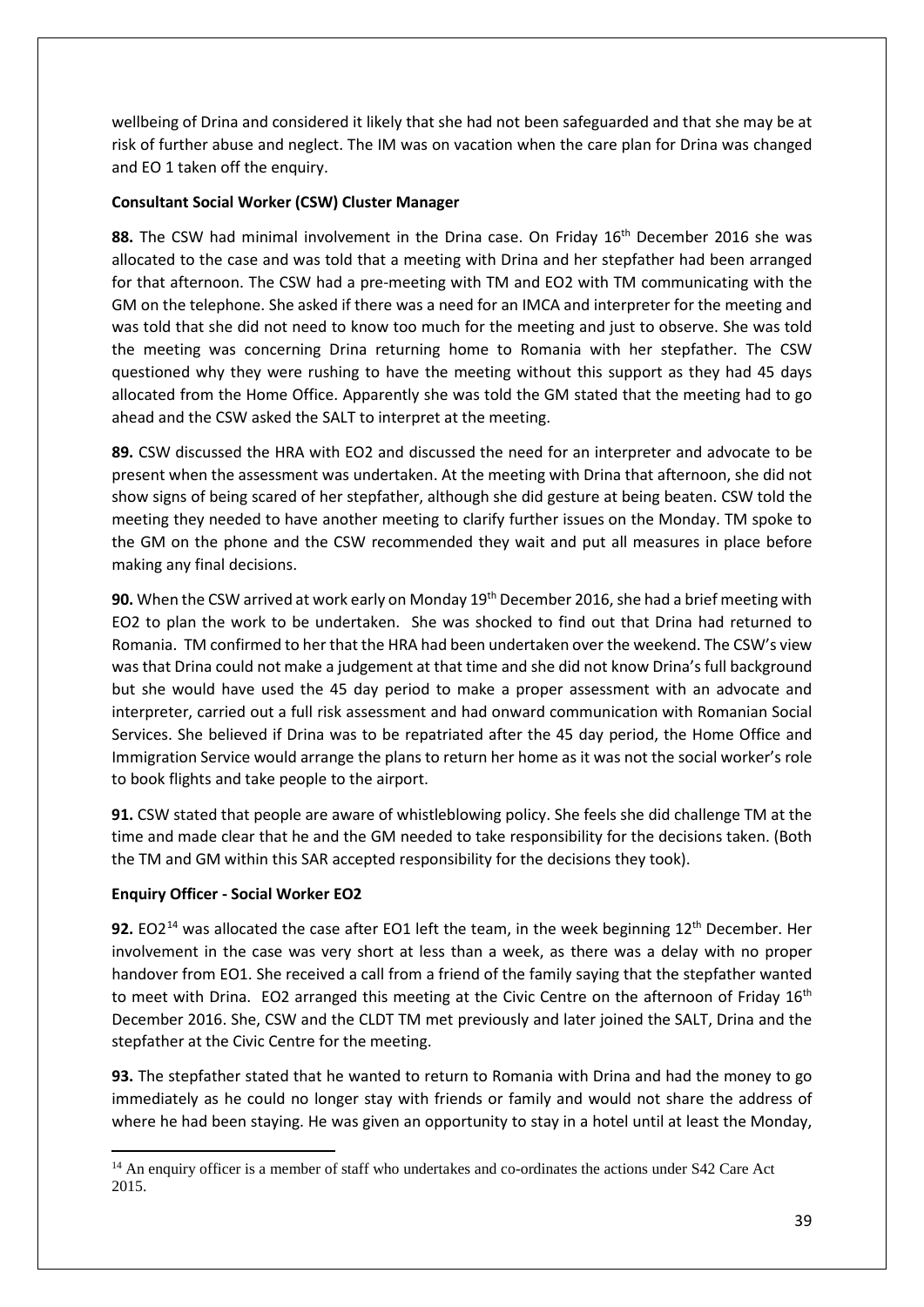when things could be reviewed but, he declined offer. It was explained to him that Drina could not leave straight away and will stay at Kallar Lodge over the weekend. The stepfather stated that he was in the UK to visit his children but he could not remember their names. No one expressed any concerns about the stepfather's involvement in Drina's abuse. She got the impression that he might have also been a victim (this view was not further pursued or considered).

**94.** EO2 suggested at the meeting that an IMCA was required in order to fully understand Drina's wishes. Clear actions were agreed between TM, CSW and EO2 that she would arrange for an IMCA, a Roma speaking translator and undertake a MCA around the decision to return to Romania and undertake a HRA. TM stated the action for EO2 to carry out a HRA was not agreed but the other participants believed this was the agreement. The minutes of the meeting also did not reflect this and there is a lack of clarity of the notes of the meeting taken by the EO2. (They were not completed until after the repatriation). EO2 was going to be supported by the CSW through the HRA process for Drina and was planning to request the translator and IMCA for a follow up meeting agreed for on the 19<sup>th</sup> December 2016, as by the time the meeting ended on the Friday, it was around 6pm.

**95.** When she came into work on Monday 19<sup>th</sup> December 2016, she received information that the CLDT had already repatriated Drina and her stepfather to Romania. EO2 was not aware that this was going to happen and called the CHM to check that this information was correct. She then received an email from TM stating the HRA was undertaken at the weekend and they had returned home on a flight that morning. EO2 was surprised at this as she was aware that an MCA had not been done as required. There was no rationale explained as to why this decision had been made or why they did not wait for her to undertake the actions that had been agreed, as Drina' was in a place of safety at Kallar Lodge. She was surprised that the repatriation had happened so fast. She felt it was vital to get an IMCA and translator to move forward with the case and in order to undertake the MCA. She had made initial enquires to see whether an IMCA was allocated or available for Drina.

**96.** EO2 feels there may have been discrimination from other family members but it didn't seem like there was discrimination towards Drina from the stepfather and she did not feel that discrimination played a role in Drina's repatriation.

**97.** She was not aware of budget pressures that would affect the provision of care to Drina. Within the team she described there is a good relationship between staff and managers with a small shortage of staff at the time. Overall there was some pressure but the staff coped well and supported each other by talking through issues. EO2 did not feel the workload would impact on decision making around the case as the team are used to managing large caseloads. She felt that this was a straight forward case for her and EO1 had already done a lot of the work that was helpful to her.

# **NELFT Speech and Language Therapist (SALT)**

**98.** The SALT explained that his role was dealing with clients with communication, eating and drinking problems and is employed by NELFT within the CLDT. His first contact with Drina was with EO1 when they carried out a joint MCA on her, using his professional opinion whilst she was at Kallar Lodge with a Roma interpreter and an IMCA on the day. Symbolically he deals with vulnerable persons and Drina was assessed as having a significant learning disability.

**99.** It was good practice that EO1 also used the services of the IMCA and a Roma speaking interpreter as the SALT, although from Romania he could not interpret the dialect that both Drina and the stepfather who he later met, used. There were two MCA's carried out for Drina, one regarding her lack of capacity and the other a decision of no contact with the family at that time. To understand, it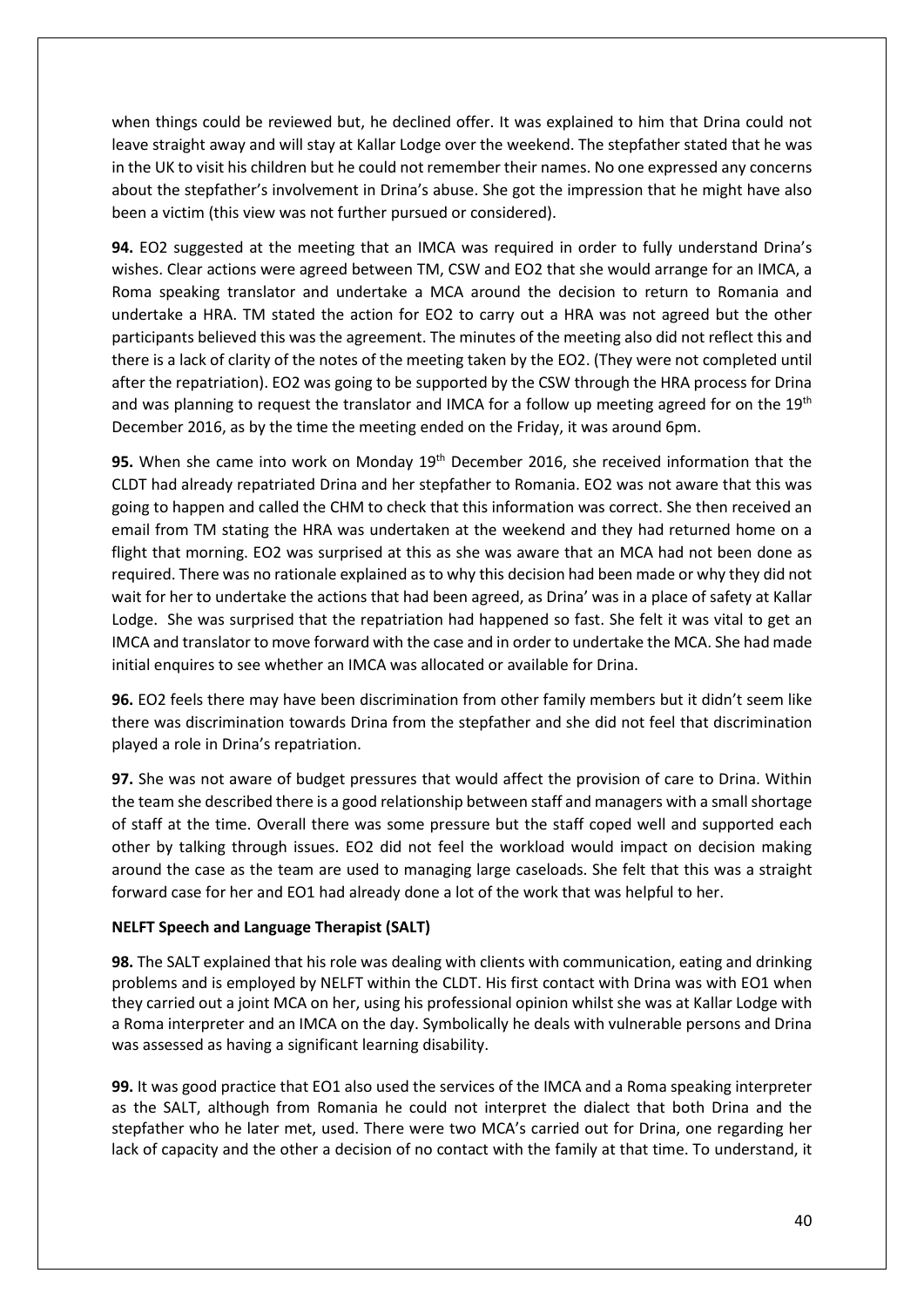was imperative he believed that contact communication should only be made with the services of these professionals to best serve and understand Drina.

**100.** He was later aware that the TM had cancelled the service of an IMCA for a 'best interest' meeting that had been arranged by EO1 on the 5<sup>th</sup> December 2016 and told to delete the appointment from his diary. There appears no rationale to this request and he believed "*This action denies any rights to the individual who is left with her disability."*

**101.** He was aware there were safeguarding meetings for Drina and the family but he was not invited to attend. He was asked to transcribe and translate an email to the Romanian Social Services to find out the background on Drina and her family. In response it was reported that she was known and registered with severe learning disability, they replied with a derogatory comment that "*Roma do not want to accept services but only wanted financial assistance."* It transpired that she was in receipt of a monthly allowance that the stepfather collected on her behalf (See Culture and Diversity, paragraph 116).

**102.** On Friday 16th December 2016, he was approached by the CSW his Cluster Manager and told to attend a family meeting at the Civic Centre to act as interpreter that afternoon. He told her that he cannot speak or understand Drina's and the stepfathers Roma dialect but was instructed to attend and do as he was told. He was aware that there had been an earlier meeting with the TM, CSW and EO2 and communication with the GM on the telephone with the TM. This information was recorded on the LBBD AIS system on the 21<sup>st</sup> December 2016 and was an agreement to set up a family meeting that day between Drina and her father (not recorded as stepfather) to establish if they still wished to return to Romania.

103. The SALT attended the arranged meeting on the 16<sup>th</sup> December and Drina was collected from Kallar Lodge. At the Civic Centre Drina and stepfather embraced. She started talking to her stepfather but the SALT could not interpret. Drina apparently intimated she wanted to go home and with gestures described how she was beaten, how her hand was twisted behind her back, how she was locked in a room, beaten on the head and deprived of food. (Food was clearly an issue for her as during the meeting she removed some biscuits that she had concealed on her person and offered them to those present).

**104.** The stepfather stated that Drina had never been beaten up while in his care, stating that she is referring to her current placement (Kallar Lodge). The SALT stated that listening to them both, they were saying completely different things. The stepfather kept saying that they should not listen to what Drina is saying as she is '*handicapped.'* The SALT stated that to get a more accurate information from Drina it would be better to have a Roma interpreter to translate, to understand what Drina was trying to say. Drina kept saying her mother was dead and kept repeating that she was beaten up and forced into a room.

**105.** They discussed the allowance that the stepfather collected on her behalf and he confirmed he was the main carer of Drina. He was willing to travel back to Romania with Drina the following day with his own funds, which was declined. The CSW said she would have to liaise with the Romanian Social Services to follow up Drina's case and a referral would be made to ask them to support Drina. The stepfather did not know where he was currently staying and could not remember the names of his family in the UK.

**106.** The SALT confirmed as indicated above that he, CSW and EO2 told the TM they were not satisfied that the stepfather had Drina's best interest at heart and felt that letting him have Drina back into his care, it was likely that they will remain in the UK and disappear from the local authority radar. They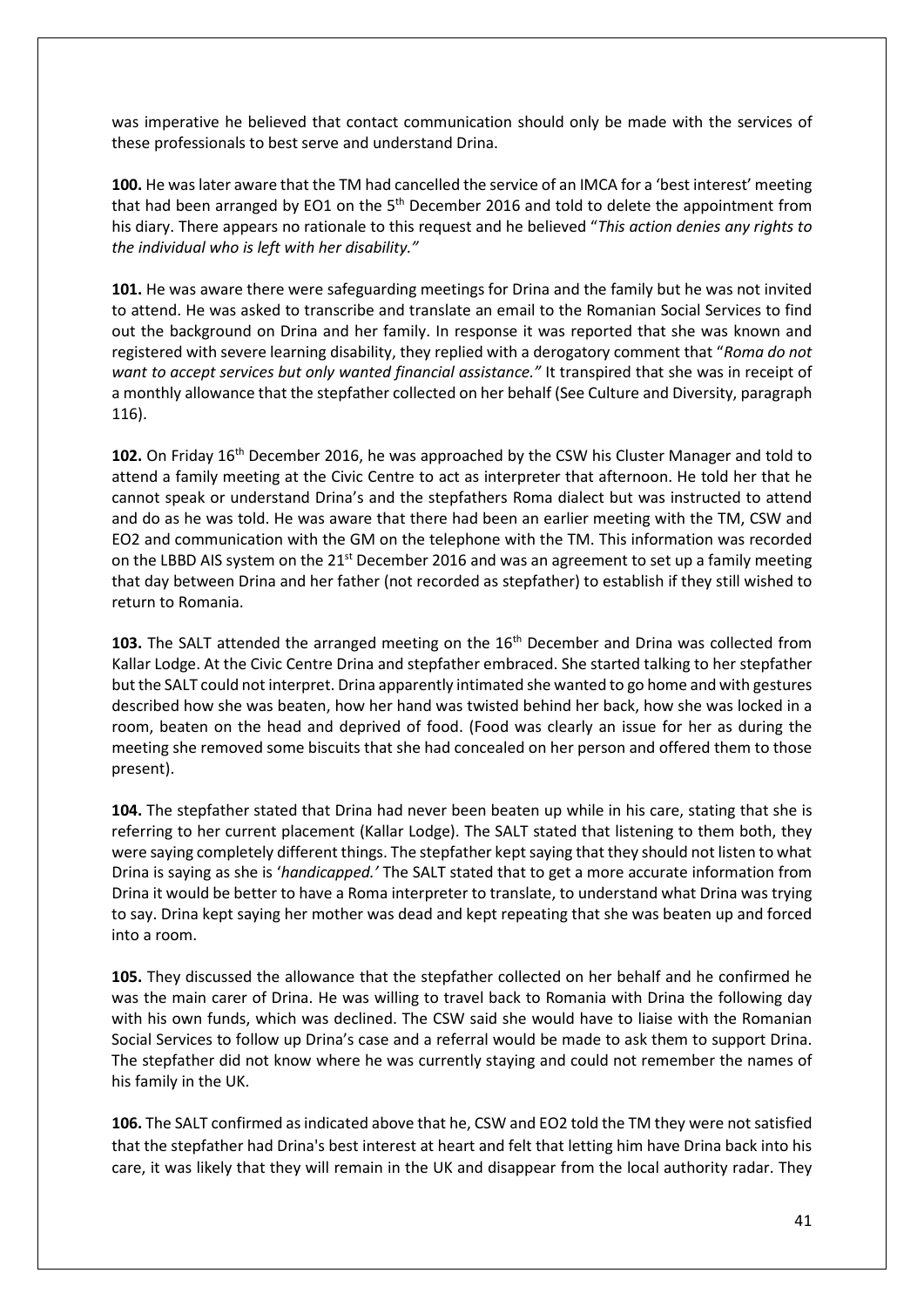told the TM, they needed to ensure that Drina does have an opportunity to express her choices and feelings and to establish whether she had the capacity to make a decision to return to Romania.

**107.** During this meeting, the TM went out of the room to speak with the GM on the phone. He came back and stated that the local authority had to satisfy themselves that by sending Drina back to Romania her human rights will not be breached and that an HRA is required. The meeting concluded and the stepfather was told that there would be another meeting on Monday 19th December 2016 and Drina was to return to Kallar Lodge.

**108.** He recalls the action was to complete an MCA to ascertain Drina's capacity to make a decision to return to Romania and with the assistance of an IMCA and Roma interpreter. He believed EO2 was going to complete the HRA as she was now Drina's social worker. (He was later made aware that TM completed the HRA over the weekend).

**109.** On Monday 19th December 2016, he and others within the office were shocked when they received an email from the TM saying that Drina and her stepfather were repatriated that morning to Romania. Kallar Lodge were contacted and confirmed that Drina had left the home that morning. He was concerned that the action taken to repatriate her and the previous worries expressed in the meeting, did not best meet the interests or safety and protection of Drina which, was a distressing outcome.

**110.** His last dealings with Drina's case was translating an email informing the Romanian Social Services that Drina and her stepfather were returning home, completed after they had already left the UK.

# **Safeguarding Adult Manager (SAM 1)**

**111.** The SAM's role is the person that manages, makes decisions, provides guidance and has oversight of safeguarding concerns that are raised to the local authority. She was at the time a CLDT Lead Nurse (NELFT) and became the appointed SAM on the  $21<sup>st</sup>$  November 2016 after Drina was accommodated. She was aware there was a police investigation and they were struggling to obtain the services of a Roma speaking interpreter. It was apparent to her in the family safeguarding meeting held that some of the family could understand more of the conversation than they were letting on. PO1 made a comment on this, the exception being the stepfather who, appeared not to understand much of what was said. It was stated that Drina indicated being used for begging at the family meeting.

**112.** On the 7th December 2016, she was emailed to say that EO1 was being taken off of Drina's case as he was moving to a new post. The SAM noted the decision to move the EO off the case was before he was offered the new role. She states there was a time lapse before EO2 was appointed to the case for Drina. She was unaware whether arrangements had been made by anybody regarding a medical check on Drina and presumed the police would have carried this out. It was her view that in a complex case, EO1 should have been allowed to continue with the case within his new role so as to provide continuity; he was knowledgeable of the action he had taken and what was further required. She was informed, having never met her that Drina could articulate through gesture.

**113.** Concerns were raised with the TM, he was warned about following due process as Drina had a 45 day reflection and recovery period. She was not aware of any rationale that arrangements were being made over the weekend of the 17<sup>th</sup> and 18<sup>th</sup> December 2016, to send Drina home. TM and GM had been in constant communication and she knew that the GM believed that Drina should not be kept away from her stepfather. She felt however, they needed to ensure that it was safe for Drina to return home. The TM took over the decision making and had contacted the police and the NRM on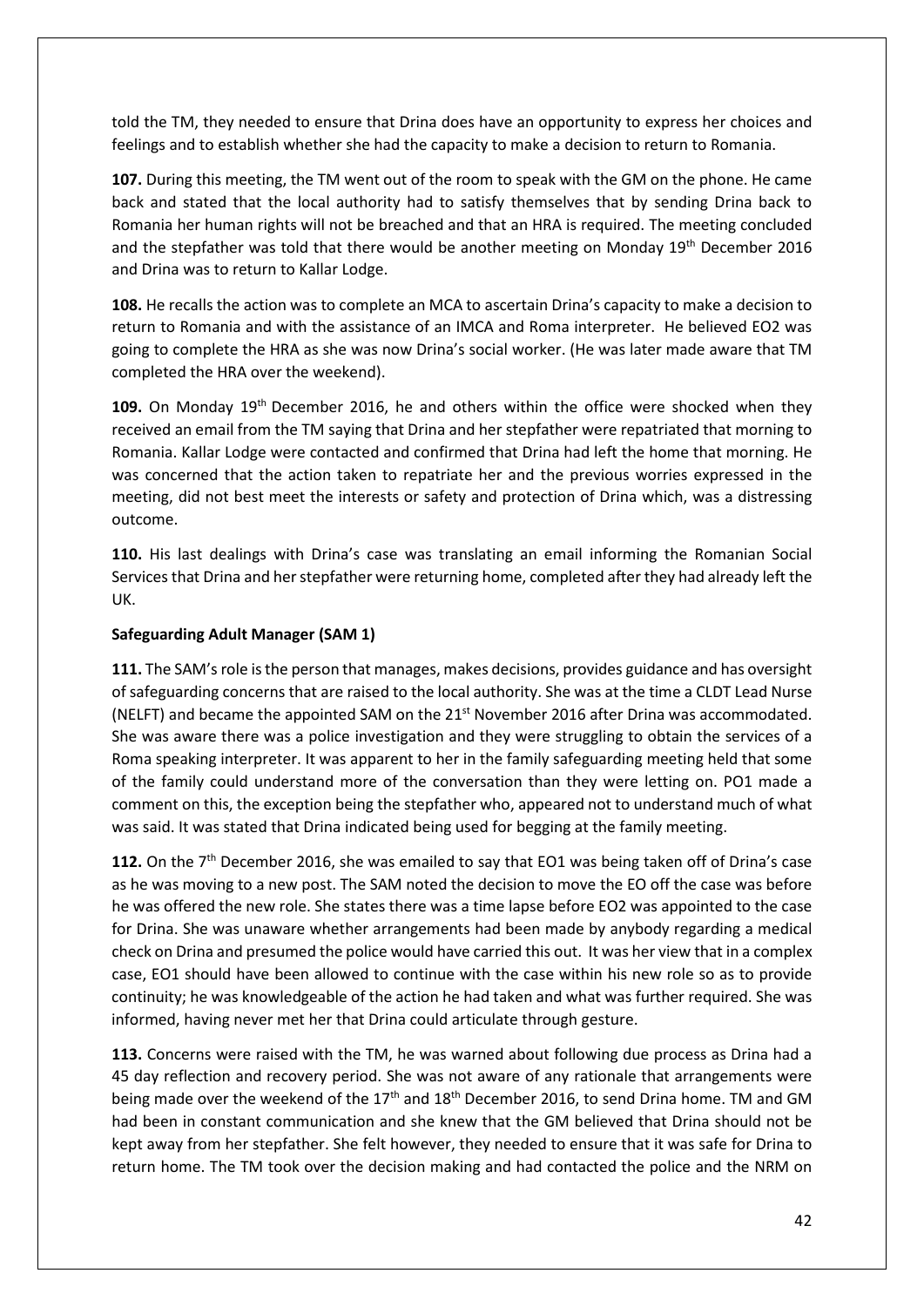the 16<sup>th</sup> December 2016. After Drina had returned home, the TM sent SAM1 an email to say he was taking over the role of SAM. (This was presumably for him to write up the case closure). She was of the opinion that Drina did not have the capacity to agree on the action proposed, as she had not invoked her treaty rights and it was likely at the end of the process she would have been returned home in any case.

**114.** The LBBD IMR author asked whether there was any discrimination from the family towards Drina which, she felt there might have been. She did not believe there was any discrimination by the Romanian authorities as Drina had been assessed by them and in relation to the UK authorities, she felt there was no discrimination in the decision making process, it was a rushed repatriation and due to finances (finances are discussed within the conclusions at Chapter 7 of the report). She did not think there was any discrimination from TM or GM. Her opinion was that if a frontline worker been allowed to get on with the case, it would have been completed with due process. They may well have come to the same conclusion about sending her home but, this would have been after all enquiries and safeguarding was considered which did not happen and left a sense of unease.

### **Contract Manager (CM)**

**115.** Communication was by email exchange with the IOA. The CM said there was a discussion on the 14<sup>th</sup> or 15<sup>th</sup> December 2016 about repatriation of Drina. The CM was heard to say in the CLDT, "This is good I am booking flights, Brexit is good." The IOA communicated with CM to confirm the date of booking the flight tickets and questioned the 'Brexit' comment as some staff thought the comment was inappropriate, considering there was a CLDT colleague who was of Romanian descent. He recalls that he was approached in the office by both the TM and GM and asked if he could book airline tickets to Europe as he held the company credit card. He believes his exact words were "Are you Brexiting?" He meant nothing by the remark and it was not directed at anyone as he was not aware of the specifics of Drina and her case and is personal learning for the future. (See comment at paragraph 116). The CM later obtained confirmation with the accounts department so he could use the credit card for flights tickets. He was then requested by the TM to book the flight home for Drina and her stepfather. The tickets were bought and paid for on the Saturday the 17<sup>th</sup> December 2016 for a flight from Luton airport to Romania on Monday 19<sup>th</sup> December 2016.

**Comment: - The fact that both the TM and GM approached him in the office confirms that both had made the decision to book repatriation flights before the late afternoon meeting with Drina and her stepfather on Friday 16th December 2016. The actions recorded or understood by the other attendees at the meeting was that a further decision would be made on the following Monday as previously referred to above. The action taken by the TM over the weekend to expedite their removal from the UK and the hurriedly completed HRA, confirms the decision of action to be taken in the meeting to obtain a 'best interest' decision to repatriate Drina and her stepfather, was regardless of what had been agreed in the meeting.**

### **Culture and Diversity**

**116.** There are three comments regarding culture and diversity that the SAR has identified within the information and documentation provided and analysed for this report.

1. The first is an earlier communication between the LBBD and the Romanian Social Services when they were requesting background information on Drina. The Romanian authorities responded and confirmed that Drina was known and was assessed many years previously with a severe learning disorder and that she was in receipt of a monthly allowance that the stepfather, who has the sole care of her collects. The emails states words to the effect "these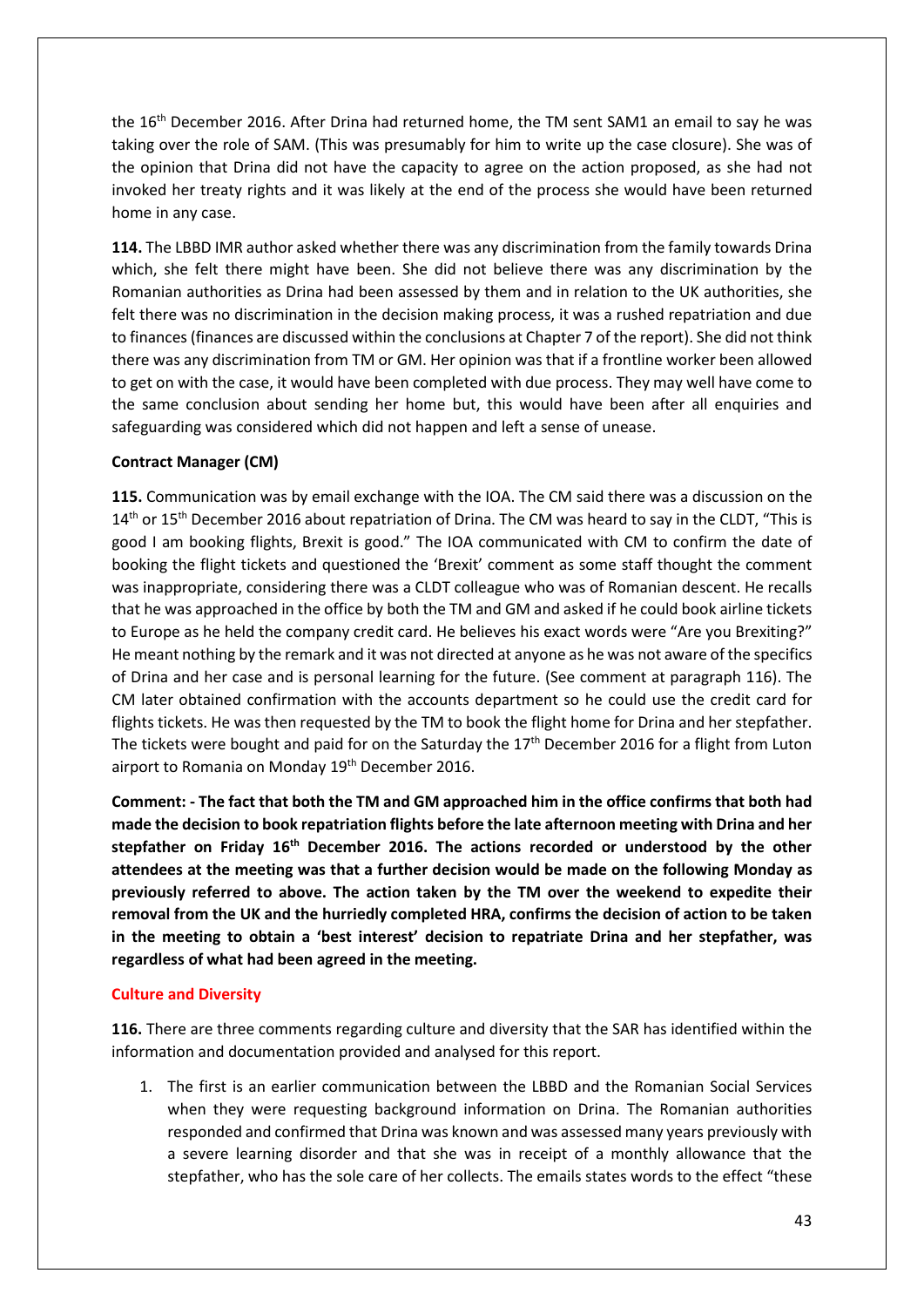people belong to the Roma ethnic minority, they don't have education and refuse help. They are only interested in financial assistance without any commitments." The reason behind this comment is outside the remit of this SAR.

- 2. The Contract Manager who was booking the flights for Drina and her stepfather to return home, was heard to say in the office "This is good, Brexit works." In communication for the purposes of this review, as mentioned above, he states he said "Are we Brexiting?" The IOA asked the CM to account for this comment. He stated that he is not client facing and does not know the clients. He admits saying the comment and it was said in jest with no malice in the comment. He appreciates that such a comment, when others are dealing with clients such as Drina that it might not come over as such and accepts this as professional learning and he will be more aware in future which, I suggest is acceptable at this juncture.
- 3. Although there is no evidence to suggest this is widespread, the culture within the previous CLDT, now the Disability Service, alluded within some interviews with key practitioners, will be explored by the OD in meetings with staff, to discuss the findings and learning from this SAR. It will be kept under review and if any concerns are later identified, organisational develop and support to staff teams will be provided.

**117.** There was no other evidence to suggest that culture or diversity was the reason for the expedited return of Drina to Romania.

# **Voice of Drina**

**118.** The fact that two MCA's were carried out and Drina was assessed with learning difficulties should have ensured compliance to ascertain her thoughts and views by using the appropriate advocacy on all occasions whilst dealing with her situation. However, the earlier good practice was not consistent with the later failure to provide an IMCA and Roma speaking interpreter, particularly when making a 'best interest' decision on Drina's behalf. The allocation of an IMCA, a further MCA and a Roma speaking interpreter was not afforded to her as was recommended at the meeting with her and the stepfather on the Friday before she returned home. The voice of Drina was not effectively heard particularly with regards to her comment about her stepfather hitting her when drunk and at the meeting on the 16<sup>th</sup> December 2016 when she was intimating to professionals, gesturing how she was kept in a room, restrained and physically abused was not listened to, explored and the allegations of abuse was not shared with police, which is unacceptable.

# **Whistleblowing**

**119.** Gov.UK[15](#page-43-0) describes a whistleblower as a worker who reports certain types of wrongdoing usually something seen at work. The wrongdoing disclosed must be in the public interest. This means it must affect others, e.g. the general public. A whistleblower is protected by law and should not be [treated](https://www.gov.uk/whistleblowing/treated-unfairly-after-whistleblowing)  [unfairly or lose their](https://www.gov.uk/whistleblowing/treated-unfairly-after-whistleblowing) job because they 'blow the whistle'. A concern can be raised at any time about an incident that happened in the past, is happening now, or will happen in the near future.

**120**. The term 'worker' include police, local authority and NHS and others who are protected by law if they report a criminal offence, where someone's health and safety is in danger, there is a risk or actual

<span id="page-43-0"></span> <sup>15</sup> Whistleblowing for employees Gov.UK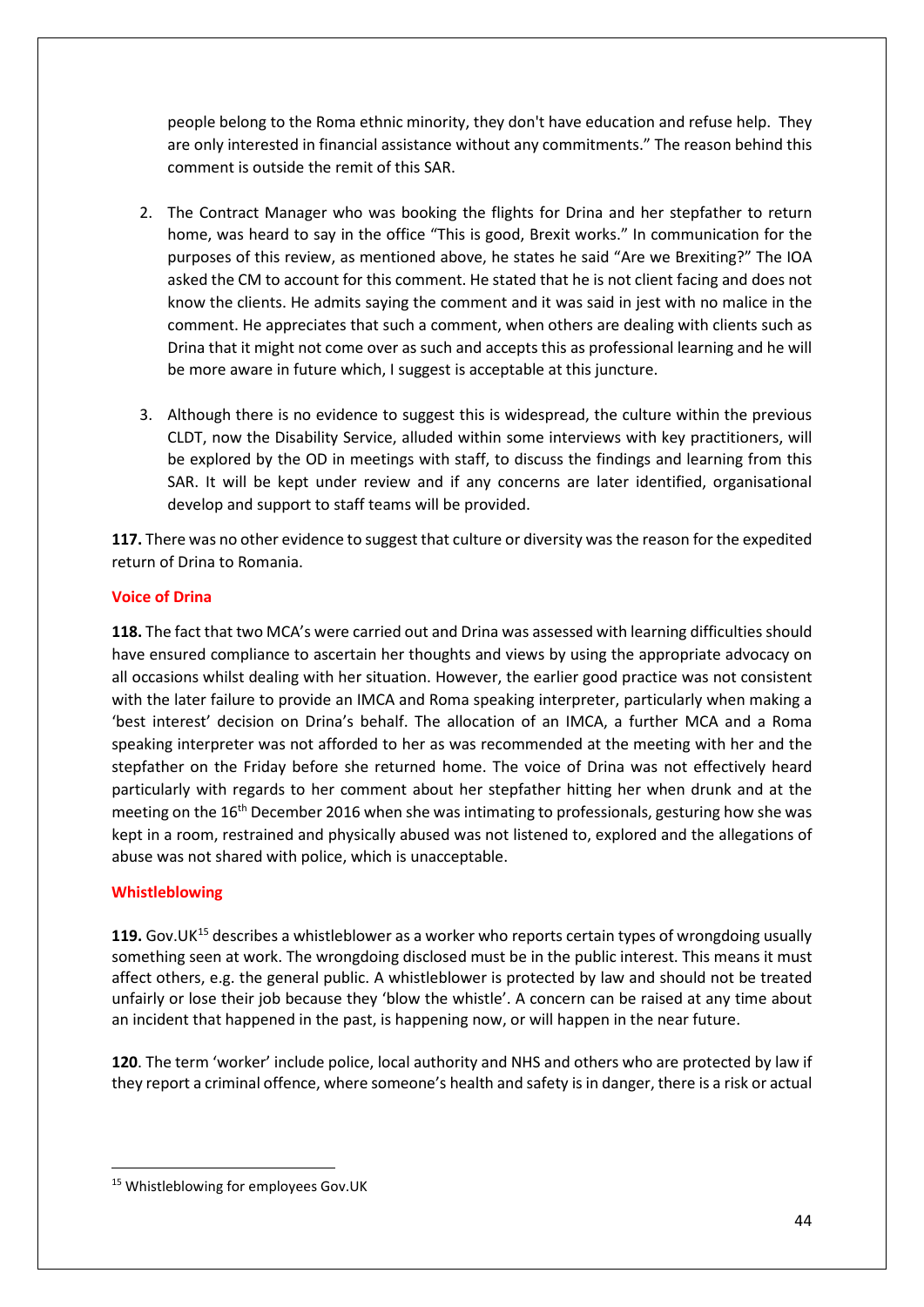damage to the environment, a miscarriage of justice, a company is breaking the law or the worker believes someone is covering up wrongdoing.

**121.** A CLDT colleague correctly enacted whistleblowing policy and procedures within NELFT, called 'Freedom to Speak Up: Raising Concerns (Whistleblowing Policy) regarding Drina's case, after her repatriation. The whistleblower was spoken to by the IOA for the purposes of completing this review. The whistleblowing report was received by the LBBD via NELFT in January 2017. It disclosed the following concerns which stimulated the commissioning of this SAR, as follows:-

- **1.** The video taken by bailiff's shows Drina's stepfather putting Drina in the van. The stepfather also disclosed this information at the Safeguarding meeting. Why was he not investigated/charged by the Police? (This was a question posed to the MPS to consider in their IMR response to this review and subject to MPS Agency Recommendation 1).
- **2.** It was also stated that Drina's stepfather lived at the property where Drina was found. (This was never confirmed but suggested in submissions to the review. As police failed to speak to the stepfather it cannot be confirmed and subject to an MPS recommendation as above).
- **3.** Drina states that her stepfather beats her when he has been drinking. (This was stated when there was a meeting with Drina. Police were asked to consider this information and action taken by the investigating officer. The police investigation fails to address this issue or confirm whether they were aware and is again subject to a recommendation as aforesaid).
- **4.** The final advocacy and IMCA request was cancelled. (This is addressed within the narrative of this report and is subject to comment within the Analysis at Chapter 5 and within the Findings at Chapter 6).
- **5.** The Home Office states that it is acceptable for Drina to leave as she consents to this but the MCA states she lacks capacity to makes decisions**.** (The CLDT TM having obtained the information that police were not treating the stepfather as a person of interest contacted the NRM case worker and agreed in the circumstances Drina was free to leave. This is further discussed in the narrative in Chapter 5 of the MSHTU).
- **6.** Poor use of interpreters, no Roma speaking interpreters was used**.** (This was a finding and subject to recommendations at Appendix 4).
- **7.** There was no medical check on Drina by a doctor at any point even though staff at Kallar Lodge noticed burn marks and scars on her body. (This is subject to recommendations at Appendix 4).
- **8.** Social Worker advises on 24th and 30th November 2016 that Drina would not be able to see her family without an application to the Court of Protection but a meeting was facilitated between Drina and her stepfather on 16th December. (This was a failure also identified in this SAR and confirmed within this report).
- **9.** It is possible that Drina's stepfather was threatening Drina in the meeting in Roma dialect but there was no Roma interpreter to translate this. (This is subject to comment within the report and subject to the Findings and Recommendations at Chapter 6).
- **10.** No MCA was carried out on Drina's ability to establish whether she could make decisions on her return to Romania with her stepfather. (This is addressed within the narrative of the analysis in this chapter and subject to LBBD SAR Overview Report and Agency Recommendation at Appendix 4).
- **11.** Social Workers did not pass on information to the Police about Drina's gestures of abuse in the presence of her stepfather only that she wanted to return home with him but how did she have capacity to consent and an IMCA was not provided. (This issue was addressed and subject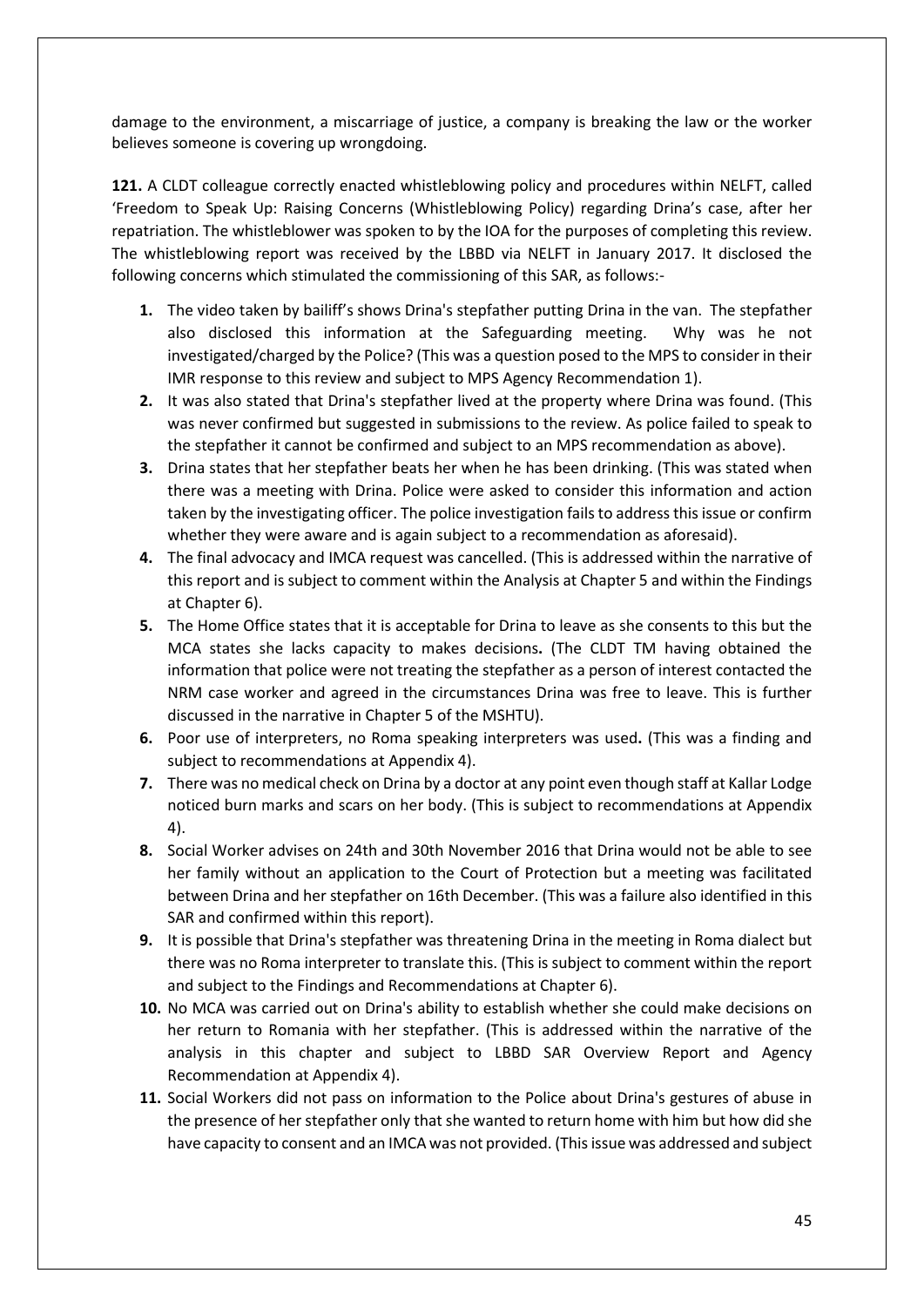to comment in the Findings at Chapter 6 and Recommendations within the report at Appendix 4).

- **12.** Drina was placed at Kallar Lodge which was against CQC regulations. (This has been acknowledged and answered within the narrative in Chapter 5).
- **13.** Noticed feelings of helplessness amongst staff when suggestions and advice was ignored. (This concern and the impact on morale was addressed by the IOA who met with the Operational Director. An agreement was made for the Operational Director to meet with the staff and to ensure their empowerment to challenge senior management in future cases within the newly merged Disability Service that has encompassed the Adult CLDT with Children's Disability Services).
- **14.** By returning a vulnerable person with a learning disability, without capacity to consent, with the stepfather (alleged abuser) we have put her at further risk of abuse and slavery**.** (Practitioners have been seen and have acknowledged that were significant failures to protect Drina. This has been subject to comment within the narrative at Chapter 5 and the Findings at Chapter 6 and the Recommendations at Appendix 4).
- **15.** We should have followed the normal safeguarding and MCA processes and safeguard her until Romanian authorities could find an alternative place of safety, then repatriated her after joint work with the Romanian authorities. (This statement is agreed and the processes should have been followed. This concern is subject to a recommendation regarding IMCA, MCA, the use of appropriate interpreters and forward planning, joint working and communication with the accepting authority. (See LBBD SAR Overview Report and Agency Recommendation at Appendix 4).

**122.** The SAR has attempted to address all the concerns detailed above, to ensure that all available learning is captured and disseminated in order to protect future LBBD victims of Human Trafficking and Modern Slavery. The whistleblowing procedure was effective and correctly identified the concerns highlighted above that have been endorsed by this SAR.

### **Safeguarding Adult Priorities**

**123.** Safeguarding priorities as defined within the London Multi- Agency Adult Safeguarding Policy and Procedures and subject to comment within the narrative and Findings at Chapter 6, will be captured within the SAB training on Modern Slavery as defined within the LBBD and NELFT Agency Recommendation at Appendix 4.

#### **Previous Barking and Dagenham SARs**

**124.** Previous Barking and Dagenham SARs were viewed for the purposes of completing this SAR. It was noted there were recommendations regarding MCA's and surrounding features that have formed part of a SAB action plan to address the learning. Although MCA's featured in this SAR, two were carried out effectively and the decision to carry out a third was cancelled. A further MCA to obtain a best interest decision for Drina whether she could make the decision to return home with her stepfather, was not carried out. MCA's are further discussed in the narrative above.

#### **Specified Question from the Terms of Reference**

**125.** The TOR asks to what extent was appropriate supporting information provided to the Romanian authoritiesin order that they had the best opportunity to carry out their own safeguarding work within the framework that applies in Romania.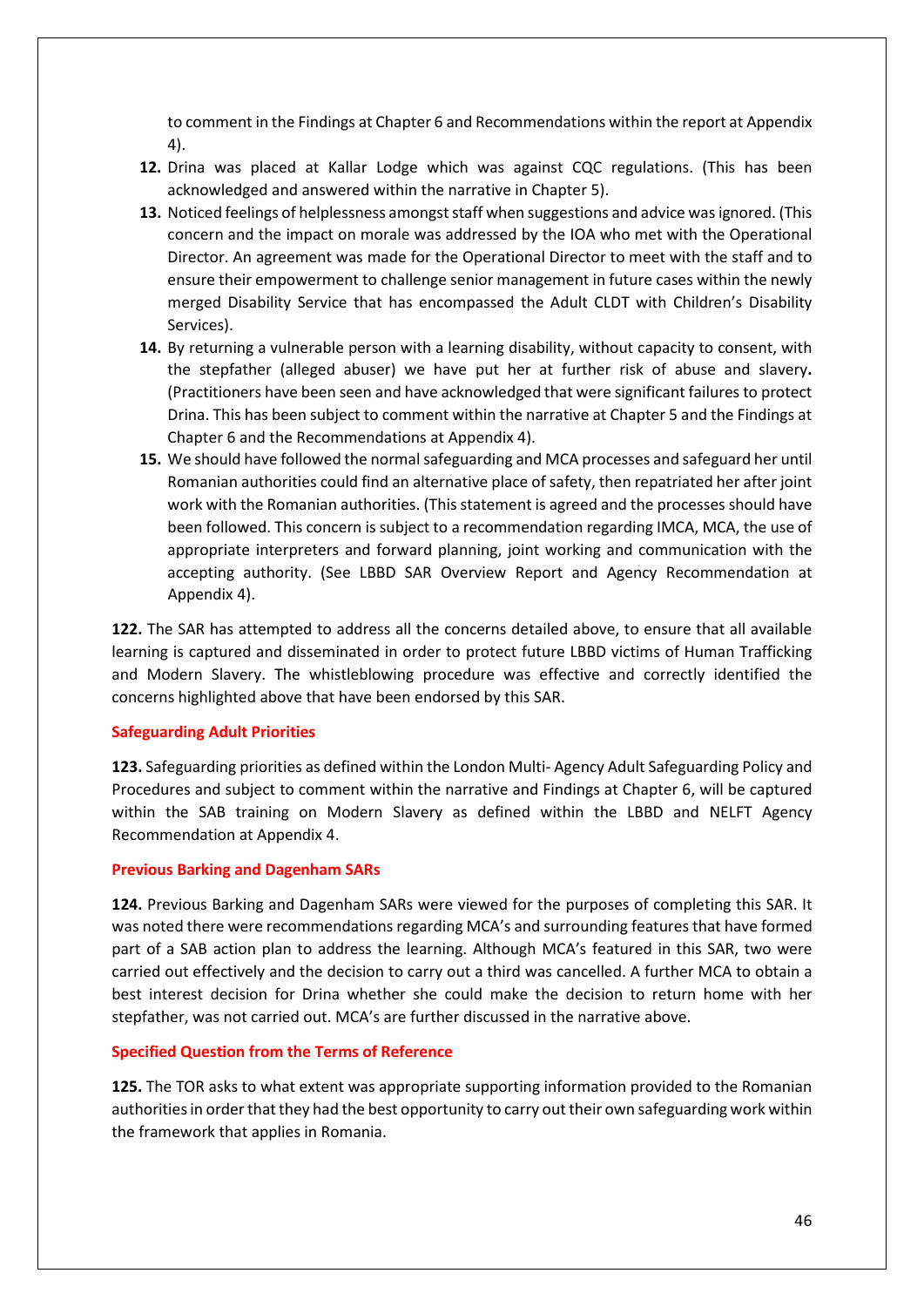**126.** This overview report confirms that no information was provided to the Romanian Social Service to ensure forward safeguarding planning on her return. Both Drina and the stepfather had left the UK and it was not until the following day that a translated email was completed and later sent to notify them of her return to Romania. A recommendation to guarantee this does not occur again has been made (See LBBD Agency Recommendation 4).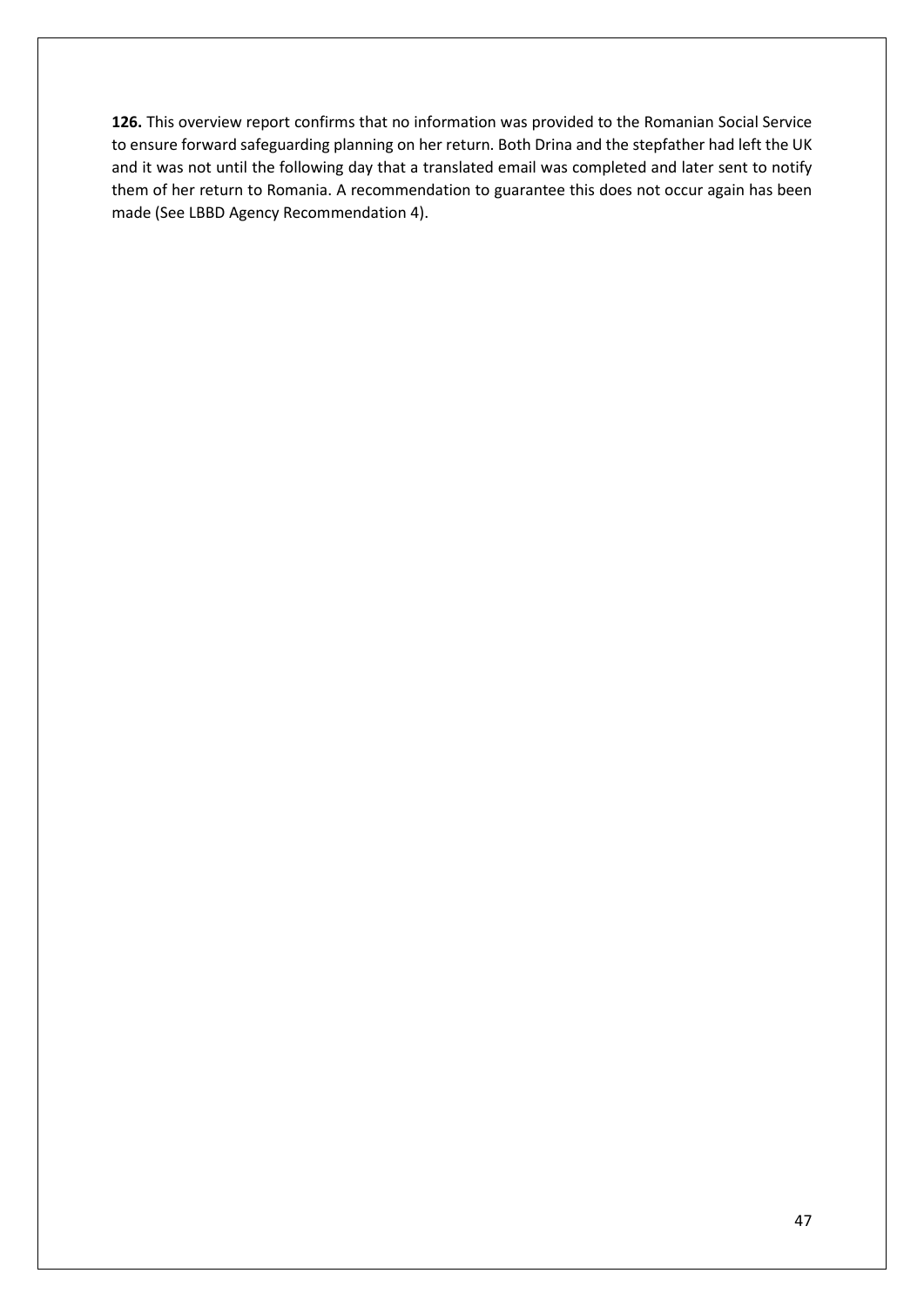# **Chapter 6**

# **FINDINGS – LESSONS LEARNT AND SUGGESTED RECOMMENDATIONS FOR THE CONSIDERATION OF THE SAFEGUARDING ADULTS BOARD**

This chapter outlines the findings identified from the analysis of the key events and analysis of professional practice. They are produced for the consideration of the Barking and Dagenham Safeguarding Adults Board to reflect and implement any learning from this SAR. There is an expectation that SAR overview reports should have recommendations that are concise and smart. Therefore the findings contain suggested Barking and Dagenham SAB Overview Report Recommendations that overarch, encompass and support Agency Recommendations that have been set in Appendix 4. The following findings and recommendations identified from the SAR are:-

**FINDING 1 – LEGAL SERVICES CONSIDERATION OF ADVICE, CONSULTATION AND INCLUSION BEFORE SIGN OFF OF COMPLEX CASES: Does the LBBD Safeguarding Adults Board agree there is a need to ensure that in complex cases of Human Trafficking and Modern Slavery it requiresfor an appropriate closure Multi Agency Case Conference or Discharge Meeting with Legal Services consultation and signed off by the Local Authority having considered both National and Inter-National complexities that can arise, to guarantee the wellbeing of the victim and that legislation and guidelines are correctly followed?**

### **What are the issues?**

**1)** All human trafficking and modern slavery and other complex cases should only be signed off by the local authority legal department after a multi-agency case conference or closure meeting as in Drina's case as there were a catalogue of infringements and non-compliance with the Modern Slavery Act 2015, the Care Act 2014 and the London Multi Agency Adults Safeguarding Policy and Procedures.

**2)** Encourage and empower staff to support whistleblowing procedures and to escalate concern in order to address issues of the morale of LBBD CLDT that staff felt of Drina's case, Support to be given to challenge senior management intervention in cases to allow SAM's, EO's and frontline staff to carry out the due process that was not allowed in this case.

**3)** A safeguarding plan was not followed and there was no case conference or multi-agency discharge meeting.

**3)** Appropriate risk assessments were not carried out.

**4)** Repatriation of Drina was carried out without any international communication and forward planning with the receiving country.

**5)** Court of Protection and DoLS were not requested having been initially considered but subsequently cancelled by CLDT senior management. DoLS must be applied for to avoid adults with care and support needs being unlawfully deprived or their liberty.

**6)** Human Rights Assessments should be carried out by appropriately trained personnel. Drina's HRA was completed by the CLDT TM with the assistance of the CLDT GM but was unsatisfactory. It omitted to include the physical abuse alleged, it was contradictory stating that Drina was requesting to return home with her stepfather and then stating she did not have the capacity to make that decision.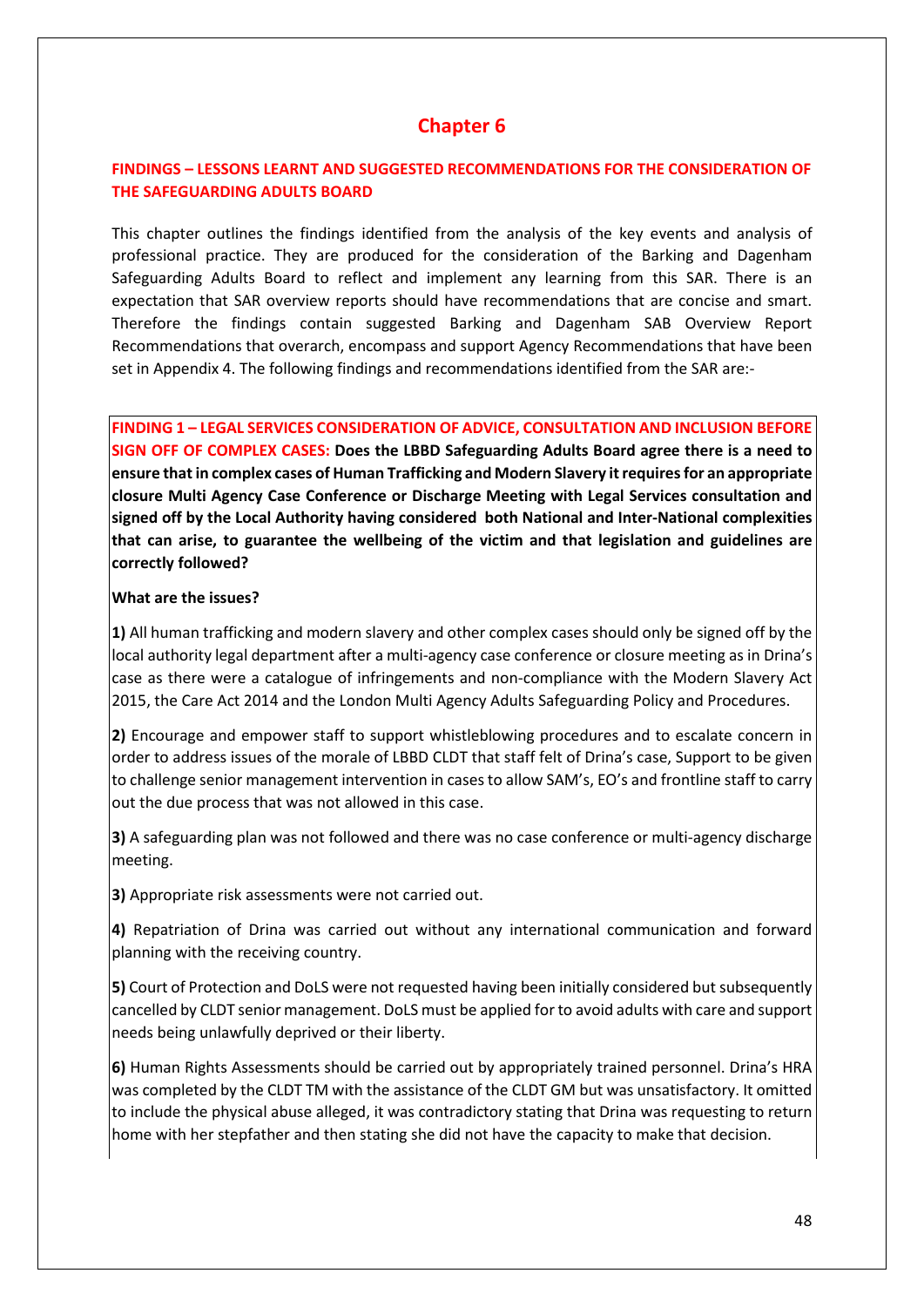**7)** Handover of cases. In this case there was not an effective handover from EO1 to EO2 with a significant period in excess of one week where no one was appointed to support Drina's best interests.

# **What should be considered?**

By having a closure Multi-Agency Case Conference or Strategy Discharge meeting on Modern Slavery or other complex cases with a consideration of consultation and advice from the Adults' Safeguarding Legal Service before any final sign off, will ensure compliance to statutory legislation and guidance requirements. The seven identified concerns above will be addressed by the suggested recommendation and Agency Recommendations at Appendix 4. This will preserve the wellbeing of the victim, reputation of the local authority and key practitioners decision making and rationales have been scrutinised. Final sign off of such cases must be subject to the Council's legal team's advice and clearance, to ensure the integrity and transparency of the decision making process is compliant particularly if the outcome for the subject is repatriation. By failing to adequately provide onward safeguarding may also reflect poorly on the local authority and also the UK Government. By providing this insurance, will fundamentally help to protect the subject from being further abused or made subject of Modern Slavery again.

**Point 2)** above has been addressed with the Operational Director. Escalation and whistleblowing in Drina's case provided vital information that disclosed the failures in this case and must be encouraged. Empowerment to escalate and challenge in future cases including senior management involvement and interference will hopefully be negated if this recommendation is implemented. It is appreciated that it takes great courage to challenge as it can be difficult for personal or other reasons to do so. In order to support the findings, the Operational Director will speak personally with the Disability Service staff members to show support in order to empower them regarding whistleblowing procedures and the assurance they will be supported to escalate and challenge concerns to intervention in cases where necessary.

The overarching Barking and Dagenham SAR Overview Report Recommendation 1 below, will encompass and address the collective concerns that have been identified and will address all the seven points above and other findings below and supports the Agency Recommendations set at Appendix 4 that also identified these issues for learning:

**Suggested Barking and Dagenham SAR Overview Report Recommendation (1) for the Barking and Dagenham Safeguarding Adults Board**

**It is recommended that the Barking and Dagenham, Safeguarding Adult Board require that in Human Trafficking and Modern Slavery cases, there is a closure Multi-Agency Case Conference or Strategy Discharge meeting with legal oversight to ensure that the governance, legislation, guidelines and the best interest of the victim have been followed.**

**FINDING 2 – APPROPRIATE USE OF IMCA'S AND INTERPRETERS TO HEAR THE VICTIMS VOICE**. **Does the Barking and Dagenham Safeguarding Adults Board agree there is a need to remind staff that the voice of a victim with learning disabilities needs to be heard by utilising an IMCA and appropriate interpreter and a Mental Capacity Assessment completed by a suitably trained member of staff where necessary?**

**What are the issues?**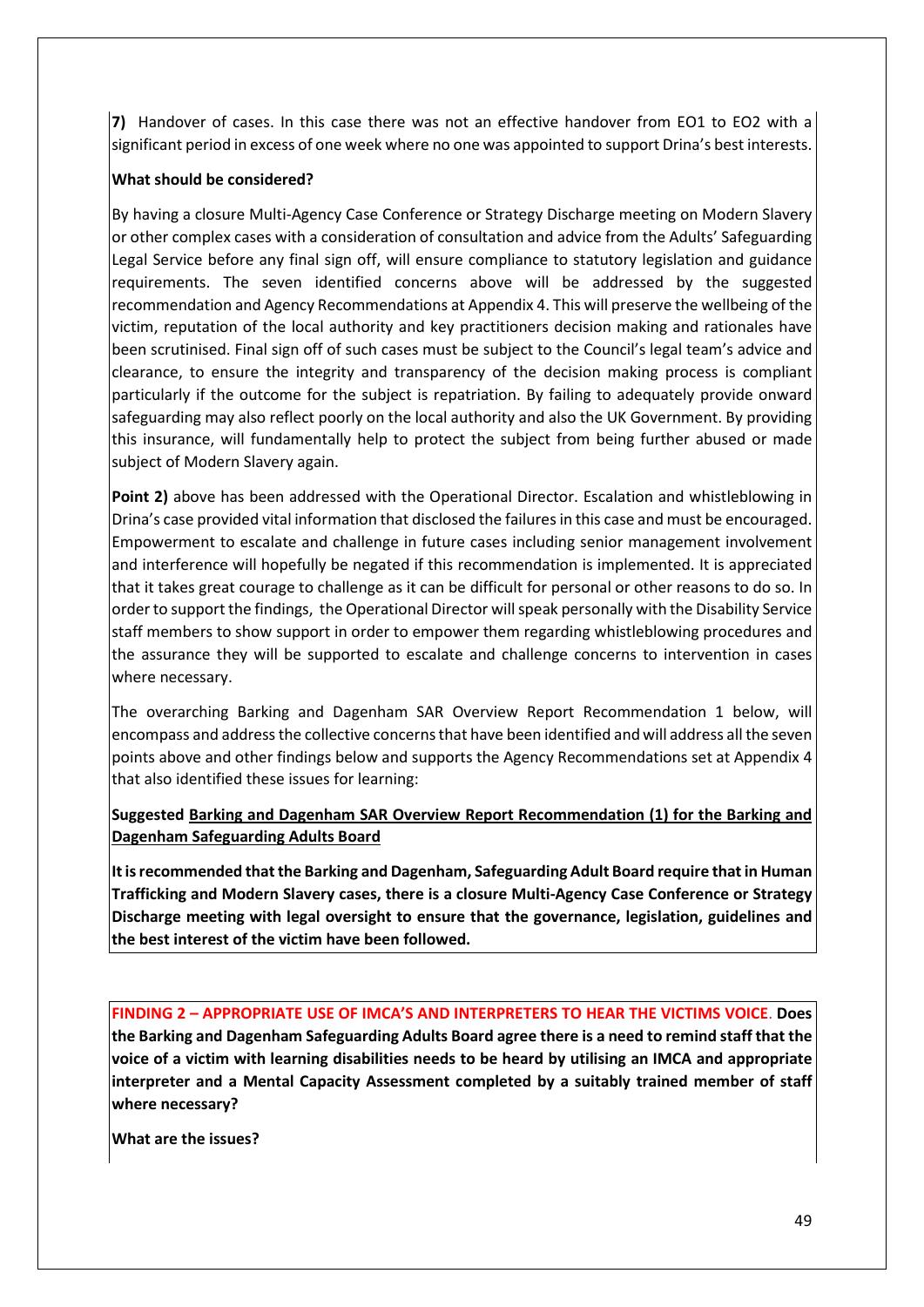**1)** Drina had identified learning difficulties. There was not an appropriate use of an IMCA or interpreter engaged to understand and support Drina, in order to hear her voice. There was no opportunity afforded to support her to express by comment or gesture, her view as to whether she could return home safely to Romania with her stepfather.

**2)** In the family meeting, a family friend was allowed to translate and there was concern how effective and reliable the translation was.

**3)** Two initial MCA's were effectively carried out in accordance with the Care Act 2014 however a third MCA was required to be completed before the decision to repatriate Drina was made. This final MCA was vital to ensure Drina's views to safeguard her that was not carried out, as Drina was returned home before it could be arranged by an appropriately trained staff member.

### **What should be considered?**

**1)** On all occasions where a victim has been assessed with a learning disability, the victim must be appointed an IMCA to support the victims best interests and where required an appropriate interpreter supplied. No meeting or discussion with the victim should be allowed to go ahead without these necessary safeguards in place.

**2)** Only officially vetted translators should be allowed to be used in meetings with victims and family to ensure transparency and effective communication.

**3)** MCA's must be completed by a competent practitioner prior to any decision to close a Modern Slavery case or where repatriation to another country is being considered to ensure the' best interest' of the victim is captured and supported. This can be monitored for compliance by Recommendation and Finding 1 above.

**Suggested Barking and Dagenham SAR Overview Report Recommendation (2) for the Barking and Dagenham Safeguarding Adults Board**

**It is recommended that the Barking and Dagenham, Safeguarding Adult Board, require that in Human Trafficking and Modern Slavery cases and other relevant safeguarding adult cases, when a victim is assessed as having a learning disability it is incumbent on the Local Authority to ensure compliance with legislation and guidance. A Mental Capacity Assessment must be carried out for the victim, supported by the appointment of an IMCA and suitable interpreter if required to support and be present at meetings to ensure that the 'best interest' to protect and understand the victim, is determined.** 

**FINDING 3 – AWARENESS OF HUMAN TRAFFICKING AND MODERN SLAVERY**. **Does the LBBD Safeguarding Adults Board agree there is requirement for the need for the enhancement of the awareness, communication and understanding of Human Trafficking and Modern Slavery for the local community, LBBD staff and agency partners?**

### **What is the issue?**

Barking and Dagenham SAB should consider the enhance communication, promotion and awareness of human trafficking and modern slavery, to the local community, LBBD staff and agency partners. There is a requirement to deliver current information and guidance as part of a communication strategy.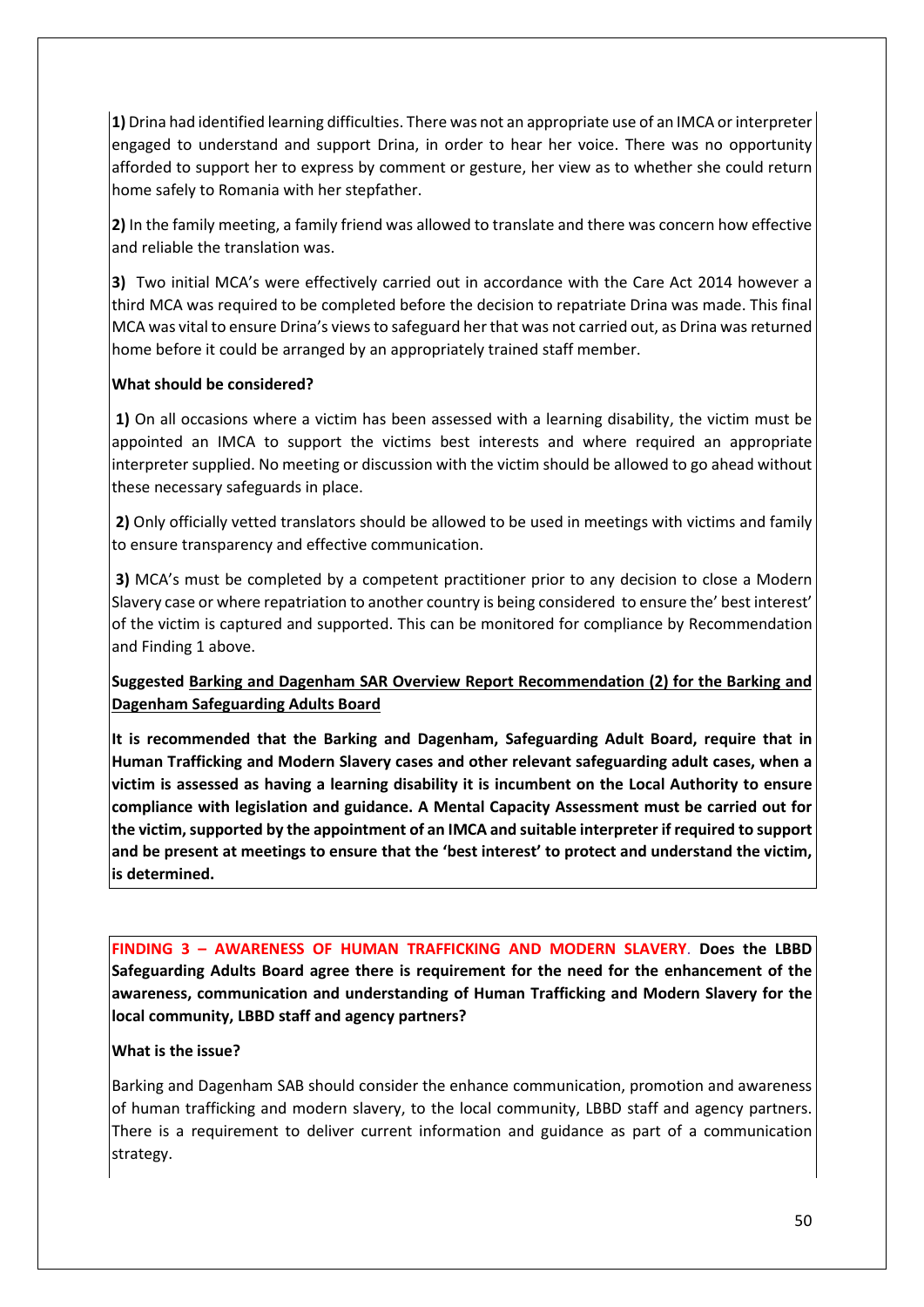### **What should be considered?**

Barking and Dagenham have already implemented Modern Slavery training and developed classroom and E-learning courses for staff. Barking and Dagenham staff have been trained in Modern Slavery and the SAB Business Manager is a nominated SPOC. (See Barking and Dagenham and NELFT Agency Recommendations).

Barking and Dagenham SAB should review their policy, procedures and guidance to ensure that human trafficking and victims of modern slavery is current and effectively encompassed within all Safeguarding Adults practice, including the Barking and Dagenham, Communication Strategy, ICare campaign and SAB Annual Report. This is further expanded upon within the conclusions in Chapter 7:

# **Suggested Barking and Dagenham SAR Overview Report Recommendation (3) for the Barking and Dagenham LBBD Safeguarding Adults Board**

**It is recommended that the Barking and Dagenham, Safeguarding Adult Board review communication strategies, Safeguarding Adult Policy and Procedures and guidance within the Local Authority regarding Human Trafficking and Modern Slavery to ensure:-**

**1) They are current and incorporate awareness and guidance of legislation encompassed within all LBBD Safeguarding Adults practice, including the LBBD ICare campaign and SAB Annual Reports and Communication strategies.**

**2) Promote the awareness of Human Trafficking and Modern Slavery to the community and key practitioners of the legislation, to ensure it is understood in order to enable individuals the ability to recognise and report possible allegations of crime. This is to protect victims and assist in the apprehension of offenders in Human Trafficking and Modern Slavery.**

**FINDING 4 – PARTICIPANTS IN SAFEGUARDING ADULTS MEETINGS**. **Does the Barking and Dagenham Safeguarding Adults Board agree that Chairs of Safeguarding Adults meetings should ensure that potential suspects in a safeguarding case are not allowed to participate in meetings to preserve the integrity of the meeting?**

# **What is the issue?**

At the family safeguarding meeting on the  $24<sup>th</sup>$  November 2016 potential suspects and one participant who was on police bail was allowed to participate in the meeting

# **What should be considered?**

Professionals both LBBD and police should not allow potential suspects and those on police bail to participate in a multi-agency family meetings. This finding also supports Recommendation 2 above regarding the appropriate use of IMCA's and interpreters at meetings.

# **Suggested LBBD SAR Overview Report Recommendation (4) for the LBBD Safeguarding Adults Board**

**It is recommended that the Barking and Dagenham, Safeguarding Adult Board remind key practitioners as to the integrity required when conducting all safeguarding adult meetings that potential suspects or persons on police bail for the case under discussion, should not be allowed to participate and chairs of meetings must apply strict compliance.**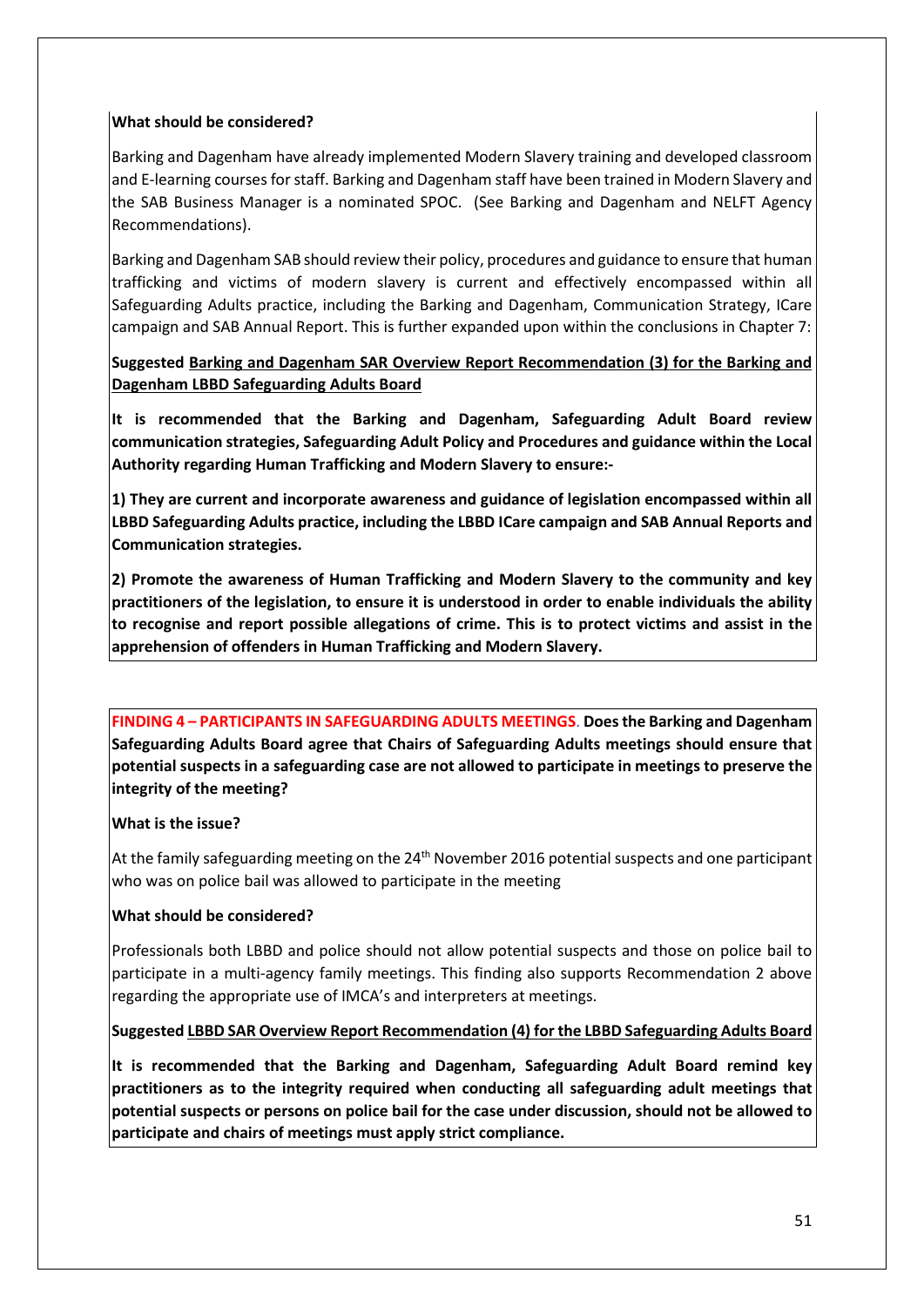**FINDING 5 – LBBD DISABILITY SERVICE. Does the Barking and Dagenham Safeguarding Adults Board agree there is a need for a specific piece of work, required to ensure that the newly formed Disability Service has procedures in place to support staff in implementing the legislation on Human Trafficking and Modern Slavery?**

### **What is the issue?**

The Disability Service has merged Adults and Children Disability Teams into one Service with staff who have had different levels of knowledge and experience in separate fields. This will need to be monitored to ensure safeguarding is not prejudiced, providing a consistent approach with cases and interaction with other agencies. After restructuring there will eventually be a merging of staff roles and there is a need to ensure that knowledge is promulgated to all staff in compliance with the Care Act 2014 and the Modern Slavery Act 2015.

### **What should be considered?**

It is imperative, considering the restructuring where staff roles were distinctly different that learning is captured for a unilateral response. The LBBD have commenced E-Learning and have completed a classroom based SAB Training Programme (2017) and LBBD personnel have been trained in 'Trainer training' on Modern Slavery that is currently being rolled out to key practitioners. **There is no requirement to make a Barking and Dagenham SAR Overview Report Recommendation as the LBBD Agency Recommendations at Appendix 4 has identified and commenced training of the legislation that can monitor this finding.**

**FINDING 6 – SHARING OF INFORMATION**. **Does the Barking and Dagenham Safeguarding Adults Board agree there is a need to remind agencies of the requirement to ensure relevant information in relation to medical examinations and victim's allegations are appropriately shared?**

# **What is the issue?**

There were failures to share information in relation to the injuries found on Drina at Kallar Lodge and from safeguarding meetings where Drina intimated allegations of physical abuse against others and her stepfather that needed to be investigated, particularly at the meeting held on the 16<sup>th</sup> December 2016 that was not shared with police.

### **What should be considered?**

Professionals should share information that is pertinent to any Human Trafficking and Modern Slavery or other case which in Drina's case related to the injuries found on Drina at Kallar Lodge, the CHM confirmed that they shared the information directly with the CLDT and but should have considered sharing it with the police who were conducting a criminal investigation. This is personal learning and no recommendation is required. However, the allegations of abuse that Drina was gesturing at the meeting held on the  $16<sup>th</sup>$  December 2016 should have been shared with police which may have 1) Ensured that the revised meeting to carry out an MCA, obtain an IMCA and appropriate interpreter, set for the 19<sup>th</sup> December would stop the repatriation until police had been informed, and 2) Possibly reignited police to further review their Modern Slavery investigation.

# **Suggested LBBD SAR Overview Report Recommendation (5) for the Barking and Dagenham Safeguarding Adults Board**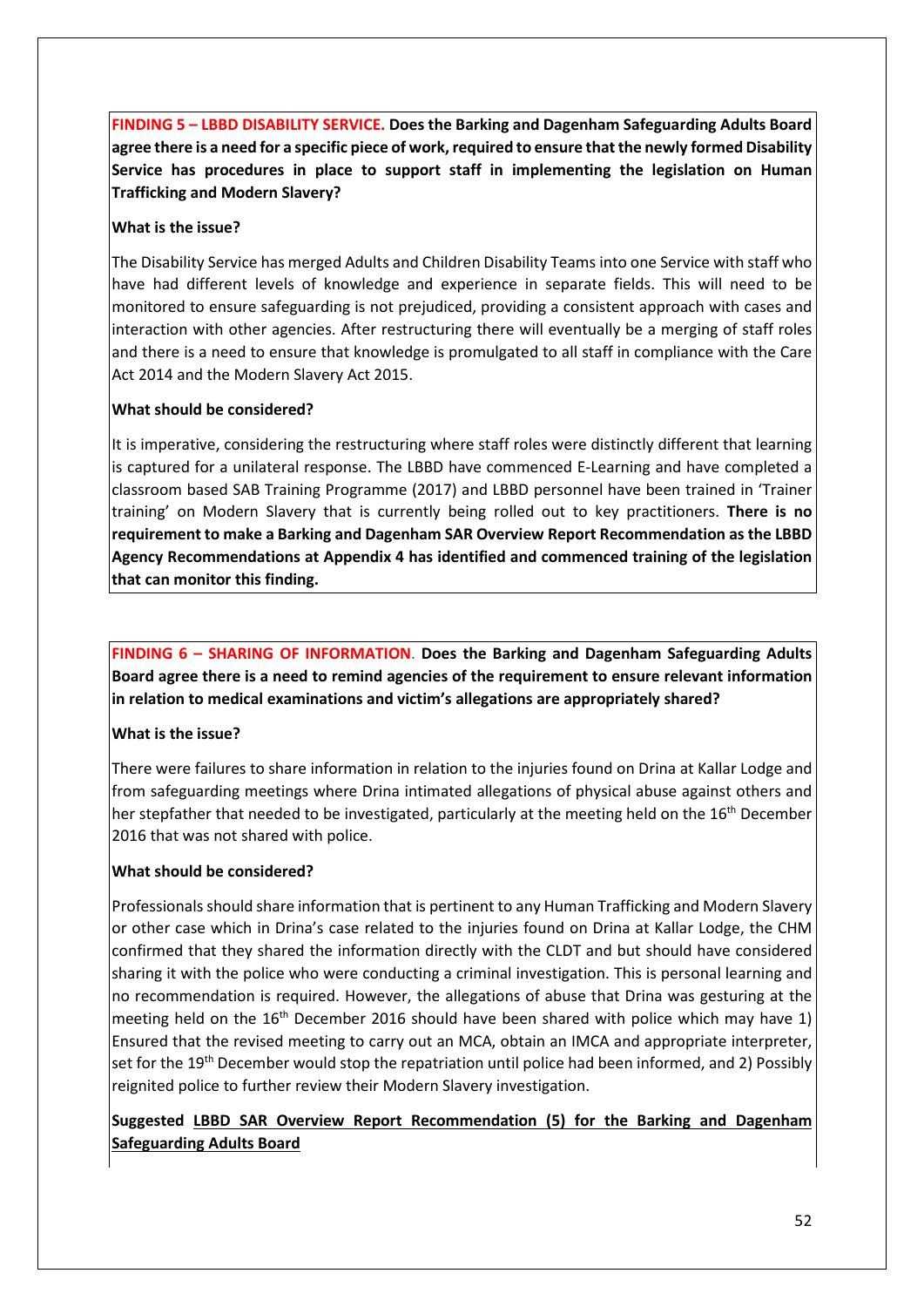**It is recommended that the Barking and Dagenham, Safeguarding Adult Board remind care home staff and LBBD Disability Service practitioners of the requirement to promptly share relevant information relating to victims to police when there is an ongoing police investigation.** 

**FINDING 7 – RECORD KEEPING**. **Does the Barking and Dagenham Safeguarding Adults Board agree there is a need to remind LBBD staff of the requirement for all uploads onto the LBBD AIS record management system are completed promptly to preserve integrity of the information?**

# **What is the issue?**

The LBBD AIS computer management, records and retains staff entries and documentation but is often not entered expeditiously as in Drina's case. This does not uphold the transparency of the decisions and actions taken. Entries were made by the CLDT Team Manager of the rationale for decisions made in Drina's case and repatriation with delayed entries. The final case notes were not uploaded on the computer system and the process to close the safeguarding enquiry was not completed.

# **What should be considered?**

All LBBD staff should be instructed to upload documents, information, actions taken and the rationale for decisions made on the LBBD AIS as soon as reasonably possible, with a reason for any delay recorded. This will preserve the integrity and transparency of the information as far as possible, both for the staff member and the LBBD.

# **Suggested Barking and Dagenham SAR Overview Report Recommendation (6) for the Barking and Dagenham Safeguarding Adults Board**

**It is recommended that the Barking and Dagenham, Safeguarding Adult Board remind staff to upload information on the LBBD AIS (record management) for Safeguarding Adult cases as soon as reasonably possible, with a reason for any delay recorded, in order to preserve the integrity and timeliness of the information.**

**FINDING 8 – METROPOLITAN POLICE SERVICE - SPECIALIST CRIME REVIEW GROUP. Does the Barking and Dagenham Safeguarding Adults Board agree there is a need for the Metropolitan Police Service to review the criteria for the Specialist Crime Review Group (SCRG) to carrying out SAR's in reported complex Human Trafficking and Modern Slavery cases under the Modern Slavery Act 2015 and the London Multi Agency Adults Safeguarding Policy and Procedures 2015, in support of the SAR process?** 

# **What are the issues?**

The SCRG were requested to complete an IMR for the SAR at the behest of the Barking and Dagenham SAB due to the complexity of the case and the identified concerns from the whistleblowing procedures. This was declined, as a result there was a significant delay of four months after the final date for submissions (March 2016) for IMR's which the EA-CU completed. However, due to the complexity of Drina's case, the SCRG assisted with the finalisation of the IMR (August) and this delay impacted on the timeline of the statutory requirement to complete a SAR.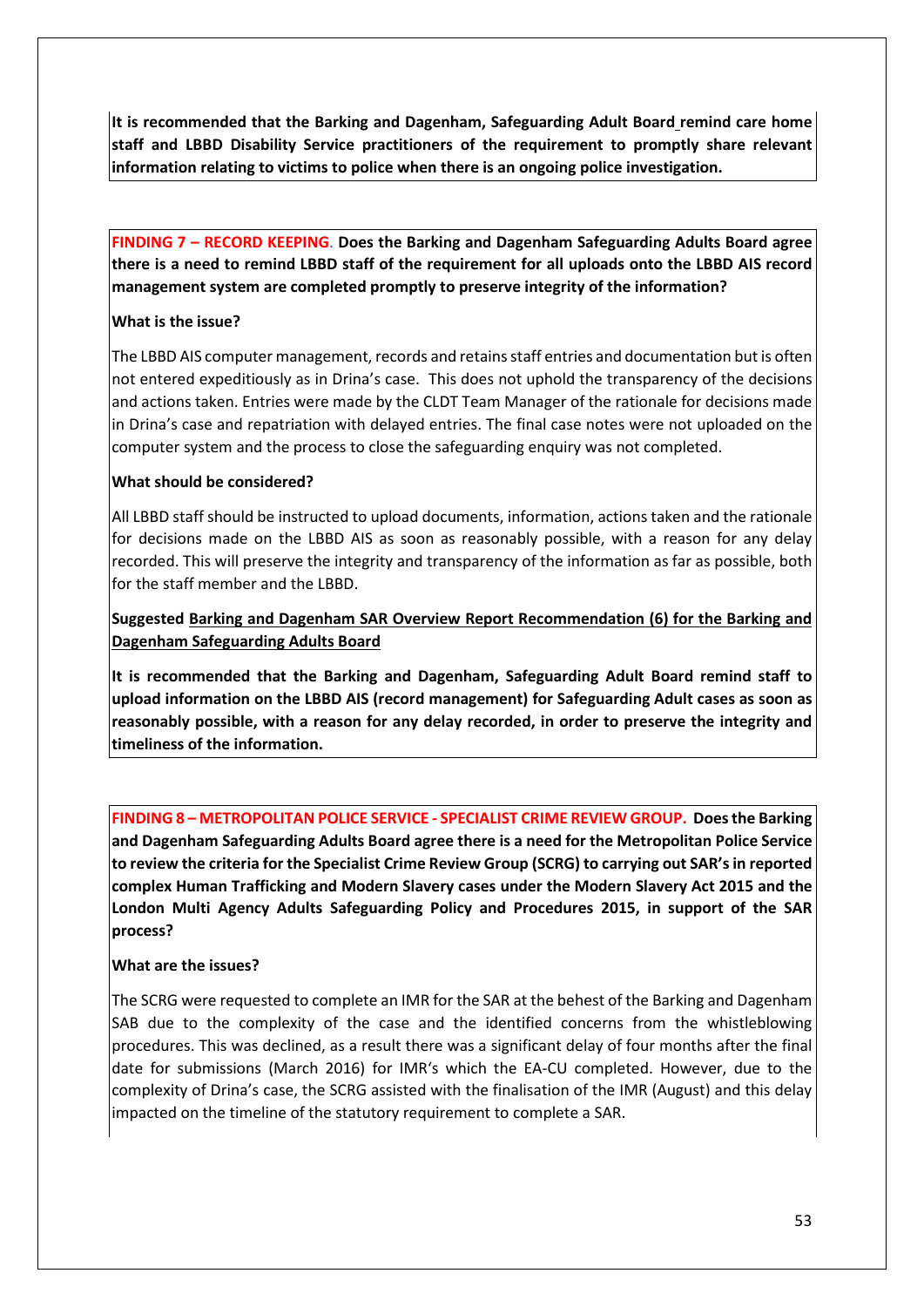The police investigation was identified in this review and by the MPS IMR author, as poor and is subject to a full review (see MPS Recommendation1 at Appendix 4). It is not subject to a Barking and Dagenham SAR Overview Report Recommendation as the concerns are being addressed.

# **What should be considered?**

The SCRG should consider the completion of SAR's in Modern Slavery cases that are reported to be them as significantly complex by Local Authority SAB's. This will support the SAR process and allow for the scrutiny of police actions as Borough police should not be asked to review their own practice ensuring transparency, continuity of quality and support to the review process where identified concerns of the agency are apparent at the outset.

# **Suggested Barking and Dagenham SAR Overview Report Recommendation (7) for the Metropolitan Police Service**

**It is recommended that the MPS Specialist Crime Review Group review the threshold criteria for conducting Safeguarding Adult Reviews in cases such as Modern Slavery, where clear information is supplied of the complexity and concern identified, if requested by a Local Safeguarding Adult Board.**

**FINDING 9 – MEDICAL EXAMINATIONS OF VICTIMS. Does the Barking and Dagenham Safeguarding Adults Board agree there is a need to remind agencies of the requirement to ensure medical examinations are carried out and medical professionals called when a resident in a home shows signs of physical abuse regardless of the age of the injury?**

# **What is the issue?**

In Drina's case, staff at Kallar Lodge carried out a body map examination and found old scars and burn marks. The information was referred to the CLDT but not directly to the police who were investigating a possible criminal offence against Drina. The care home, CLDT and police, all failed to follow up this concern, tantamount to possible evidence of physical abuse. and did not request an examination by a medical professional or attempt to gain an account from Drina on how and by whom the injuries were inflicted. The London Multi Agency Adult Safeguarding Policy and Procedures states there is a duty to preserve evidence to ensure that adults are no longer in danger. If another agency does not call for a medical examination it should not deter another agency to carry out the request for a medical examination on their own behalf.

# **What should be considered?**

Kallar Lodge notified CLDT who later informed police of the findings of signs of burn marks and scars on Drina's body. A full medical examination should be carried out to determine the cause, age and who inflicted the injuries in support of the victim and to obtain and preserve evidence in any potential criminal investigation.

Both the LBBD and NELFT have made recommendations for their respective agencies in respect of this issue (See LBBD and NELFT Agency Recommendations at Appendix 4). In support of the MPS Agency Recommendation 1, this also should be considered for the MPS East Area Command Unit (EA-CU) to also comply with.

**Suggested Barking and Dagenham SAR Overview Report Recommendation (8) For the MPS East Area Command Unit**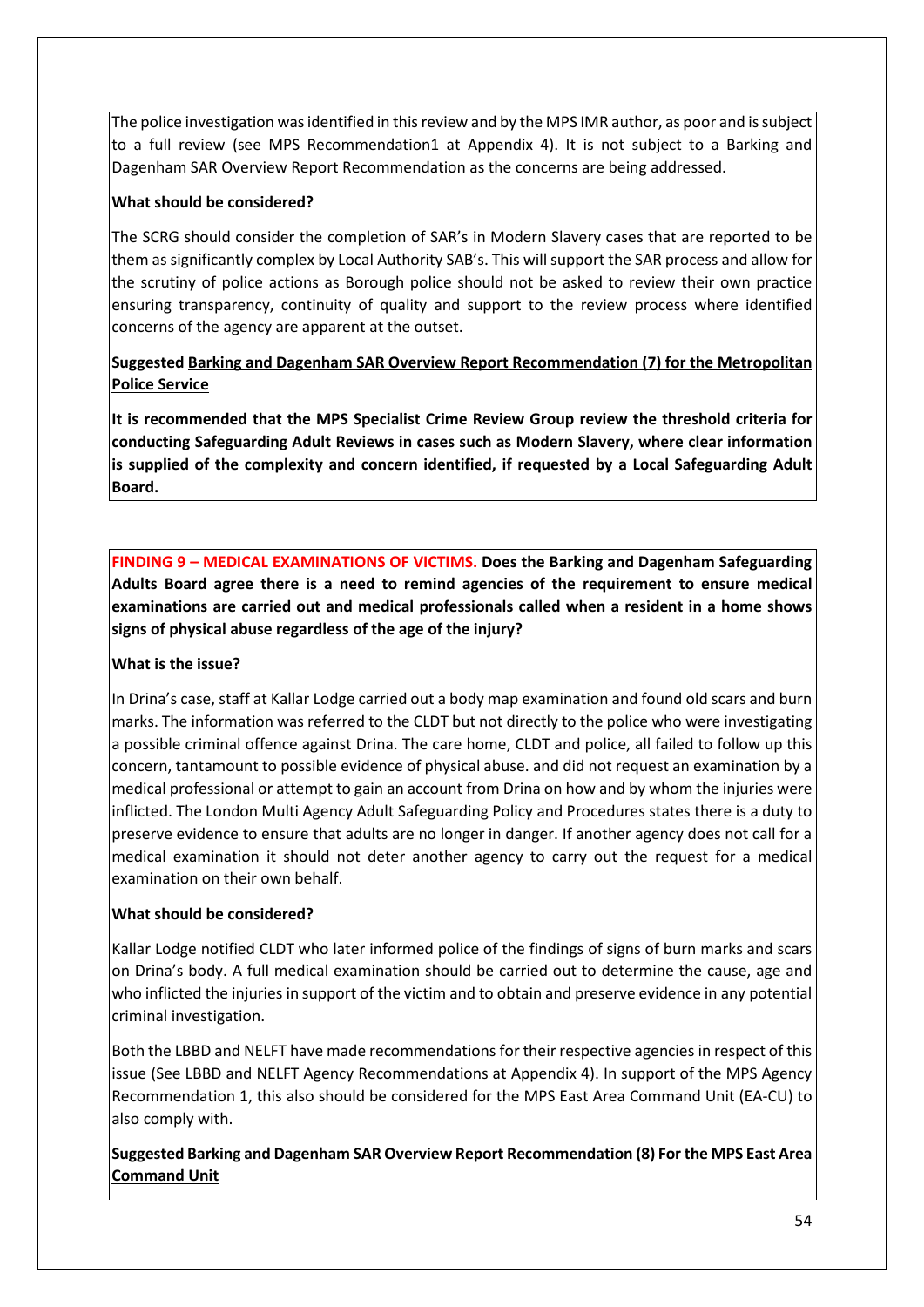**It is recommended that the MPS East Area Command Unit remind staff that where a victim of modern slavery (or any relevant case) shows signs of possible physical abuse, the causation must be investigated and appropriate expert medical advice sought in order to obtain and preserve evidence in any potential criminal investigation.**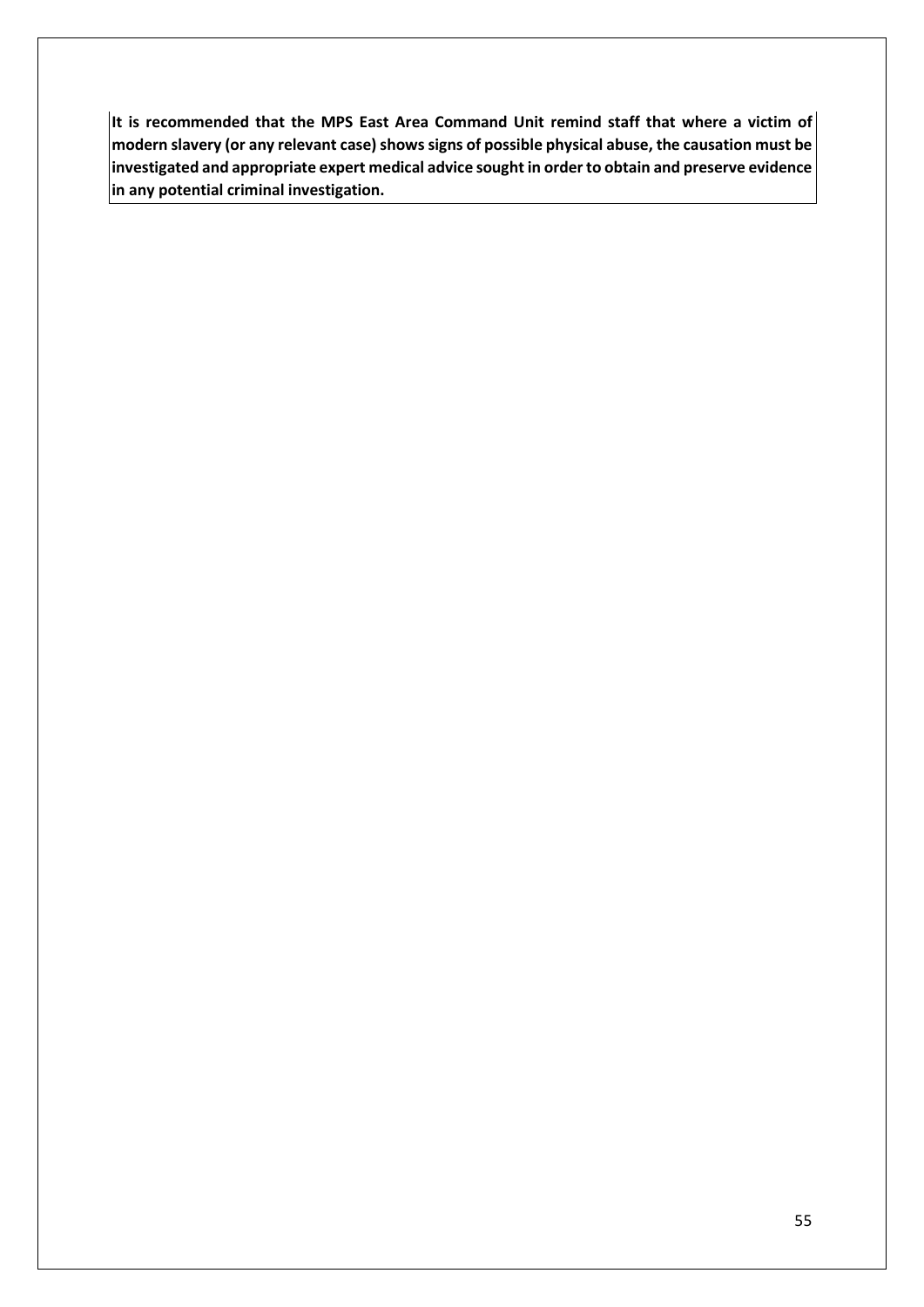# **Chapter 7**

# **Conclusions**

**1.** This SAR Overview Report is the Barking and Dagenham Safeguarding Adults Board's response to the safeguarding failures to protect Drina, a victim of Modern Slavery with learning difficulties. It is hopeful that the outcomes from this review will enhance and sustain support for all victims and potential victims against the abhorrent criminal offence of Human Trafficking and Modern Slavery. Lessons learnt from the findings and suggested recommendations will be monitored for compliance and implementation by the SAB Action Plan that will follow this report.

# **Moving forward to address Human Trafficking and Modern Slavery**

**2.** The Anti-Slavery Working Group (LWG) is coordinated by the Human Trafficking Foundation (HTF) and includes NGO's, the MPS Modern Slavery Unit, the Home Office and the NHS, are producing a practical best practice guidance for frontline staff in local authorities and a pan-London Directory of services.

**3.** Furthermore, the Local Government Association (LGA), in partnership with the Independent Anti-Slavery Commissioner (IASC), is to publish in the autumn, high level guidance for Councils about their role in fighting Modern Slavery.

**4.** An NCA press release on the 10<sup>th</sup> August 2017, launched a national campaign, an initiative led by the NCA and supported by the City of London Police and other police forces across the country. It aims to help people to interpret the signs of Human Trafficking and Modern Slavery which is reported to be 'in every UK town and city.' It is a growing problem with more suspected cases than previous estimates of 10,000 to 13,000 victims believed in the UK which, it suggests is the "tip of the iceberg." Therefore LBBD and agency partners should ensure learning from this review are taken forward, as it is an emerging challenge to society. The Barking and Dagenham SAR Overview Report Recommendation 3, identified this aspect and is further discussed in the following paragraph.

# **Awareness of the Modern Slavery Act 2015**

**5.** A vital element required to ensure learning and knowledge is the communication and awareness of Human Trafficking and Modern Slavery that is effectively and regularly shared with practitioners, key agencies, the general community and local businesses by revising the current Barking and Dagenham Communication Strategy 2016 and other current Modern Slavery guidance (See Recommendations at Appendix 4).

**6.** This would provide a more robust and knowledgeable community, able to identify and respond by reporting more offences. Whereby appropriate services, support and safety advice can be provided for victims or potential victim and supports a commitment to the six priorities of Accountability, Empowerment, Protection, Prevention, Proportionality and Partnership. It will further assist the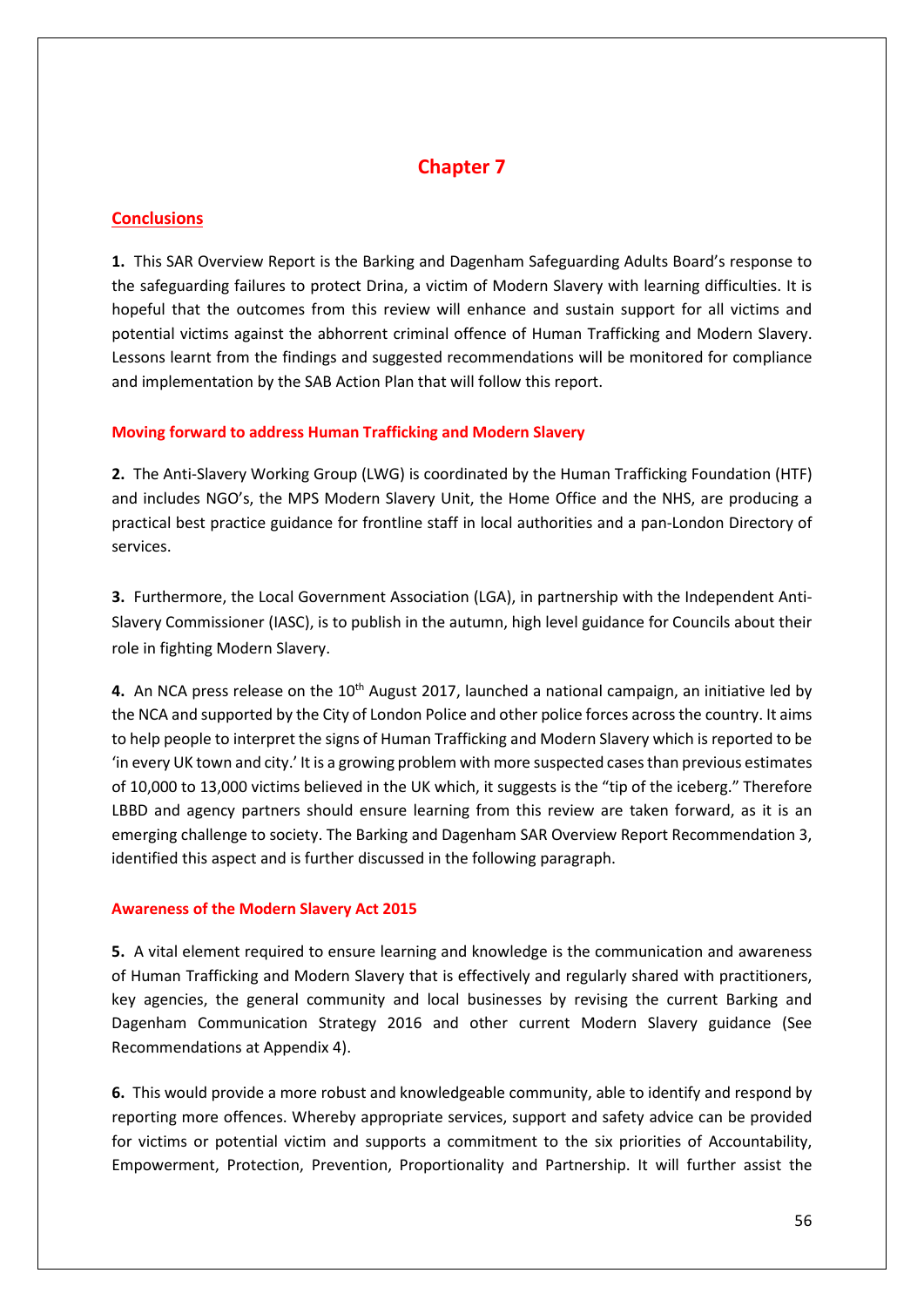national requirement, ensuring cases of adult safeguarding concerns of abuse of Human Trafficking and Modern Slavery are effectively identified, recorded, criminals investigated and prosecuted with the utmost vigour, through the criminal justice system.

**7.** There will be a need to communicate in plain English and translate into other languages as a high proportion of victims are foreign nationals. A dedicated website with contact details for self-referral should be considered. A further consideration is for every business to be leafleted, completed over a timely period with Barking and Dagenham interaction with press and free newspapers. Businesses have been highlighted in research as likely areas of significant concern and should be targeted to identify any exploitation of Human Trafficking and Modern Slavery victims. This could be a joint commitment both locally and nationally, possibly using local enforcement officers, police safer neighbourhood teams and volunteers that could ensure that a named business proprietor or manager receives a copy of the legislation, so there is no excuse for not knowing the law and their legal obligations.

**8.** Locally the LBBD have trained Modern Slavery trainers and the SAB Business Manager is the Council's SPOC for Modern Slavery. Online and classroom training has been implemented and is in an advance stage with training sessions being rolled out. The LBBD and agency partners through this SAR process have recognised that learning from the failures of this review are necessary in order to support victims and identify potential victims from being placed into slavery and servitude.

### **Legal Services Inclusion**

**9.** By implementing the suggested recommendation for legal services inclusion in the process for complex cases (Barking and Dagenham SAR Overview Report Recommendation 1) particularly on emotive and complex Modern Slavery cases, may maintain and preserve LBBD's reputation. Case closure must be subject to the Local Authority's Safeguarding Adults Legal Services for scrutiny and advice for the information of the DASS who has the responsibility for closure, to ensure the integrity and transparency of the decision making process is followed, particularly if the consideration and outcome for the subject is repatriation. By failing to adequately provide onward safeguarding plans for a victim which, occurred in Drina's case, will reflect poorly on the Local Authority and also the UK Government.

**10.** This recommendation will insure that the fundamental priority has been assessed to help and protect the subject from being further abused or made a subject of modern slavery again, providing an overarching insurance that all governance, legislation and guidance is compliant.

# **Police Investigation and CLDT Closure of Drina's case.**

**11.** This SAR has established that the police investigation of Drina, as a victim of Modern Slavery was below acceptable standards, as confirmed within the MPS IMR and through their Agency Recommendation 1. Regardless whether the police failed to pursue an allegation of Modern Slavery where police have to be sure that the evidence is 'beyond reasonable doubt' which the investigation appears not to have considered, social workers still have a duty of care, to carry out an effective risk assessment, as they work on a lower threshold on the 'balance of probability' which, again in Drina's case, did not occur.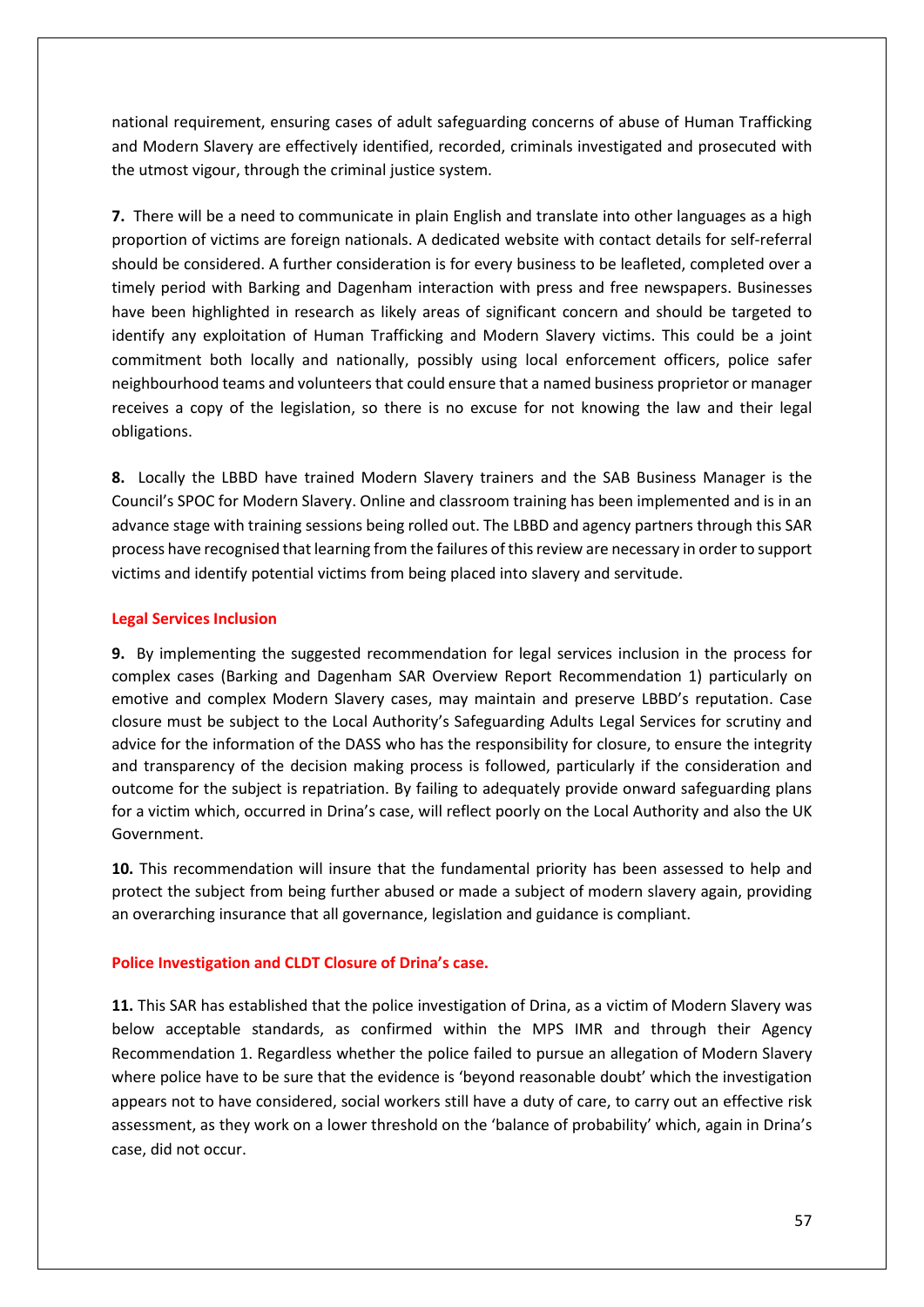**12.** Ultimately services failed to ensure her protection and this should never be allowed to happen again. There can be no excuse for any key professional to say that they did not know about Modern Slavery. It is their professional duty to familiarise themselves with the legislation, guidance and information available on the subject and to partake in the training programmes that are readily available within the Barking and Dagenham, their agencies and elsewhere.

### **Whistleblowing**

**13.** Whistleblowing provided vital information that disclosed the failures in this case and must be encouraged. Morale issues and concerns by staff to ensure empowerment to escalate is encouraged which this SAR attempts to address, supported by senior officials of the Local Authority.

**14.** It is hoped that there will not be a need to invoke whistleblowing procedures in a similar situation if the preceding Legal Services recommendation for consideration and consultation in cases such as Drina's. This would guarantee compliance as stated above, that the victim is protected, legislation and guidance followed and will provide assurances to support or challenge the decision making processes of professionals and be a surety to the reputation of key workers and of Barking and Dagenham.

### **Predictability and Preventability**

**15.** When Drina was discovered in a position of slavery and servitude, it was neither predictable nor preventable, as she was unknown to safeguarding agencies. Once she became known to professionals however, the steps taken to ensure she was appropriately safeguarded so she was free from further exploitation was preventable, if and only if, guidance was appropriately applied. In the present case, Drina was not sufficiently supported, this can be seen through non-compliance of legislation, an absence of a thorough police investigation against potential modern slavery traffickers and a failure to carry out satisfactory risk assessments for her future care. The outlook for Drina in considering these factors is likely to be both poor and predictable.

### **Outcome and current wellbeing of Victim**

**16.** The IOA on being commissioned, requested the Barking and Dagenham SAB to contact the Romanian Social Services to check on the wellbeing and care of Drina. A reply was not received until June 2017 when it was confirmed that Drina and her stepfather had not been seen at their home since April 2017 and their present whereabouts are unknown. As a result, the authorities have stopped Drina's monthly allowance and therefore she is no longer in receipt of any financial assistance. There is a presumption that Drina could have been trafficked again to become a victim of modern slavery. This information was promptly shared with the MPS EA-CU for their information and consideration.

### **In Conclusion**

**17.** The intervention of senior management from CLDT in Drina's case, overruled the necessary action, previously identified to be conducted, to protect Drina in order to complete a full risk assessment with appropriate safeguarding actions carried out. The expediency of the decisionstaken to circumvent the correct action required, was a significant failure. During the course of completing this SAR, a living document, as alluded to above, Modern Slavery awareness training has been put in place by the SAB. Similarly the awareness with key professionals was apparent within interviews with the IOA which gives confidence that learning has been learnt to ensure such action will not be repeated as other CLDT personnel, were not in agreement with the decisions and action taken for Drina. Practitioners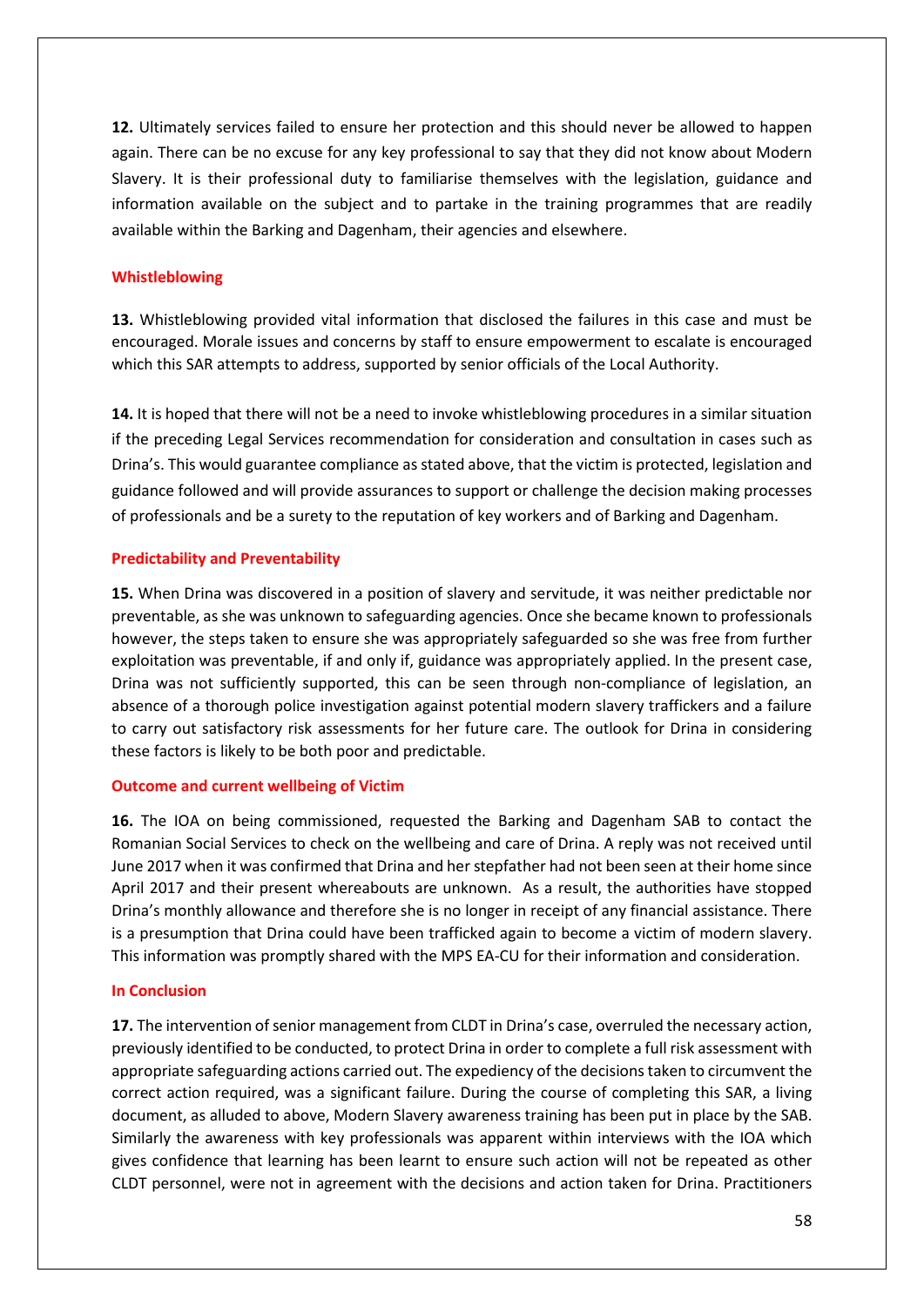spoken to, have acknowledged learning and where appropriate, accepted responsibility for their decisions and the action taken. It was also ascertained during the SAR process that there were no similar Human Trafficking and Modern Slavery cases known within Barking and Dagenham requiring immediate action to be taken.

**18.** There is the strong possibility that the Immigration Service may have repatriated Drina after the NRM 45 day period allowed. This period however, should have been fully utilised to conduct a thorough risk assessment ensuring the safety of Drina, with onward communication and consultation with the Romanian Social Services, to confirm that appropriate safeguarding support processes were in place.

**19.** Another significant concern was the stepfather who was never formally spoken to by police or considered as a possible suspect for placing Drina into slavery and servitude. Considering he had sole care of her, he brought her to the UK, he was aware of the condition she was found in at Address 1, he was in the van that took her away and aware she had been cleaned up before being found safe by police at Address 2, the fact Drina had declared that her stepfather hit her when drunk and she had old injuries on her person, it would not be unreasonable to expect that the police investigation should have immediately considered him as a possible suspect, as answers were needed to be ascertained as to his involvement in Drina's exploitation and abuse.

**20.** Furthermore, the allegations of physical abuse that Drina was gesturing in the final meeting with CLDT staff and the significant concerns of professionals present at the meeting that had been raised regarding the stepfather, were not reported to police. This may have been an opportunity to reconsider the information for their investigation and for an opportunity to stop any repatriation.

**21.** Safeguarding agencies action was unacceptable for the care and protection of Drina, a vulnerable adult with learning disabilities. She should have benefited from all the help and resources that was and are available to prevent and protect a person who has been or is likely to become a victim of Modern Slavery which, in Drina's case was not availed to her. LBBD and agencies involved in her case have seriously failed Drina, whose current whereabouts are unknown after her return to Romania and remains a concern. Legislation, guidance, safeguarding policies and procedure in accordance with the Modern Slavery Act, 2015 in Drina's 'best interest' was not best served.

**22.** This SAR Overview Report is submitted to the Barking and Dagenham SAB to consider the findings and recommendations and to promulgate necessary learning through the Barking and Dagenham SAR Action Plan that accompanies this report. The SAB should ensure that individual learning is personally shared with the key professionals who participated within this SAR with their respective agencies to ensure learning has been acknowledged and understood.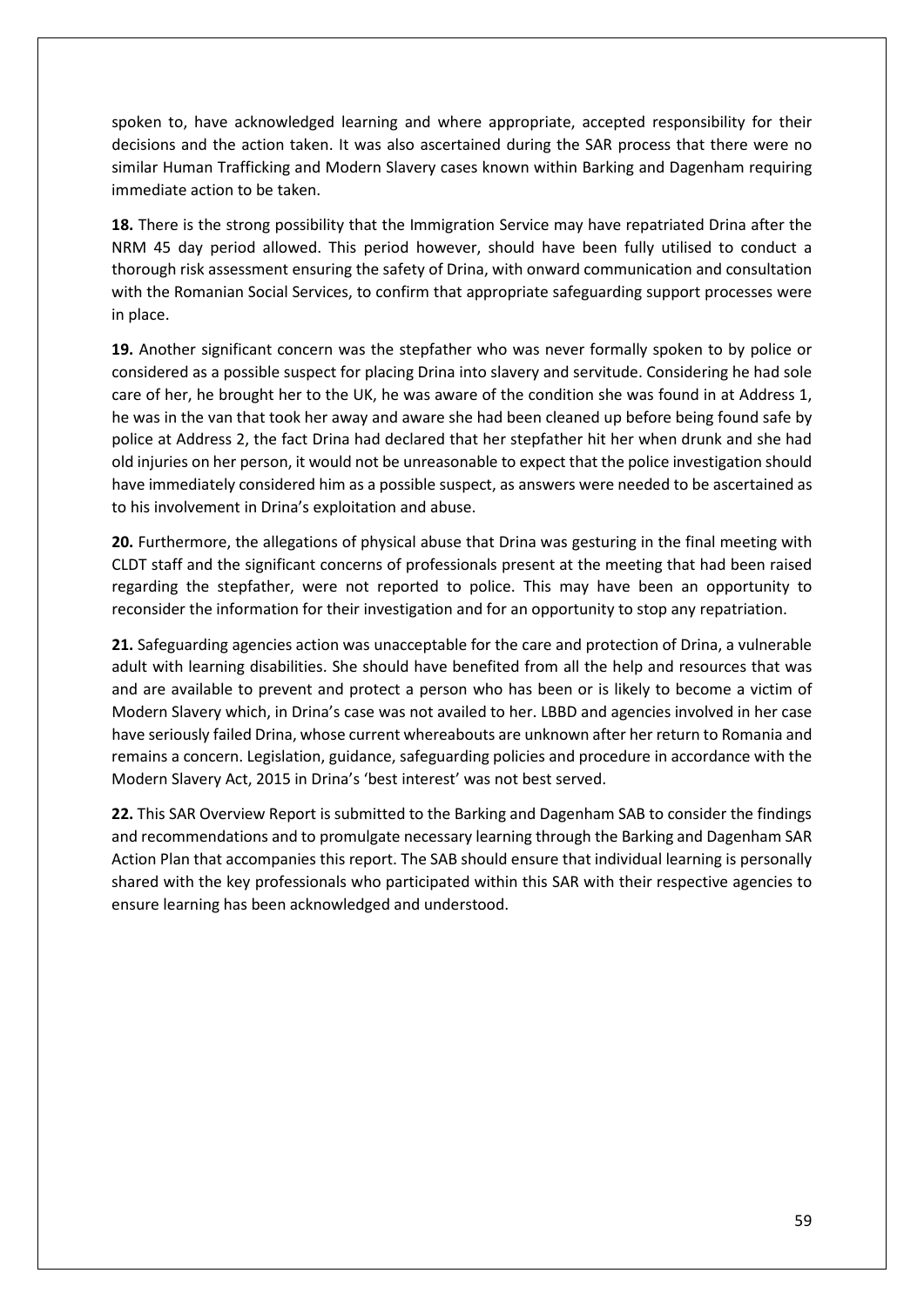# **Appendix 1 - Biography**

### **The Independent Overview Author of the SAR**

David Byford is a Safeguarding Expert and Managing Director of his own Safeguarding Consultancy. He retired in September 2014 after 40 years within the Metropolitan Police Service (MPS) including over 25 years' experience in Child Protection. He was a Senior Investigating Officer responsible for investigating serious crimes against children, young people and adults. In 2003, he developed the serious case review (SCR) process for the MPS.

After retirement as a serving Police officer (2006,) he was again employed by the MPS as an expert Senior Review Officer, responsible for the MPS SCR responses for all 32 London Boroughs. He has acted as an adviser on SCRs' to the MPS, Association of Chief Police Officers (ACPO) now the National Police Chiefs Council (NPCC), CEOP's, police forces nationally, local authorities, independent schools and LSCB's. He was personally selected to carry out national sensitive and bespoke reviews, including for the Attorney General, Lord Goldsmith regarding *Regina* V *Sally Clark* and for the Director of Public Prosecutions who identified experts to research and write the CPS Disclosure Manual for expert witnesses. In 2010 he conducted an ACPO National Review for CEOP's, identifying how the Police Service should conduct SCRs'. He has presented nationally on conducting SCR parallel criminal and coronial processes and has effected strategic change.

David has completed the DfE sponsored training "Improving the Quality of SCR's" and he was asked to participate in the DfE funded NSPCC and SCIE led "Learning into Practice Project (LiPP) for Improving SCR's (2016) to look at quality markers for Lead Reviewers. He was invited as part of a small selected group of SCR Authors by the DfE, to meet with Alan Wood so he could consult prior to concluding his "Wood Report into LSCB's" (2016.) David is an Independent Chair and Author for Serious Case Reviews, Safeguarding Adult Reviews and Domestic Homicide Reviews. His name is on the Association of Independent LSCB Chairs, National Directory as an SCR Lead Reviewer/Author which includes his detailed biography.

### **Acknowledgements**

The Independent Overview Author would like to take the opportunity to thank the LBBD SAB and participating agencies and key professionals who contributed to the SAR. The review could not have been completed without the valued assistance of the Independent SAB Chair, Business Manager and the SAR panel members.

The Bailiffs, must be congratulated on their observation and professionalism in locating and recognising that Drina was being kept as a slave. They showed humility within the face of challenge from the hostile occupants of Address 1. They quickly and appropriately reported the matter to police, ultimately assisting in the safe recovery of Drina who had been forcefully taken away in a van and video recorded the events as they occurred, for evidential purposes.

The Whistleblower, must be congratulated for raising the undoubted safeguarding concerns of Drina. The professionalism displayed to challenge wrongdoing should empower others to do likewise in the future, if such circumstances were to happen again which, the learning from this SAR hopes to negate.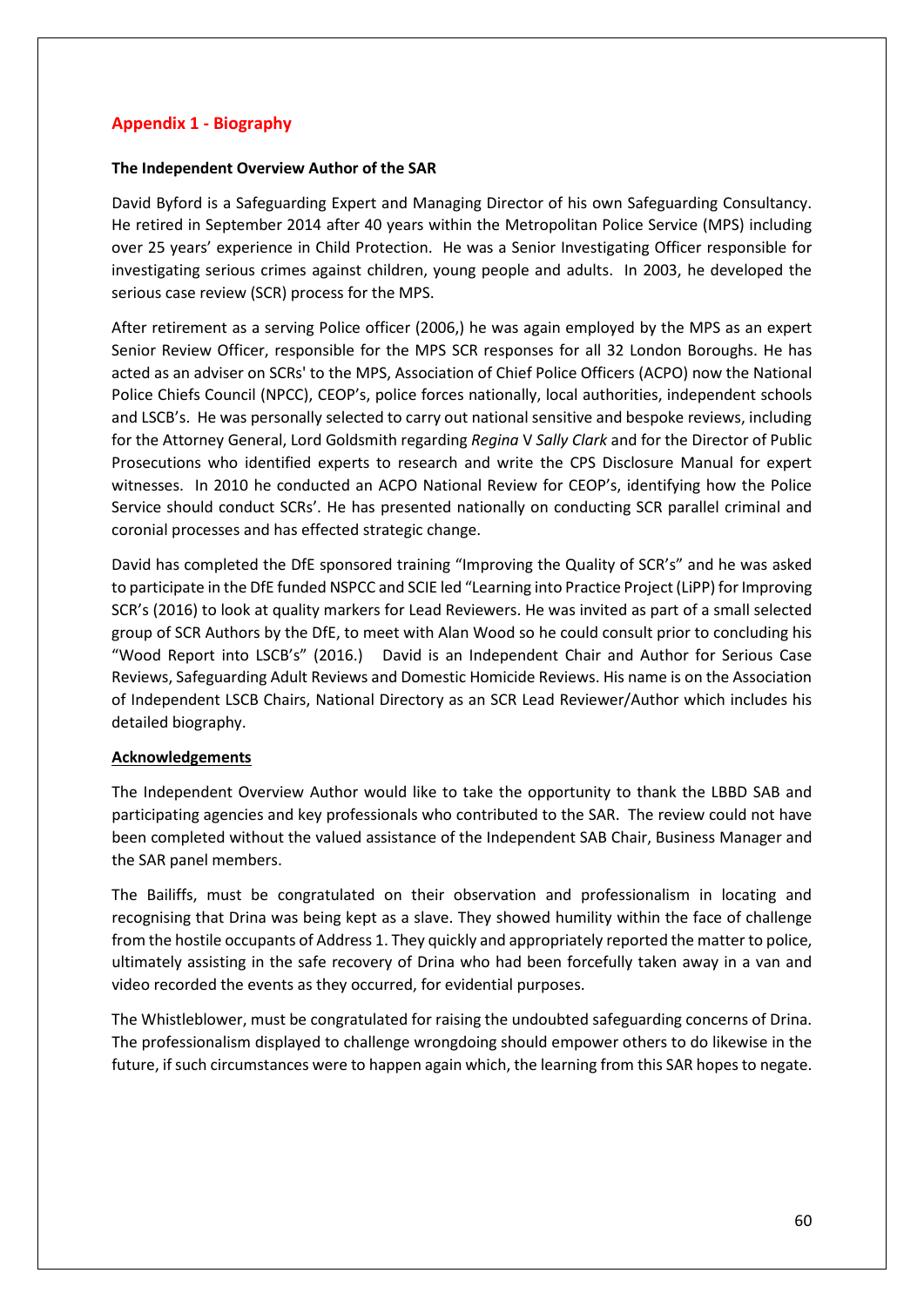# **Appendix 2 - Bibliography**

### **The following legislation, documentation and guidance was consulted for the process of completing this SAR:**

*A Safer City for All Londoners, Police and Crime Plan 2017-2021, Mayor of London* 

*Care Quality Commission (2010) Guidance about compliance: Essential standards of quality and safety. What providers should do to comply with the section 20 regulations of the Health and Social Care Act 2008, London: CQC*

*Care Act 2004, 2014*

*Council of Europe Convention against Trafficking in Human Beings*

*Equalities Act 2010*

*European Convention on Human Rights (ECHR* 

*Human Rights Act 1998*

*Identifying and supporting victims of modern slavery: Guidance for health staff, 27 November 2015*

*Inter- departmental Ministerial Group on Modern Slavery, September 2016*

*Barking and Dagenham Communication Strategy 2016*

*Barking and Dagenham SAB, Communication Protocol, July 2016* 

*Barking and Dagenham Previous SAR's*

*Barking and Dagenham SAR Safeguarding Adult Policy*

*London Multi-Agency Adults Safeguarding Policy and Procedures. December 2015* 

*Mental Capacity Act (MCA) 2005*

*Modern Slavery Act 2015*

*Victims of Modern Slavery – Competent Authority Guidance, Home Office*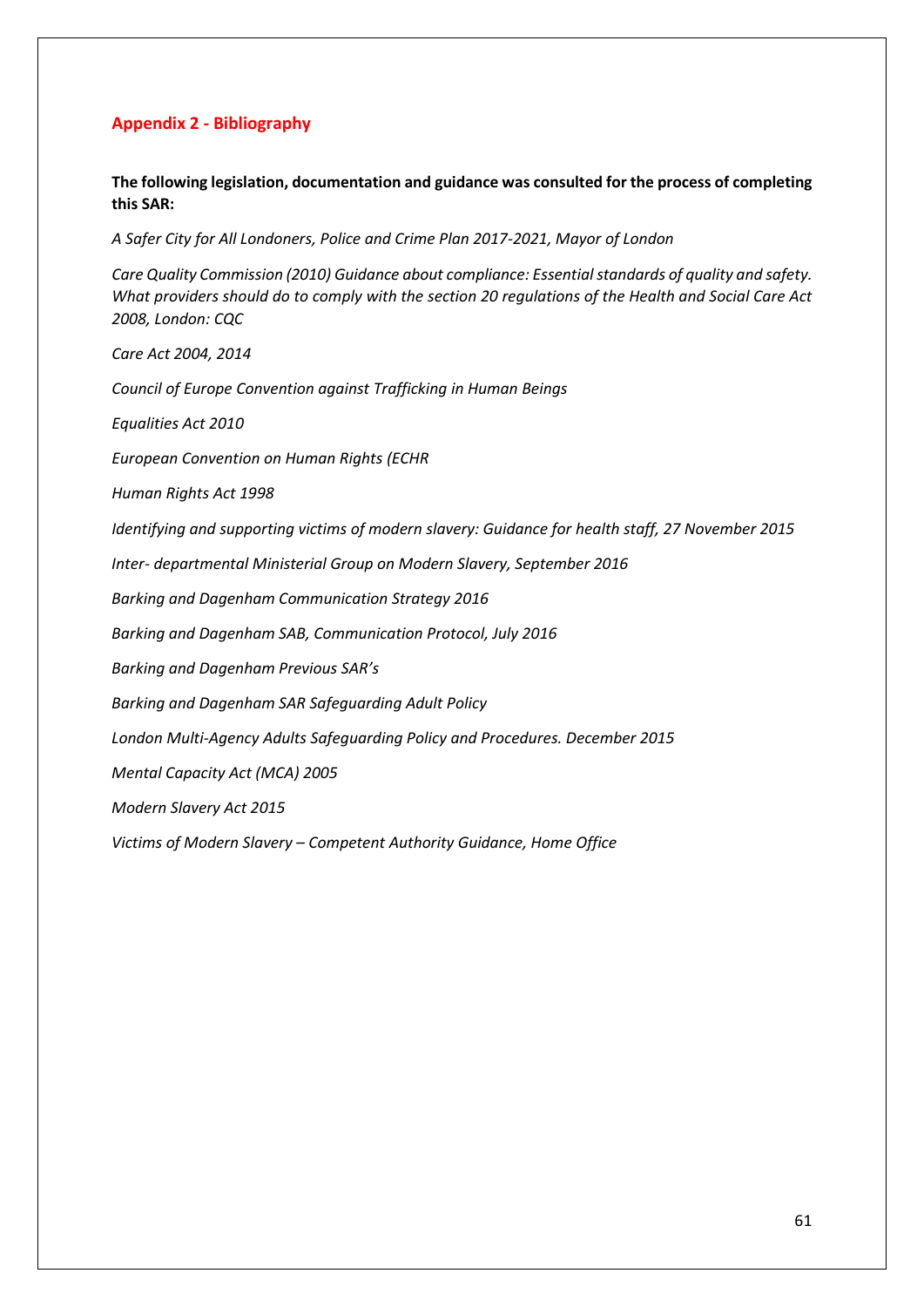# **Appendix 3 – Glossary of terms**

| Access and Duty Intake Team                               | <b>ADIT</b>                        |
|-----------------------------------------------------------|------------------------------------|
| Adult Care and Support.                                   | <b>ADS</b>                         |
| Appropriate Adult                                         | AA                                 |
| <b>Adult Social Care</b>                                  | ASC (Term used by police for ADIT) |
| Anti-Slavery London Working Group                         | <b>ASLWG</b>                       |
| <b>Barking and Dagenham</b>                               | B&D                                |
| Care Home Manager                                         | <b>CHM</b>                         |
| <b>Care Quality Commission</b>                            | CQC                                |
| Community and Learning Disability Team                    | <b>CLDT</b>                        |
| <b>Contract Manager</b>                                   | <b>CM</b>                          |
| <b>Consultant Social Worker</b>                           | <b>CSW</b>                         |
| <b>Court of Protection</b>                                | <b>COP</b>                         |
| <b>Criminal Investigation Department</b>                  | <b>CID</b>                         |
| <b>Crown Prosecution Service</b>                          | <b>CPS</b>                         |
| <b>Director of Adults Social Services</b>                 | <b>DASS</b>                        |
| Deprivation of Liberty Safeguards                         | <b>DoLS</b>                        |
| <b>Disability Team</b>                                    | DT                                 |
| <b>Enquiry Officer</b>                                    | EO                                 |
| <b>General Practitioner</b>                               | GP                                 |
| <b>Group Manager</b>                                      | <b>GM</b>                          |
| Home Office                                               | HO                                 |
| Human Rights Assessment                                   | <b>HRA</b>                         |
| Independent Anti-Slavery Commissioner                     | <b>IASC</b>                        |
| Independent Chair LBBD SAB                                | IC                                 |
| <b>Independent Mental Capacity Advocate</b>               | <b>IMCA</b>                        |
| Independent Overview Author                               | <b>IOA</b>                         |
| Initial Investigating Officer                             | <b>IIO</b>                         |
| Interim Manager - Life Support Team                       | IM                                 |
| Local Authority                                           | LA                                 |
| London Borough of Barking and Dagenham                    | <b>LBBD</b>                        |
| <b>Local Government Association</b>                       | LGA                                |
| London Multi Agency Safeguarding Policy and<br>Procedures | <b>LMASPP</b>                      |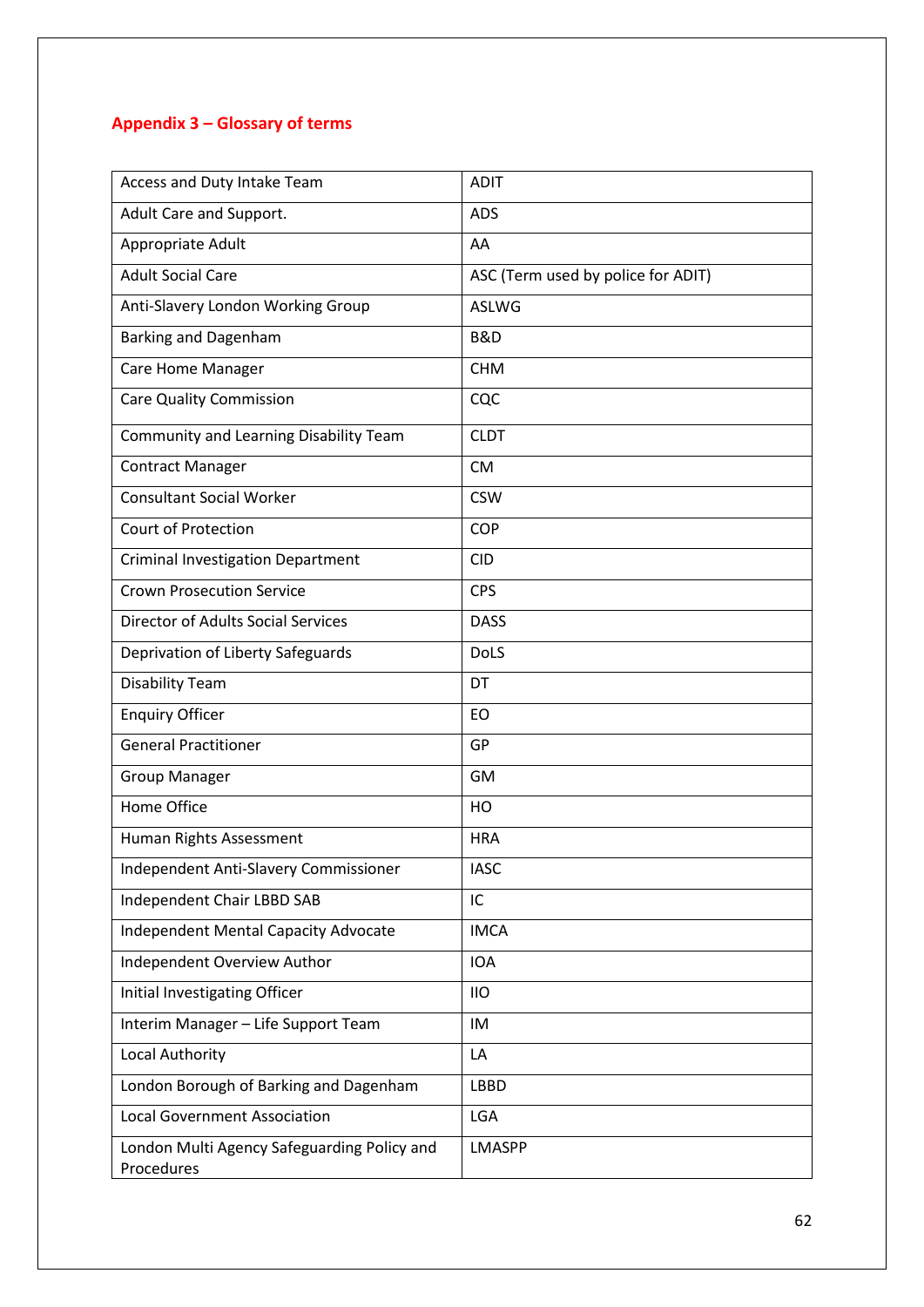| <b>Nation Referral Mechanism</b>          | <b>NRM</b>                                              |
|-------------------------------------------|---------------------------------------------------------|
| North East London Foundation Trust        | <b>NELFT</b>                                            |
| <b>Mental Capacity Assessment</b>         | <b>MCA</b>                                              |
| <b>Metropolitan Police Service</b>        | <b>MPS</b>                                              |
| Modern Slavery and Human Trafficking Unit | <b>MSHTU</b>                                            |
| MPS come to notice form                   | Merlin                                                  |
| <b>National Crime Agency</b>              | <b>NCA</b>                                              |
| <b>Operational Director</b>               | <b>OD</b>                                               |
| Police Officer                            | PO                                                      |
| <b>Potential Victim</b>                   | PV                                                      |
| Safeguarding Adults Board                 | SAB                                                     |
| Safeguarding Adults Manager               | SAM                                                     |
| Safeguarding Adults Review                | <b>SAR</b>                                              |
| Senior Leadership Team                    | <b>SLT</b>                                              |
| Social Worker                             | SW                                                      |
| <b>Specialist Crime Review Group</b>      | <b>SCRG</b>                                             |
| Speech and Language Therapist             | <b>SALT</b>                                             |
| <b>Team Manager</b>                       | <b>TM</b>                                               |
| <b>Terms of Reference</b>                 | <b>TOR</b>                                              |
|                                           |                                                         |
| Address1                                  | Known to Barking and Dagenham SAB and the<br><b>MPS</b> |
| Address2                                  | Known to Barking and Dagenham SAB and the<br><b>MPS</b> |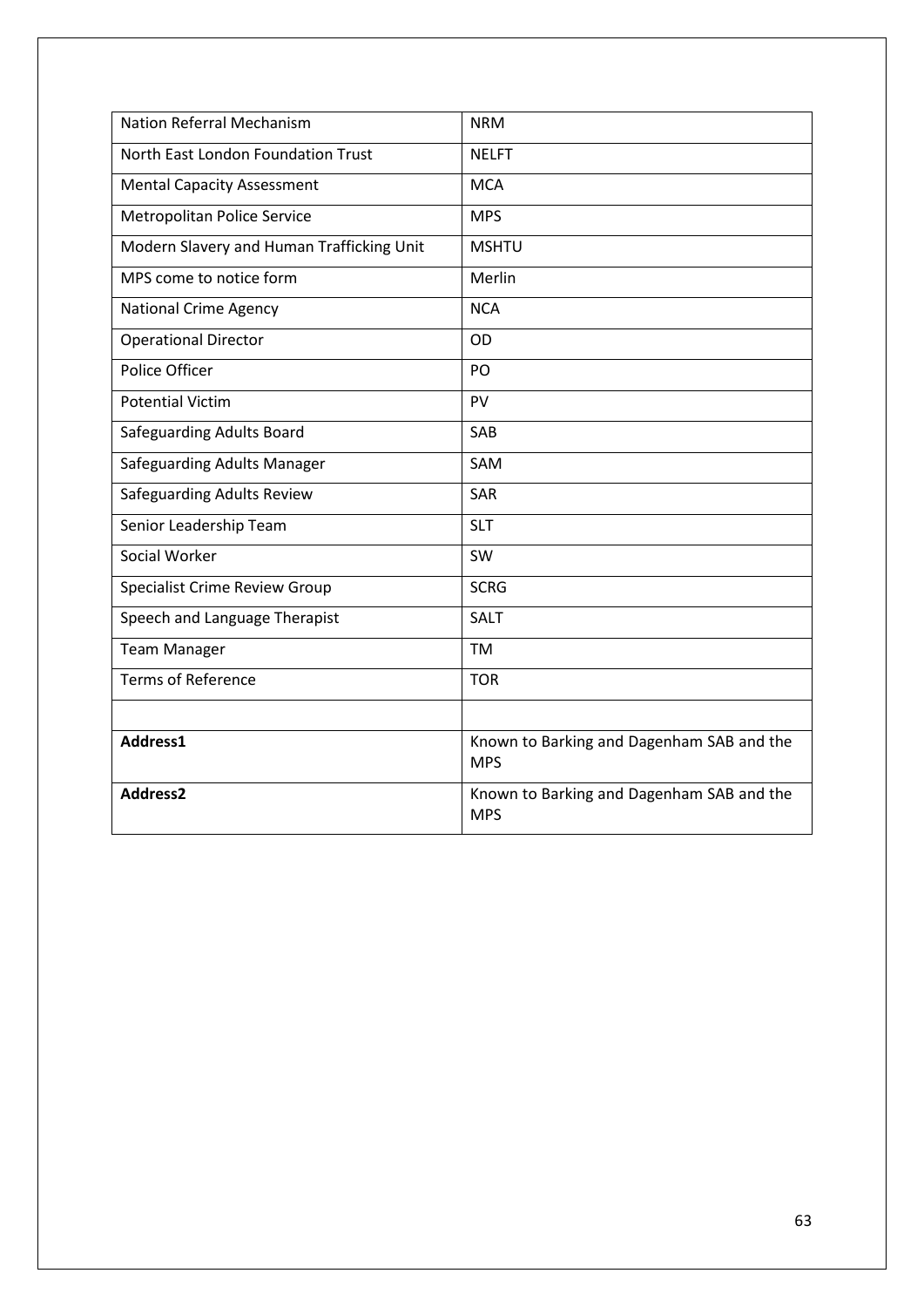### **Appendix 4 – SAR Overview Report and Agency Recommendations**

Listed below are the suggested Barking and Dagenham SAB Overview Review Report Recommendations, together with individual agencies recommendations and implementations that have been reviewed and quality assured within their respective agencies. All the findings and recommendations have been considered and accepted after consultation by the Barking and Dagenham SAR Panel. The measurability, action taken by the agencies and timeliness for the completion of all recommendations and learning are contained within the SAB Action Plan that will accompany this report. The suggested report recommendations for the Barking and Dagenham SAR Overview Report and individual agencies involved are as follows:-

### **Suggested Barking and Dagenham SAR Overview Report Recommendations:**

Findings at Chapter 6 detail the rationale for the following recommendations which concurs with and supports Agency Recommendations that are set out below.

### **Barking and Dagenham SAR Overview Report Recommendation (1) for Barking and Dagenham Safeguarding Adults Board**

#### **Legal Services consideration of advice, consultation and inclusion before sign off of complex cases.**

It is recommended that the Barking and Dagenham, Safeguarding Adults Board require that in Human Trafficking and Modern Slavery cases, there is a closure Multi-Agency Case Conference or Strategy Discharge meeting with the consideration of legal services consultation to ensure that the governance, legislation, guidelines and the best interest of the victim have been followed.

**Comment: This is an overriding recommendation that will ensure that the failures and noncompliance identified during the SAR process and by Agency IMR Authors will be addressed with legal oversight and supports the Agency Recommendations below.**

# **Barking and Dagenham SAR Overview Report Recommendation (2) for the Barking and Dagenham Safeguarding Adults Board**

### **Appropriate use of IMCA's and interpreters to hear victims voice.**

It is recommended that the Barking and Dagenham, Safeguarding Adult Board, require that in Human Trafficking and Modern Slavery cases and other relevant safeguarding adult cases, when a victim is assessed as having a learning disability it is incumbent on the Local Authority to ensure compliance with legislation and guidance. A Mental Capacity Assessment must be carried out for the victim, supported by the appointment of an IMCA and suitable interpreter if required to support and be present at meetings to ensure that the 'best interest' to protect and understand the victim, is determined.

# **Barking and Dagenham SAR Overview Report Recommendation (3) for the Barking and Dagenham Safeguarding Adults Board**

#### **Awareness and Communication of Human Trafficking and Modern Slavery.**

It is recommended that the Barking and Dagenham, Safeguarding Adults Board review communication strategies, Safeguarding Adult Policy and Procedures and guidance within the local authority regarding Human Trafficking and Modern Slavery to ensure: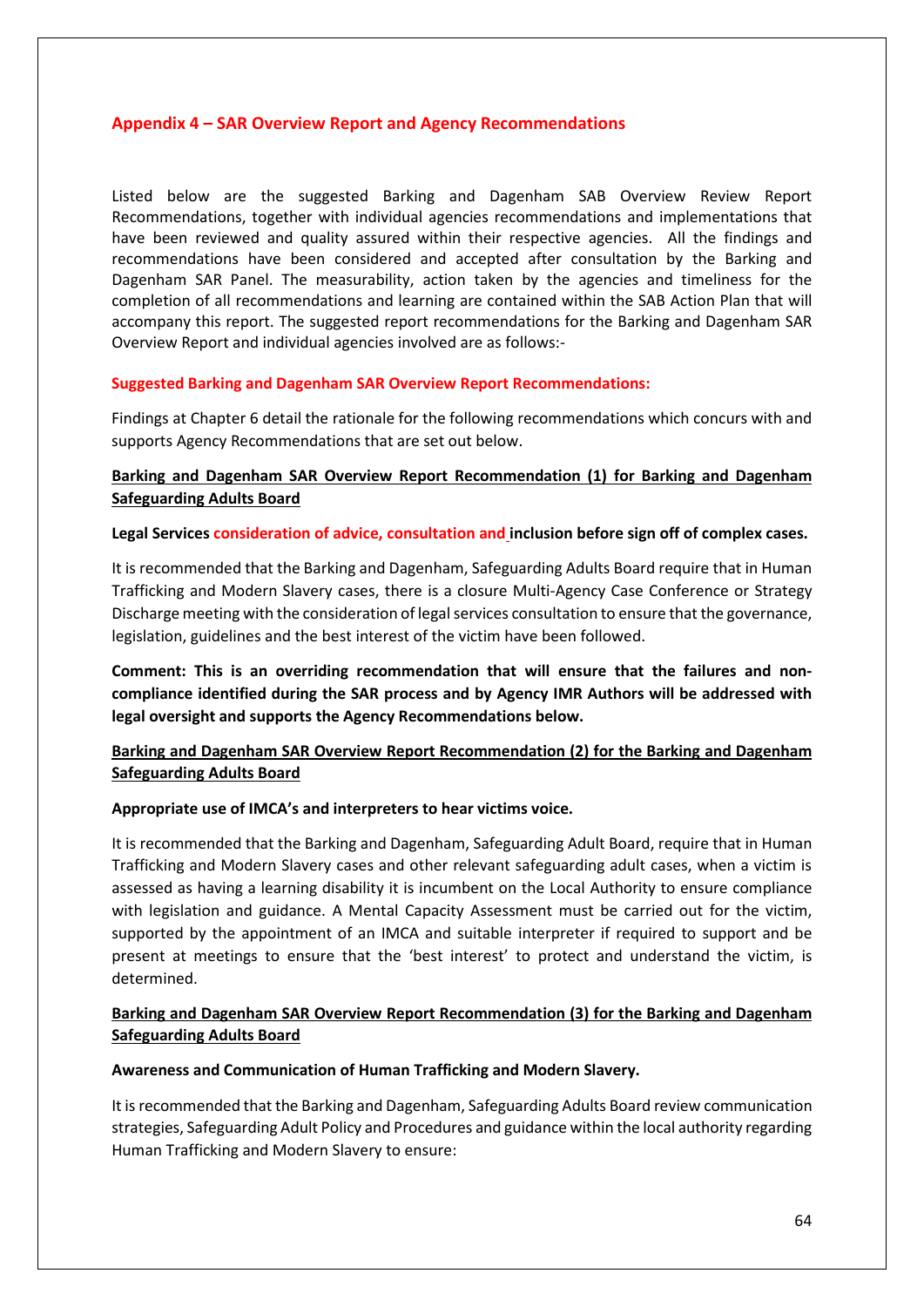- They are current and incorporate awareness and guidance of legislation encompassed within all Barking and Dagenham Safeguarding Adults practice, including the Barking and Dagenham ICare campaign and SAB Annual Reports and Communication strategies.
- Promote the awareness of Human Trafficking and Modern Slavery to the community and key practitioners of the legislation, to ensure it is understood in order to enable individuals the ability to recognise and report possible allegations of crime, thereby protecting victims and assisting in the apprehension of offenders in Human Trafficking and Modern Slavery.

# **Barking and Dagenham SAR Overview Report Recommendation (4) for the Barking and Dagenham Safeguarding Adults Board**

### **Participants in safeguarding adult meetings.**

It is recommended that the Barking and Dagenham, Safeguarding Adults Board remind key practitioners as to the integrity required when conducting all safeguarding adult meetings that potential suspects or persons on police bail for the case under discussion, should not be allowed to participate and Chairs of meetings must apply strict compliance.

# **Barking and Dagenham SAR Overview Report Recommendation (5) for the Barking and Dagenham Safeguarding Adults Board**

### **Sharing information.**

It is recommended that the Barking and Dagenham, Safeguarding Adults Board remind care home staff and Barking and Dagenham Disability Service practitioners of the requirement to promptly share relevant information relating to victims to police when there is an ongoing police investigation.

# **Barking and Dagenham SAR Overview Report Recommendation (6) for the Barking and Dagenham Safeguarding Adults Board**

# **Record keeping.**

It is recommended that the Barking and Dagenham, Safeguarding Adults Board remind staff to upload information on the Barking and Dagenham AIS (record management) for Safeguarding Adults cases as soon as reasonably possible, with a reason for any delay recorded, in order to preserve the integrity and timeliness of the information.

# **Barking and Dagenham SAR Overview Report Recommendation (7) for the Metropolitan Police Service**

# **Specialist Crime Review Group.**

It is recommended that the MPS Specialist Crime Review Group review the threshold criteria for conducting Safeguarding Adult Reviews in cases such as Modern Slavery, where clear information is supplied of the complexity and concern identified, if requested by a Local Safeguarding Adult Board.

# **Barking and Dagenham SAR Overview Report Recommendation (8) for the Metropolitan Police Service, East Area Command Unit**

### **Medical examinations of victims.**

It is recommended that the MPS East Area Command Unit remind staff that where a victim of modern slavery (or any relevant case) shows signs of possible physical abuse, the causation must be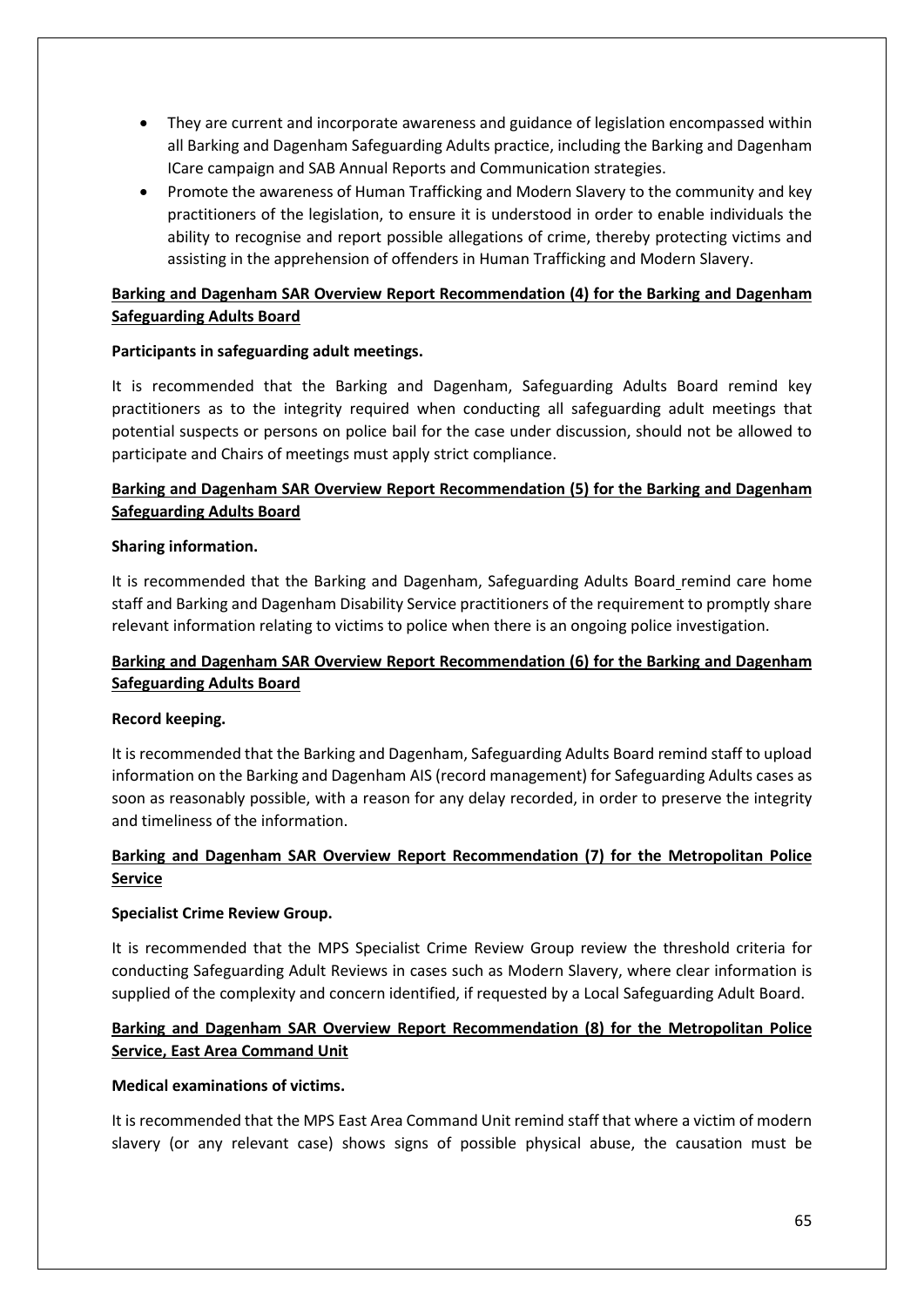investigated and appropriate expert medical advice sought in order to obtain and preserve evidence in any potential criminal investigation.

### **Individual Agencies Recommendations**

The following identified agency recommendations have been agreed by their respective senior management for the process of completing this SAR. They are either being or are in the process of being implemented. The Barking and Dagenham SAR Overview Report Recommendations confirm and supports the agency recommendations for learning and where relevant encompasses and overarches the agency recommendations in support of the individual agency findings.

### **NELFT**

**Recommendation 1. Training around the use of the Human Rights Act and Human Trafficking** (See also the Barking and Dagenham Recommendation 9 below. Modern Slavery training is currently being carried out by Barking and Dagenham, available to all staff and agencies and supplements an online eLearning training package).

**Recommendation 2. Support to gain access to comprehensive medical assessment in such cases** (See also the Barking and Dagenham Recommendation 6 below which supports this agency recommendation and findings at Chapter 6 and Barking and Dagenham SAR Overview Report Recommendations at Appendix 4).

**Recommendation 3. Support in the formal role of Safeguarding Adults in relation to conducting enquiries, holding discussions, the role of the SAM and advocating** (This will be addressed within the Modern Slavery training and the intervention within cases is noted actioned within the narrative above with the LBBD Operational Director).

**Recommendation 4. Understanding the deprivation of liberty functions** (As 1 above, this will be captured in the Modern Slavery training).

**Recommendation 5. Multi-Agency Challenge** (This has been addressed within the narrative above as point 3, with the LBBD Operational Director – Adults' Care and Support).

### **Barking and Dagenham Adults' Care and Support**

**Recommendation 1. Mental Capacity Assessments** - to be completed by trained competent workers where there is doubt about an adult's capacity:-

- MCA training for frontline staff is already included in the training offer for 2017/8 which all frontline workers can access. All frontline workers and managers to undertake MCA training every three years.
- Proactive communication and a management focus (appraisal, one to one practice supervision and professional development) is needed in order to raise consistently the importance of MCA. This would benefit from a partnership-wide emphasis.

**Recommendation 2. Human Rights Assessments** - to be completed by trained competent workers:-

Training to be developed for frontline workers and resources developed and added to the SAB website resources for staff. All frontline workers and managers to undertake HRA training every 3 years.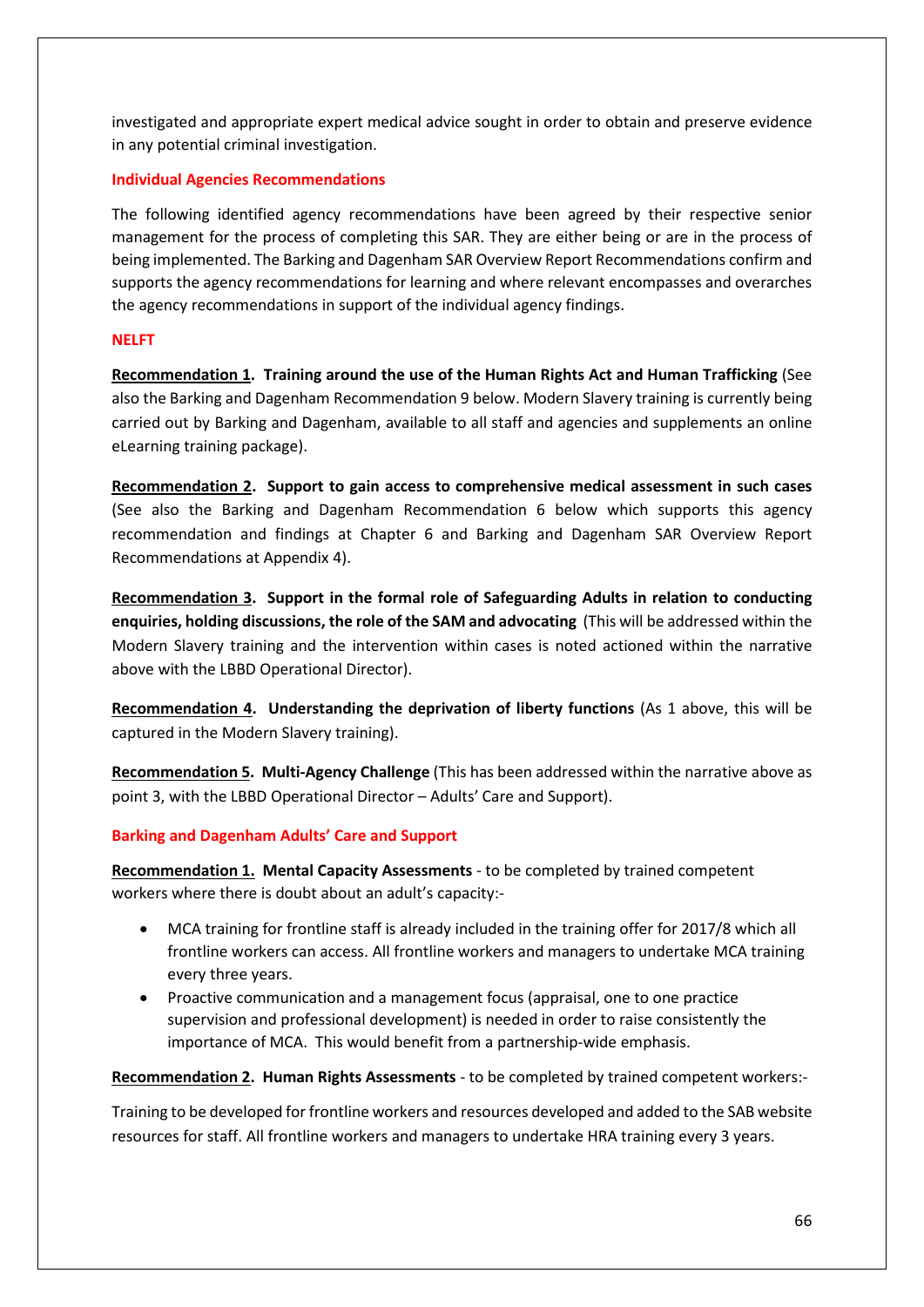**Recommendation 3. Risk assessments** - Robust risk assessments should always be carried out in line with the Care Act 2014 and the London Multi Agency Adults Safeguarding Policy and Procedure. Consideration of coercive and controlling behaviour should be included:-

• Training is already planned by the Council for front line workers and resources have been developed under the SAB website for professionals to access. These will be reissued to all staff.

**Recommendation 4. Interagency/national cooperation** - Nobody should be repatriated without a clear understanding and agreement from the receiving authority or country that they have in place a robust plan to support the adult on their return, insofar as the procedures of the receiving state allow, and in line with the outcome of the Human Rights Assessment :-

- All workers to be emailed to remind them of the need for robust planning in the transfer of cases between agencies and between countries.
- As part of the development of online procedural resources for all social care staff, LBBD should ensure that modern slavery, human trafficking and repatriation are all covered, so that staff can have access to clear guidance.

**Recommendation 5. DoLS must be applied for in a timely manner** - to avoid adults with care and support needs being unlawfully deprived of their liberty:-

• An audit of placements at Council services has been conducted and it has been confirmed that there are no outstanding DoLS requests by the homes. External providers have been reminded to ensure that requests are current.

**Recommendation 6. Medical Examinations** - The London Multi Agency Adults Safeguarding Policy and Procedures is clear that there is a duty to preserve evidence and to ensure the adult is no longer in immediate danger. If the MPS did not request a medical examination then one should have been requested by Kallar Lodge:-

• Kallar Lodge has confirmed that this will be policy going forward.

(See NELFT Recommendation 2 above, which supports this recommendation).

**Recommendation 7. Safeguarding Enquiries** - All Enquiry Officers, SAMs and managers must follow the London Multi Agency Adult Safeguarding Policy and Procedure at all times:-

• Training around the London Safeguarding Policy is planned and currently taking place.

**Recommendation 8. Advocacy** - This is a duty under the Care Act 2014 and all workers of LBBD must ensure their practice is Care Act compliant:-

• The role of advocacy must be incorporated into frontline practice and all workers must be aware of the requirements of the Care Act 2014 and the London Multi Agency Adult Safeguarding Policy and Procedures. This will be discussed in staff meetings and individual supervisions and recorded in notes. Information on advocacy and how to book it will also be attached to the SAB pages for professionals.

**Recommendation 9. Modern Slavery** - This case has highlighted the complexity of cases involving trafficking and modern slavery, and the partnership should ensure that workers have access to development tools to ensure that they are able to reflect and prepare for encountering such cases:-